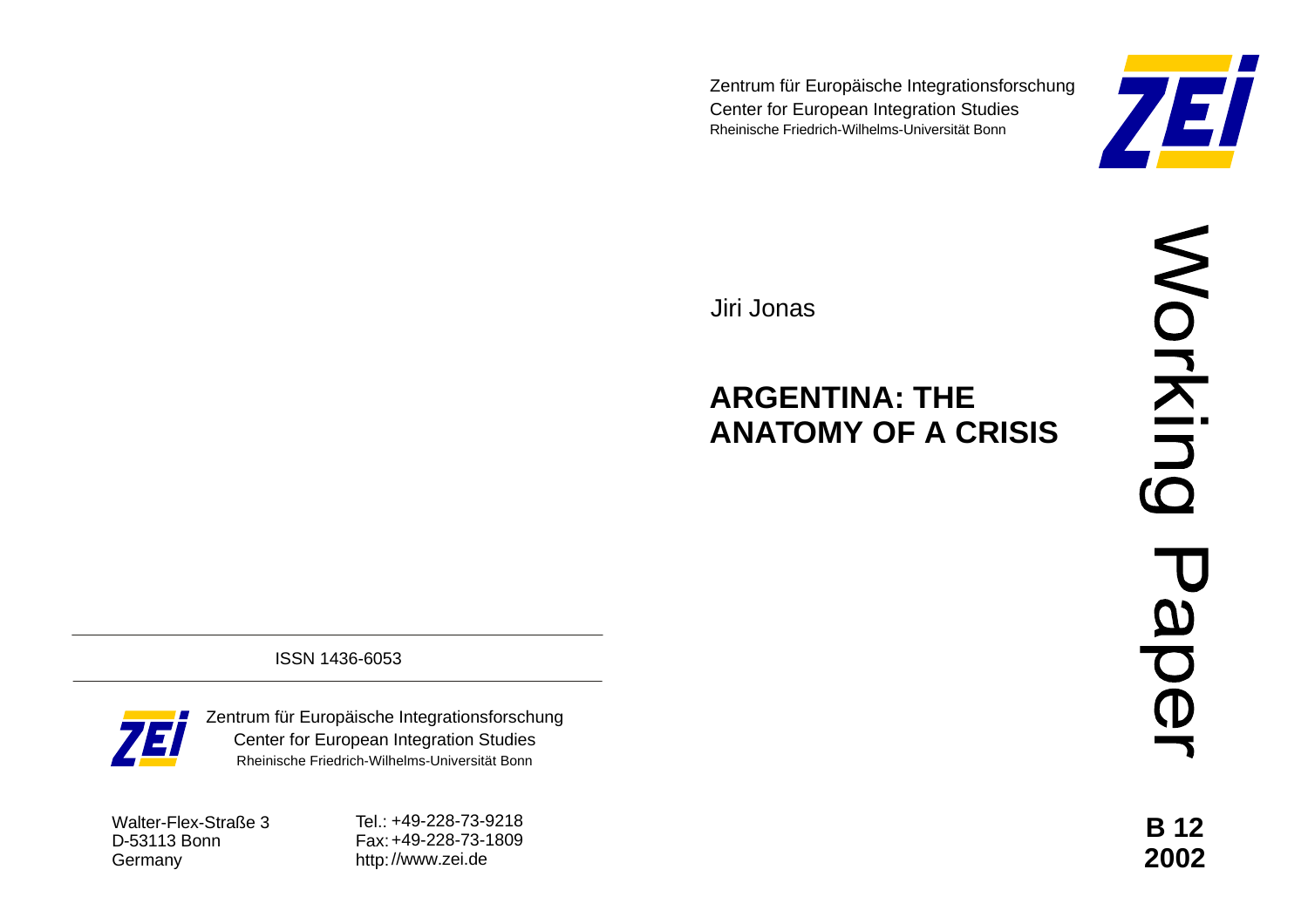#### **Argentina: the Anatomy of a Crisis**

# **Jiri Jonas <sup>1</sup>**

### *1. Introduction*

Argentina has a long history of political instability, financial crises and decline in relative economic level. At the beginning of the  $20<sup>th</sup>$  century, Argentina's economic level, measured by GDP per capita, was not far behind Europe, Australia or Canada. However, after a long period of economic mismanagement, Argentina's relative position in the world economy has fallen significantly.

The beginning of the last decade of the  $20<sup>th</sup>$  century brought a hope that Argentina has finally turned the corner, and that a period of economic prosperity lies ahead. Successful stabilization program based on the currency board arrangement (CBA) brought inflation quickly down, economic growth recovered sharply, and Argentina became a favorite destination for foreign capital. Yet problems lurked ahead.

First came the Mexican crisis of late 1994. Argentina was hit hard by this so-called "tequila" crisis, but with the help of the central bank, its relatively strong banking sector survived the withdrawal of deposits and after one year of sharp decline, the economy grew again in 1996. But another shock followed in 1997, when a violent financial crisis erupted in Asia, followed in 1998 by the Russian crisis and in 1999 by crisis in Brazil, which floated its currency. Argentina has already suffered from turmoil caused by Asian and Russian crises and devaluation of the Brazilian currency added to its problems. While the authorities repeatedly assured the investors that currency peg was here to stay (a promise made more credible by the overwhelming support that the CBA received from the population), persistent economic recession and deteriorating access to external financing made look Argentina's economic and financial situation suddenly more worrisome. Large official financial assistance in 2000 and 2001 was supposed to reassure investors about Argentina's solvency while taking care of the immediate liquidity problem and thus safeguarding its currency peg. But this effort was not successful and after desperate attempts to avoid the unavoidable, the crisis reached a climax by the end of 2001.

Violent social unrest brought down the government of president de la Rua and the new government was forced to scrap the CBA. The new government has announced that Argentina is unable to service its \$142 billion external debt and has declared a moratorium

<sup>&</sup>lt;sup>1</sup> Advisor to the Executive Director, International Monetary Fund. The views expressed here are authors' own and do not represent the official position of the IMF. Author would like to thank Isabelle Mateos y Lago for valuable comments on an earlier draft of the paper.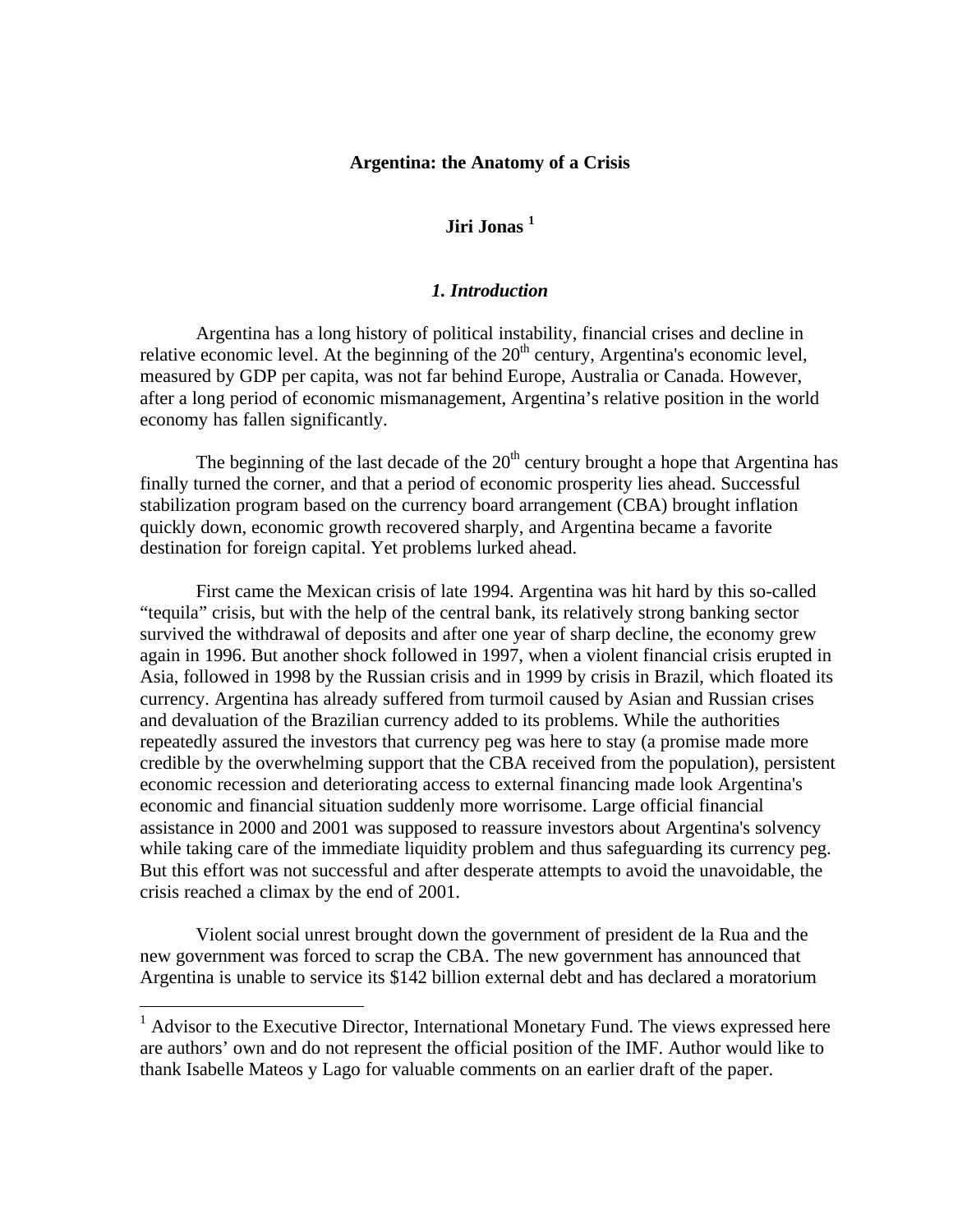on its external debt payment. A country that few years ago was a darling of financial markets has in a very short period of time became something akin to international pariah, mired in a deep political, social and economic crisis.

In the latter half of the 1990s, financial crises in emerging market countries have become a relatively frequent occurrence: first Mexico, then one of the most promising emerging market country, followed by several countries in Asia, Russia, Brazil, Turkey and now Argentina. Yet Argentina was supposed to be different. Its banking sector - a frequent source or contributing factor to crises in other countries - was relatively robust, as evidenced by its ability to withstand large deposit outflow during the Mexico crisis. And its currency peg - in the form of the CBA - was supposed to be more resistant to the sort of speculative attacks that undid softer fixed exchange rate regimes. So what explains the dramatic implosion of the Argentinean economy, four years of recession ending in a financial collapse, large increase in unemployment and massive increase in poverty that practically wiped out all the gains made during the more prosperous years of the 1990s?

This study will try to provide some preliminary answers to these questions. However, while we will focus mainly on the economic aspects of the crisis and the developments that preceded it, we need to keep in mind that economics alone will not provide us with a complete understanding of this crisis. This is not only a financial and economic crisis, but more profoundly, a crisis of institutions, politics and trust. As we will see, the events of 2001 are not something completely new to Argentina. This country has a quite rich history of financial crises and debt moratoria. The progress under the CBA in the 1990s may have been quite spectacular: inflation fell rapidly, and economic growth accelerated sharply. This contrasted sharply with the poor performance during the 1980s. But the more fundamental problems of Argentina's economy remained and so too remained the vulnerability to adverse external shocks. We will analyze how this domestic vulnerability interacted with external shocks, and how constraint on policy implementation implied by the CBA, together with the limited efficacy of other policy tools combined to produce a crisis that has devastating and far-reaching consequences.

We will start with a brief review of Argentina's history, which provides some important clues to the recent events.

#### *2. Argentina's history: up and down*

During the last decade of the  $20<sup>th</sup>$  century, Argentina has enjoyed a brief period of prosperity, followed by serious economic decline and crisis. For Argentina, this is not a new pattern. The 1990s has provided a snapshot of nearly two hundred years of history of independent Argentina.

When it gained independence in 1816, Argentina was one of the poorest colonies of Spain. However, early years of its independence did not provide much reason to celebrate. This was a time of political and economic instability, which culminated with a civil war in late 1850s and early 1860s. During that period, Argentina remained a relatively poor and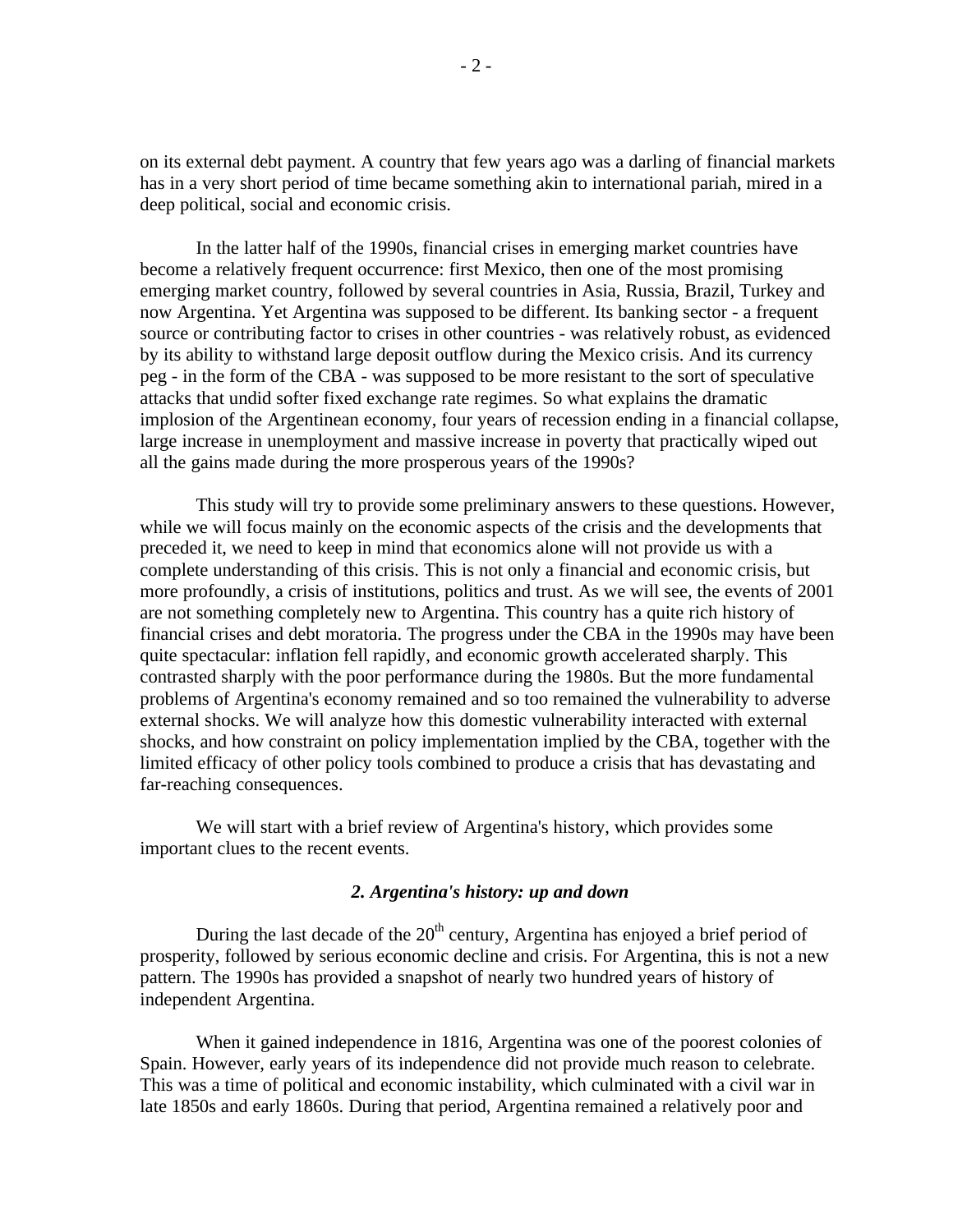underdeveloped country. Unlike some other countries in Latin America, it did not have rich deposits of precious metals (not that having one would have automatically ensured a more prosperous economy, though!), its more moderate climate did not allow it to grow tropical products like coffee, which was an important export commodity of other countries in the region. And the geography did not cooperate either: being so distant from main markets in Europe did not provide much impetus to trade anyway.

Argentina's economic fortune began to change only in the last quarter of the  $19<sup>th</sup>$ century. Two important technological innovations have helped Argentina: improvement in storage and conservation of agriculture products, mainly meat, and progress in transport technology. Cheaper transport and better conservation made remote markets in Europe and North America suddenly accessible to Argentinean exporters.<sup>2</sup> Thanks to a very fertile soil of pampas, Argentina's export of agriculture products, mainly to European markets, began to grow fast. A poor and underdeveloped Spanish colony began to turn quickly into a relatively prosperous country. Success breeds success, and Argentina became an attractive destination for labor and capital from Europe. Together with Canada, Australia and United States, Argentina attracted large amount of capital particularly from the United Kingdom, major capital-exporting country of that time.<sup>3</sup>

However, large inflow of foreign capital brought a problem well known to emerging market countries one hundred years later: financial crisis. Two powerful forces combined to accelerate capital flow to Argentina and other – at that time "emerging" – countries, Australia, United States and Canada: investors' expectations about high returns, and loose liquidity conditions and low interest rates in countries exporting capital, mainly United Kingdom. Unfortunately for Argentina, large inflow of foreign capital in the 1880s has stimulated not only investment, but also consumption. While Argentina's exports rose as well, country's capacity to improve its export earnings on a sustainable basis in order to be able to service future debt repayment did not improve sufficiently. At the same time, poor governance of domestic banks resulted in such unhealthy practices as connected bank lending and bank financing of government deficits and development projects. When monetary conditions were tightened as Bank of England increased interest rates in second half of 1889, capital flow to Argentina suddenly stopped and the country had to sharply adjust its current account balance from a deficit to a surplus, by tightening macroeconomic policy. Excesses of

 $2$  Progress in transport technology has significantly reduced the cost of transporting bulk items from South America to Europe, while new cooling technology allowed to transport perishable commodities across the tropics.

 $3$  While Argentina's trade integration was spurred by improved storage and transport, its integration in international capital market has received a boost in 1878 when transatlantic cable connected it via telegraph with London, facilitating and accelerating dramatically transmission of information. Joining gold standard has also boosted Argentina's integration into world capital market.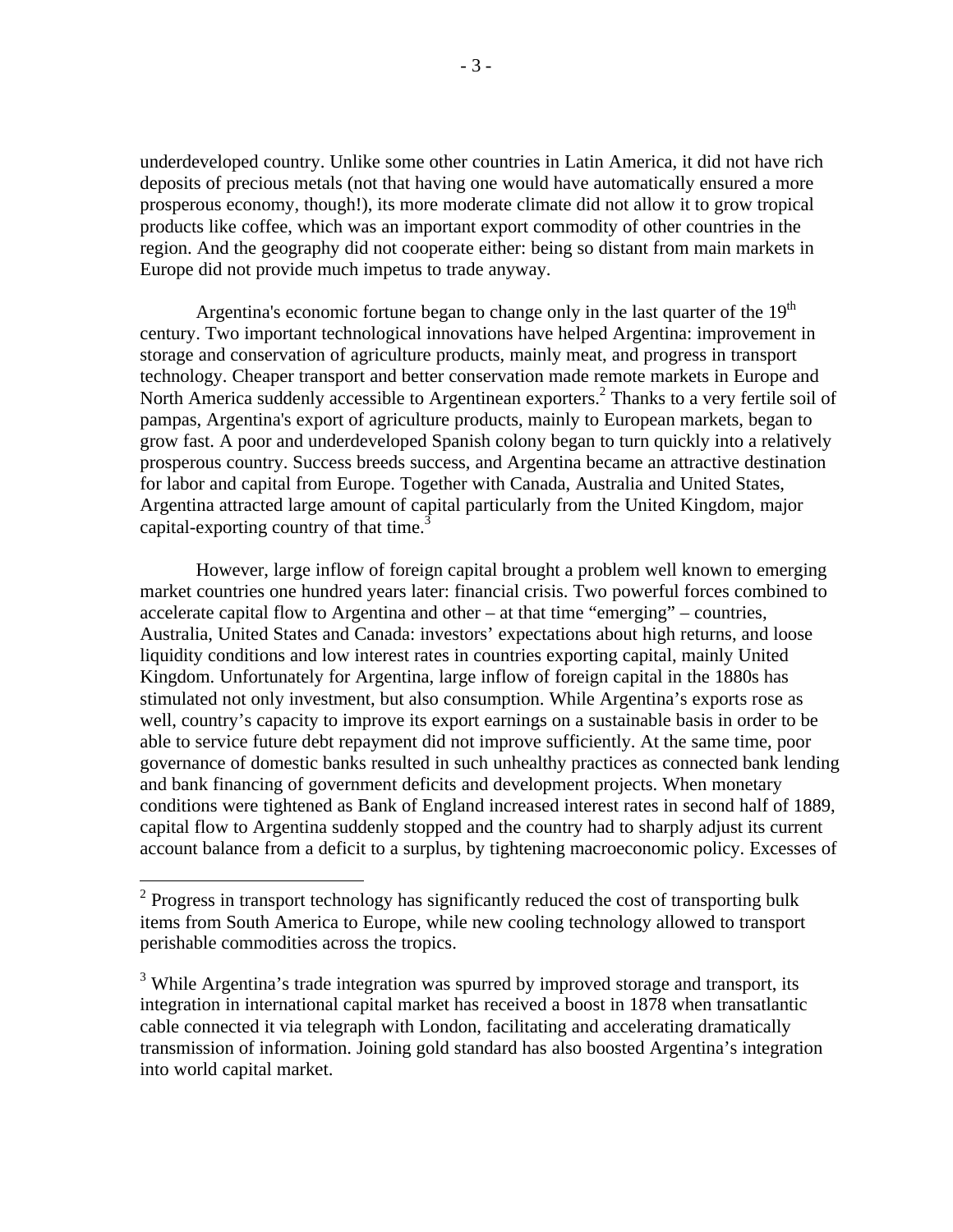previous decade and bad lending practices came home to roost. The result was a very serious economic and financial crisis, known as Baring crisis, named after the well-known English institution which was nearly brought down because of Argentina's default on its debt underwritten by Baring.<sup>4</sup> But while Baring was saved thanks to a joint effort of Bank of England and some private financial houses, Argentina did not receive much help and fell into a deep recession.<sup>5</sup> In 1890, Argentina suspended servicing its external debt, and lost access to world capital market. Only the reinstation of gold standard in 1899 and resumption of gold payment in 1901 restored Argentina's access to external borrowing.

In the period from the beginning of the  $20<sup>th</sup>$  century to the beginning of the Great Depression in 1929, Argentina pursued economic strategy characterized by promotion of free trade and integration with world capital market. In connection with the outbreak of the First World War in 1914, Argentina suffered its worst recession. <sup>6</sup> Despite this traumatic experience, it returned in the 1920s to the pre-war economic policy of openness.

Like in many other countries around the world, situation in Argentina began to deteriorate again at the end of the 1920s, as a result of the Great Depression. The global economic crisis has affected adversely Argentina for two reasons. Weak global economic activity resulted in less demand for Argentina's exports, and has further weakened already low world prices of corn and meat, Argentina's two important export items. In response to these shocks, the government began to change its strategy. It began to introduce administrative controls, including control on capital outflow, import restrictions to protect domestic producers, and it quickly abandoned the gold standard and devalued its currency.<sup>7</sup>

<u>.</u>

 $<sup>7</sup>$  Paul Krugman argues that being fast in abandoning gold standard was a wise decision that</sup> allowed Argentina to recover from a crisis faster than other countries, which defended

<sup>&</sup>lt;sup>4</sup> It should be noted that Baring crisis was not the first default of Argentina. Ironically, it was Baring Brothers who floated the first public loan, issued by Buenos Aires, in 1824. The borrower soon defaulted on that loan and only in 1857 was a settlement reached. The 1820s was one of the first episodes of irrational exuberance of investors. Newly independent sovereigns in Latin America were raising larger amount of funds which European investors were eager to provide. It was for the first time, but not the last time when investment in Latin America went wrong.

<sup>&</sup>lt;sup>5</sup> The analysis of Baring crisis see Ford, A.G. (1956), "Argentina and the Baring Crisis of 1890,". *Oxford Economic Papers* 8, pp. 127-150.

 $6$  Measured (as a fraction of annual output) by the cumulative deviation of output from previous peak until the previous peak is surpassed, the recession of 1914-1919 saw a 63 percent decline; Baring crisis in 1890-93 a 31 percent decline; and Great Depression in 1930- 34 a 43 percent decline. See Gerardo della Paolera and Alan M. Taylor (1998), "Economic Recovery From the Argentine Great Depression: Institutions, Expectations and the Change of Macroeconomic Regime." NBER Working Paper 6767.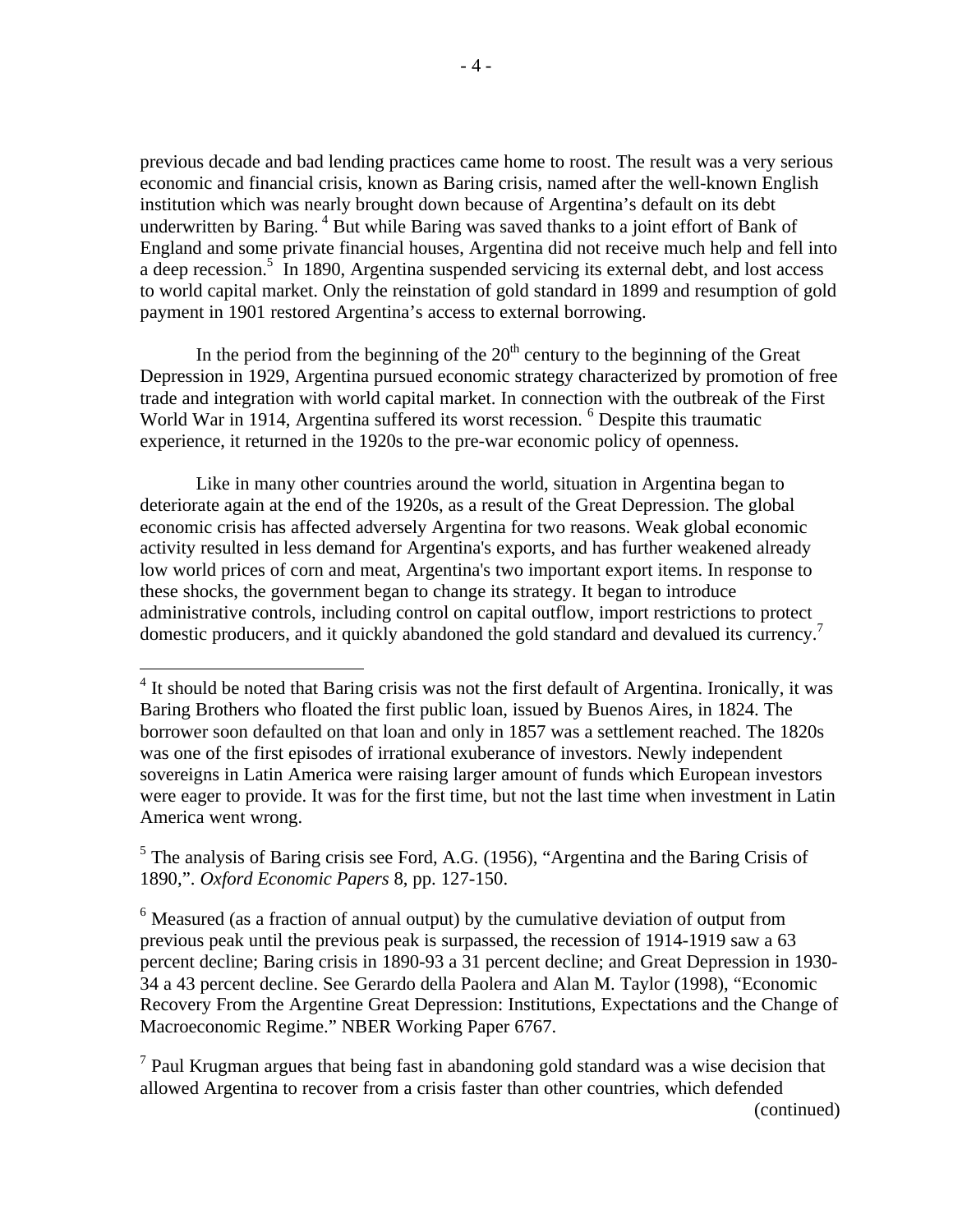But while a timely exit from the gold standard may have been a positive step and while protective measures could have brought a temporary relief, they were not helpful in the longrun. The Great Depression marked the beginning of a different economic strategy – strategy based on import substitution and closing of the economy.

Initially, this policy strategy has brought encouraging results. The economy has recovered rapidly from the crisis and began to grow strongly after 1932, at the time when many other countries were still deep in recession. But this recovery was not to last and instead, Argentina began its long descend on the ladder of relative economic performance (see table 1).

|      | <b>USA</b> | Argentina | Australia | Canada |
|------|------------|-----------|-----------|--------|
| 1870 | 2244       | 1039      | 3143      | 1330   |
| 1890 | 3101       | 1515      | 3949      | 1846   |
| 1913 | 4846       | 2370      | 4553      | 3515   |
| 1950 | 8605       | 3112      | 5970      | 6112   |
| 1973 | 14093      | 4972      | 10369     | 11835  |
| 1989 | 18282      | 4080      | 13538     | 17236  |

Table 1. Product per capita in selected countries (in 1985 PPE dollars 1/)

## 1/ in purchasing power equivalent

 $\overline{a}$ 

Source: Maddison, A., "Explaining Economic Performance of Nations 1820-1989," in Baumol, Nelson and Wolff, Eds. (1994), Convergence of Productivity: Cross-National Studies and Historical Evidence. New York, Oxford University Press.

Administrative measures and restriction on capital outflows became gradually more complicated, as the authorities attempted to avoid the inevitable erosion of their effectiveness. At the same time, expanding administrative controls was producing more corruption. Scarce economic resources were used mainly to circumvent these controls, and the price was lower economic efficiency and growth. Furthermore, initially temporary protection of domestic producers was becoming permanent. One can understand, even if not fully approve, the introduction of administrative controls and increased protectionism in difficult times of the Great Depression. But these measures were not removed during the more prosperous times, like during the Second World War, when Argentina benefited from a surge in demand for its agriculture exports. On the contrary, the war period resulted in further tightening of administrative controls.

currency peg to gold longer. See Paul Krugman (1999), The Return of Depression Economics. W.W. Norton, p. 46. It is an irony that nearly seventy years later, delayed exit from pegged exchange rate was considered as having contributed to the seriousness of Argentina's crisis.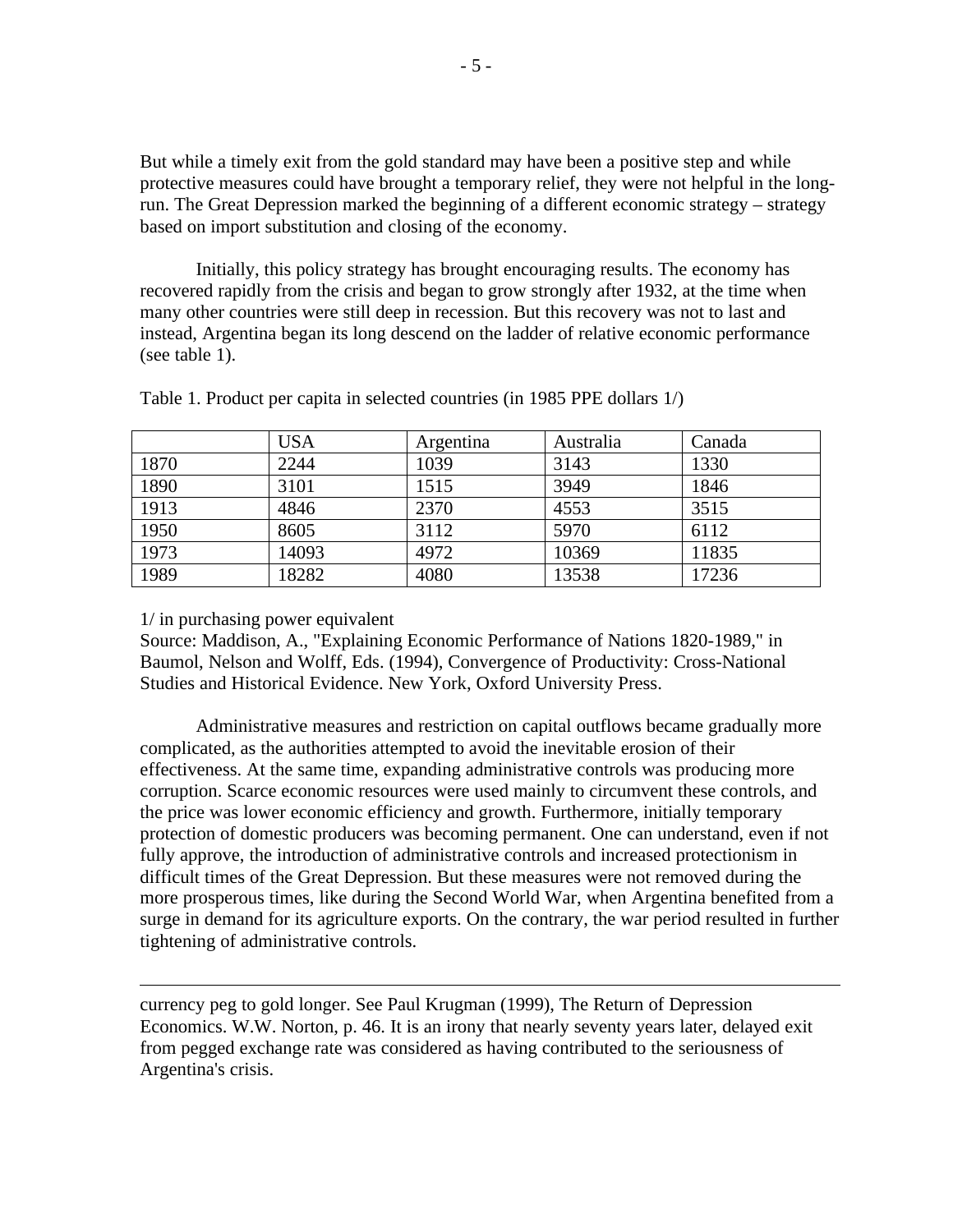In 1946, former minister of labor in military government Juan Peron won presidential elections. His populist policies have contributed to a further decline of Argentina. Peron nationalized many enterprises, which were in foreign ownership, further increased the protection of domestic producers against foreign competition, and expanded the already high role of state intervention in the economy. Peron also pursued a policy of income redistribution in favor of workers. The main instrument to achieve this objective was rapid wage growth. The consequences of this policy were ruinous. Losses of nationalized enterprises began to mount and fiscal deficits grew rapidly. Having lost access to foreign financing after the default in the 1930s and being unable to rely much on limited private domestic savings, the government had no other choice but to resort increasingly to financing its deficits by printing money. This policy has produced accelerating inflation, without achieving the purpose of increasing workers' purchasing power.

During a military putsch in 1955, Juan Peron was removed from the presidential office. What followed was a period of political instability and several more military putsches.<sup>8</sup> The legacy of Peronist populist policies was not very helpful to those it was supposed to help: high inflation was eroding savings and standard of living and unemployment was high. Once again, Juan Peron became president in 1973, but he died soon after he returned to the office and his (third) wife took over. She continued in the same populist and protectionist policy, but this brought only deteriorating economic situation, further political instability and even rising terrorist attacks. In 1976, military junta has again seized power. At the end of the 1970s, Argentina was in the middle of economic and financial crisis: inflation was growing and currency was quickly loosing value. The military came with a time-honored idea how to mask its inability to address domestic problems: deflect attention to problems abroad. Therefore, on March 2, 1982, Argentina has invaded Falkland Islands, which belonged to the United Kingdom. But this diversion strategy did not work well. After a short war, the army suffered a devastating defeat, which brought an end (hopefully for ever) to military governments in Argentina.

President Alfonsin took over in December 1983, and he launched an austerity program, so-called Plan Austral, named after the new currency that was introduced to replace the old currency. The Plan Austral, supported by the International Monetary Fund (IMF) included orthodox tight fiscal and monetary policy and also less orthodox price and wage controls, to break inflation inertia. Initially, the plan seem to have worked, and inflation came down. But it failed to bring under the control large government spending and budget deficits, which remained at around 5 percent of GDP and which were financed mainly by printing

<sup>&</sup>lt;sup>8</sup> In the period 1955-82, Argentina had 15 different presidents, 9 of them military. See Guillermo Escude and Andrew Powell (2001), "The Argentine Fixed Exchange Rate System: the First 10 Years." Paper presented on the IMF conference "Exchange Rate Regimes: Hard Peg or Free Floating? March 19-20, 2001.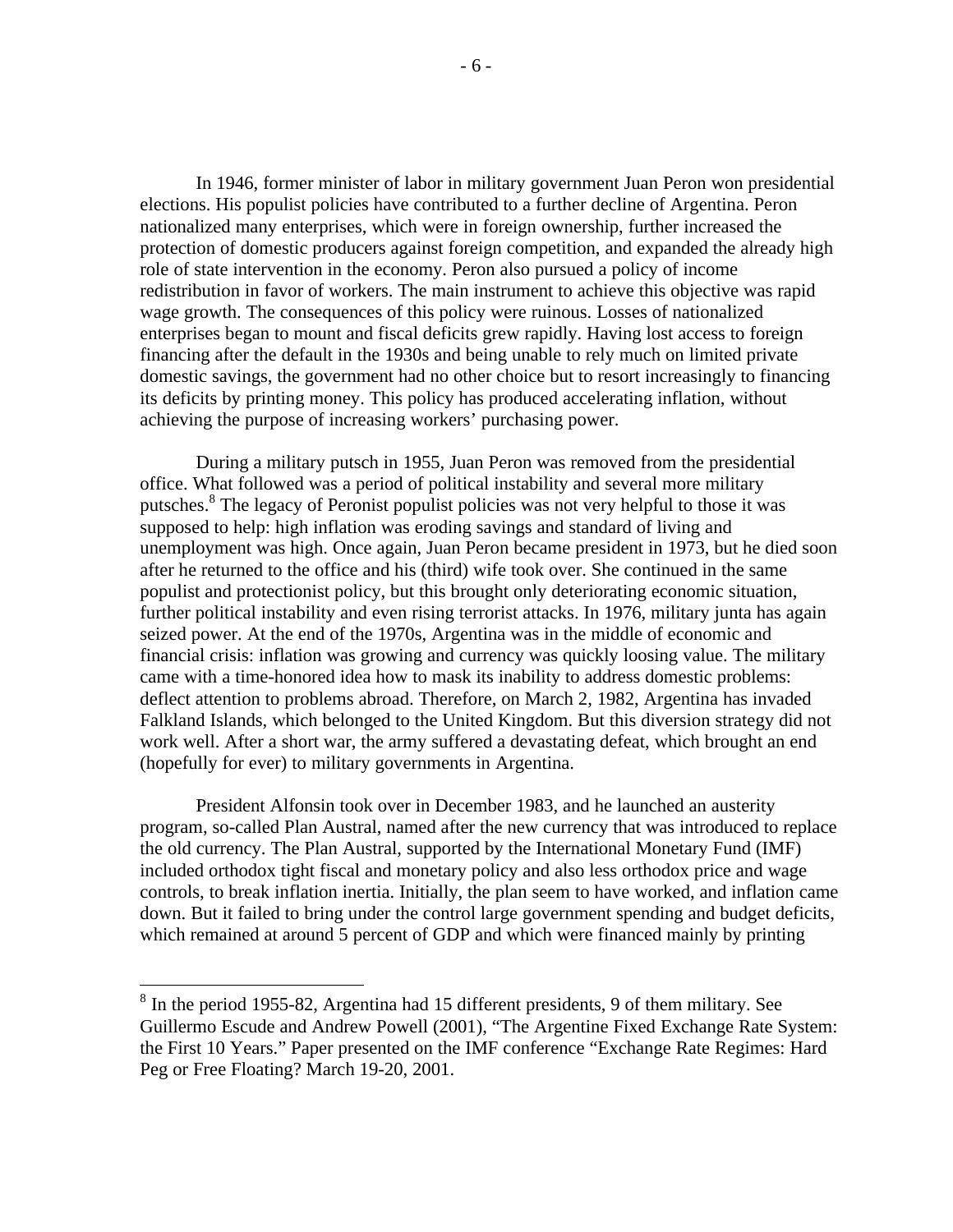money.<sup>9</sup> Soon, inflation began to rise again, approaching 400 percent in 1988, and the austral was loosing its value even faster than its predecessor. Several other stabilization plans followed, but they were not very credible. Central bank's foreign reserves were nearly exhausted in 1989 and the currency was allowed to float.

Argentina was quickly approaching the situation of total collapse of the economy. A long history of high inflation resulting from monetary financing of public debt brought the economy closer and closer to hyperinflation. As a result of high inflation, demand for money was declining. No one wanted to hold the currency, which was rapidly loosing value. Argentinean economy was becoming demonetized. But demonetization was undermining the ability of the government to finance budget deficits by printing money. Inflation is a tax on holding money and as the base for inflation tax (i.e., public holding of money) was declining, tax rate (i.e., inflation rate) had to increase to ensure the same tax revenues. But higher inflation further reduced demand for money, which further increases the need of higher tax rate (inflation) and so on. In this vicious circle, the economy was rapidly slipping into hyperinflation. In the period from March 1989 to March 1990, price level has risen by 20 000 percent. Hyperinflation hit the economy hard: in 1989, real GDP declined by more than six percent. Table 2 illustrates the history of accelerating inflation in Argentina after the Second World War.<sup>10</sup>

| Period    | Average | Maximum |
|-----------|---------|---------|
| 1920-1929 | $-1.7$  | 17.1    |
| 1930-1939 | $-0.3$  | 13.0    |
| 1940-1949 | 10.6    | 31.1    |
| 1950-1959 | 30.3    | 111.6   |
| 1960-1969 | 23.3    | 31.9    |
| 1970-1979 | 132.9   | 444.4   |
| 1980-1989 | 750.4   | 4923.3  |

Table 2. Inflation in Argentina (in percent, 12 months basis)

Source: Domingo Cavallo (1996), Lessons From the Stabilization Process in Argentina, in: Achieving Price Stability, Symposium of the Federal Reserve Bank of Kansas City.

<sup>&</sup>lt;sup>9</sup> During the period 1960-1988, 82.6 percent of consolidated government deficits was financed by central bank advances. This shows the absolute dominance of monetary policy by fiscal policy.

 $10$  The value of savings was not eroded only by inflation. In December 1989, the government converted significant part of austral-denominated deposits into 10 year coupon bonds, Bonex, which quickly lost about 85 percent of their nominal value.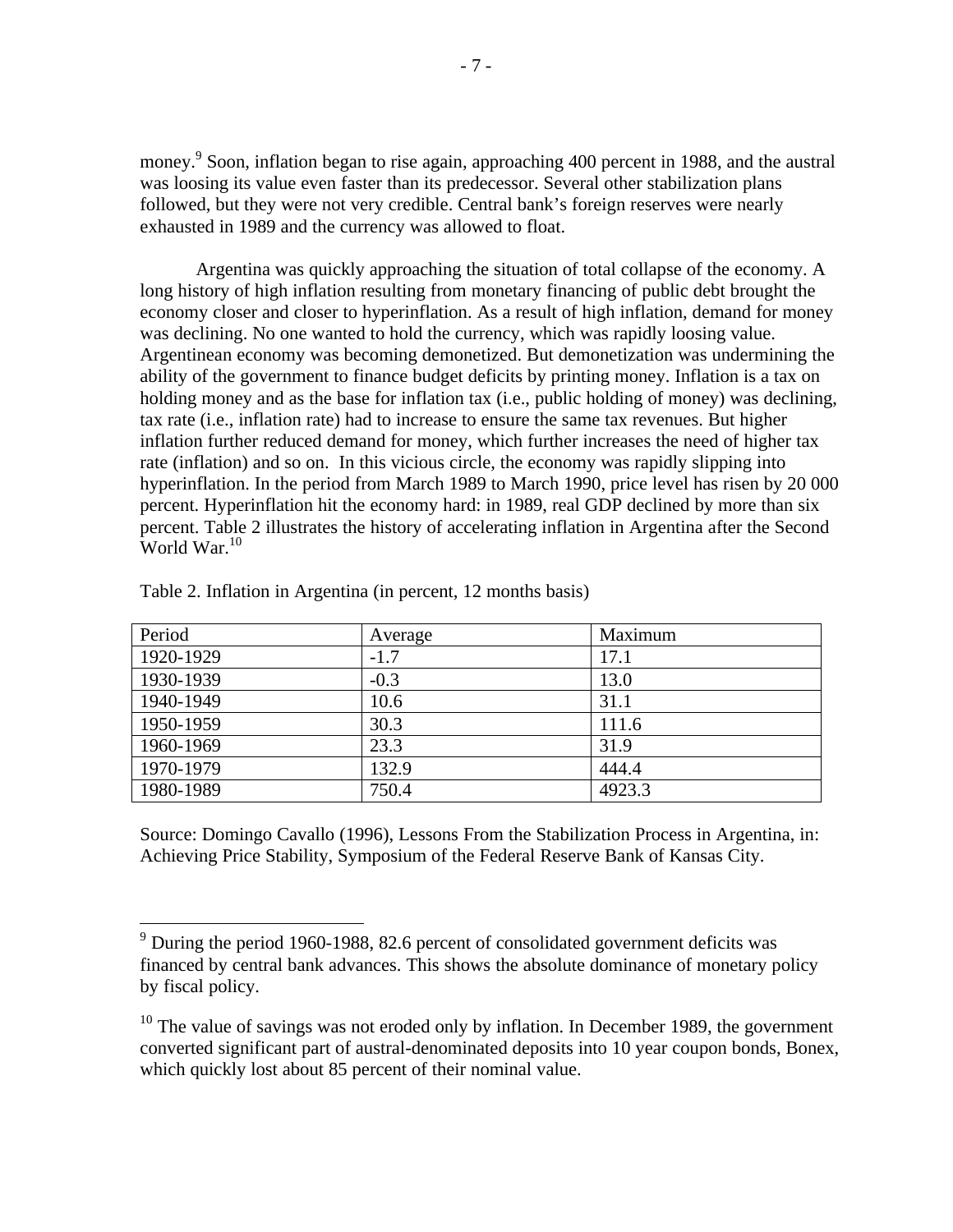#### *3. Convertibility Plan*

The disastrous failure of the Plan Austral affected the outcome of presidential elections in 1989. The Radical party of incumbent president Alfonsin suffered a defeat, and the Peronist candidate Carlos Menem became the new president. In his election campaign, Menem was promising to pursue traditional Peronist policies: he promised higher wages, support for the poor, and even reopening of some factories that were previously closed because of large losses. But once in the office, Menem made a complete turnaround. Instead of the promised populist policies, he decided – with the IMF support - to pursue a program of radical macroeconomic stabilization, backed by comprehensive structural reforms, privatization, and opening of the economy. A new austerity program was born, which represented a complete departure from the policies of the founding father of the Peronist party, Juan Peron.

The main pillar of the new austerity program was the Convertibility Plan, approved in April 1991, and the introduction of the CBA. By law, Parliament has introduced a free convertibility of domestic currency, the peso, into the U.S. dollar at a fixed parity, one to one. In order to maintain the possibility to convert peso to dollar at the fixed exchange rate and to maintain confidence in this system, the amount of peso in circulation had to be tightly controlled. The central bank would be allowed to issue peso only in the amount of its foreign reserves, so that circulating pesos would be fully backed by dollars or other freely convertible currencies. As a result of the introduction of the CBA, the central bank lost its freedom to print money and conduct independent monetary policy.<sup>11</sup> This meant that the central bank was no more able to finance government deficits by printing money and that the CBA has removed the single most important source of inflation in Argentina. In order to support rapid disinflation after the introduction of the CBA, the authorities have also abolished indexation of wages and other nominal contracts and in wage negotiations with trade unions, they have emphasized that wage growth should be based not on past inflation but on productivity growth.<sup>12</sup>

The new stabilization program brought soon very encouraging results. Public spending fell from 36 percent of GDP in 1989 to 30 percent in 1990 and budget deficit fell from 7.6 percent to 2.3 percent. Even though the authorities undertook a rather extensive liberalization of previously regulated prices, inflation began to fall rapidly: from 1344 percent in 1990, to 84 percent in 1991 and to 3.9 percent in 1994. Rapid disinflation proved to be very beneficial for economic activity. After falling by 6 percent in 1989 and stagnating

<u>.</u>

 $11$  And more importantly, Argentinean politicians lost the ability to use monetary policy to pursue political goals.

 $12$  In the period of rapid disinflation, it is particularly important to avoid a backward-looking indexation of wages, as this could result in significant increase in real wages and loss of competitiveness.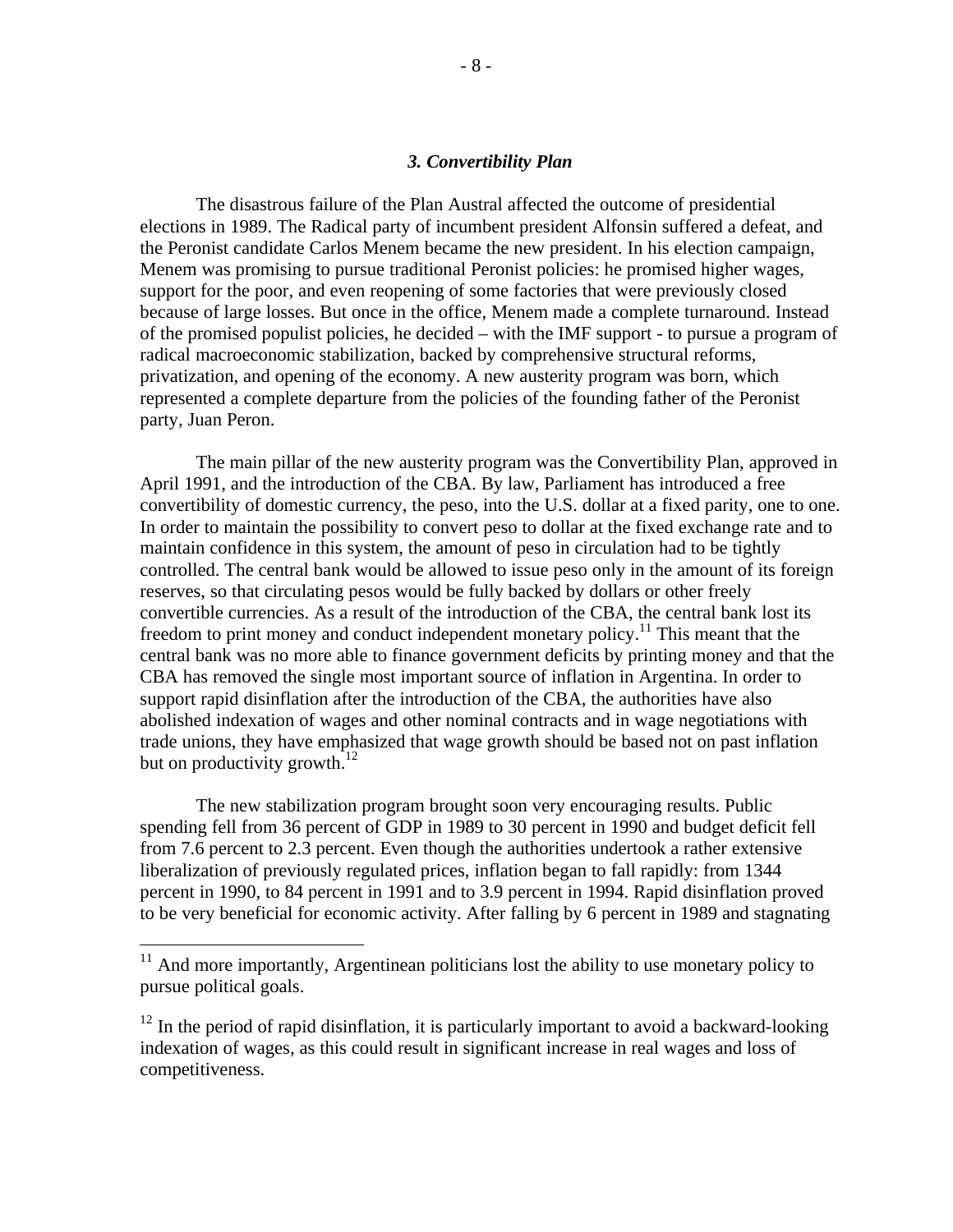in 1990, real GDP grew by 9 percent in 1991, and in the period 1992-94 continued to grow by about 7 percent. Return to price stability was also accompanied by a gradual remonetization of the economy. As we have noted, under the CBA, money supply is exogenously determined by the balance of payments developments and by the level of foreign reserves held by a central bank, which have increased from \$4 billion in 1989 to more than \$18 billion at the end of 1994.

The authorities have also reversed the previous strategy of import-substitution, and rapidly opened the economy to external trade. Average import tariff was cut from 30 percent to 14 percent and many quantitative restrictions were removed. Many industries that were able to survive only thanks to these protective barriers had to restructure.

Rapid restoration of price stability and high economic growth made Argentina an attractive destination for foreign investors. Past periods of financial crises and defaults were quickly forgotten and foreign capital began to flow into the country, both in the form of foreign direct investment in connection with extensive privatization of state-owned companies and in the form of portfolio investment. In the period 1992-1994, net inflow of foreign capital to Argentina reached \$32.2. billion, about 10 percent of 1994 GDP. Unlike in the previous periods, important part of this inflow was nonbank private capital. At the same time, improved credibility of the CBA was reflected in the falling spread of Argentina's external debt.

But even in the best of times, not everything was well in Argentina: rapid growth and price stability did not produce a decline in unemployment. On the contrary, in the first half of the 1990s, the rate of unemployment increased from 7 percent to more than 15 percent. It seemed as if Argentina was moving alongside the classical negatively-sloped Phillips curve of the 1950s and 1960s: reduction of inflation was bought at the cost of higher unemployment.

#### *4. Mexican crisis and rapid recovery*

The period of stabilization-induced boom was interrupted by the eruption of crisis in Mexico. Like Argentina, Mexico too was in the first half of the 1990s a favorite destination of foreign investors and the country was a recipient of a large inflow of foreign capital. However, because of its large dependence on external financing, Mexico remained vulnerable to adverse shocks. One Murphy's law says that "if something can go wrong; it will go wrong", and this is what happened in Mexico in 1994. The country was hit by a series of political assassination and social unrest in poor south provinces. Moreover, the U.S. Fed began to increase interest rates in a preemptive strike against inflation. Suddenly, foreign investors began to have increasing doubts about the health of the Mexican economy. Mexico began to experience difficulties in maintaining access to foreign financing to cover its large current account deficit. Mexican peso got under pressure, and in December 1994, the government was forced to devalue the currency. However, managed devaluation was not enough and soon the peso was allowed to float freely, loosing rapidly its value. Only large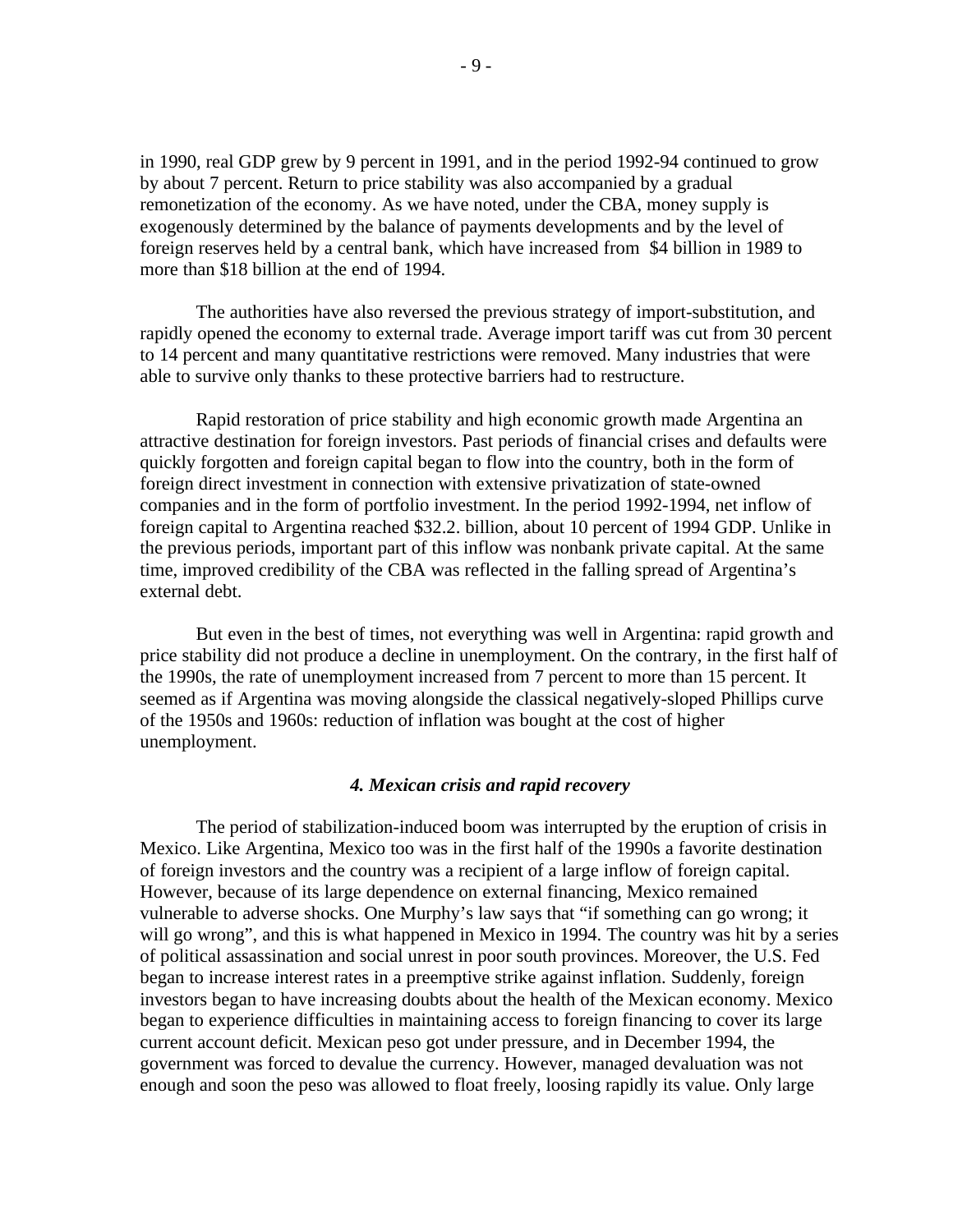financial assistance from the IMF, United States and other official creditors has allowed Mexico to avoid the default on its external debt.

But even rapid official financial rescue that helped to avoid the default did not prevent the Mexican crisis from affecting adversely other countries in Latin America, including Argentina. After the bad experience with Mexico, investors were looking more guardedly at other emerging market economies in the region as well. They were particularly suspicious of countries with similar problems like Mexico, large dependence on external financing and fixed exchange rate. Based on these criteria, Argentina was an obvious suspect. In this period, the CBA, which has served the country so well by bringing price stability, became suddenly a source of vulnerability. After the Mexican crisis broke out and after one small Argentinean bank with a high exposure to Mexican assets failed, Argentina's banks have suddenly found it more difficult to renew credit lines with foreign banks. As a result, they were forced to call some loans in order to restore their liquidity. Companies that were asked to repay bank loans earlier did not always have at hand the necessary liquidity either and this brought them often into difficult situation.  $^{13}$  The result was a rapid decline in investment activity and weaker economic growth. In turn, these problems have affected adversely the confidence of Argentinean households in banks' soundness. The depositors began to worry about the safety of their deposits in banks, large part of which was dollardenominated, and many began to withdraw their savings, putting further pressure on already hard-pressed banks. In the first quarter of 1995, bank deposits declined from \$47 billion \$41 billion. At the same time, large part of the deposits withdrawn from banks left the country and Argentina's foreign exchange reserves declined.

Usually, when sound banks face a temporary liquidity need, they receive liquidity assistance from a central bank. But in Argentina, the central bank was limited in its ability to provide temporary liquidity support to commercial banks by the rules of the CBA, which did not allow it to print money not covered by foreign reserves. And unlike in the period before the Mexican crisis, foreign reserves were not growing in 1995, and therefore the capacity of the central bank to assist commercial banks was curtailed exactly at the time when it was most needed. Still, the central bank found some room to help domestic banks. It has reduced the unremunerated reserve requirement, from 43 percent to 30 percent on demand and savings deposits, and from 3 percent to 1 percent on time deposits, thus freeing some liquidity. The central bank has also expanded its rediscount facility. But in the absence of depositors' confidence, the result of this support was the decline in the foreign reserve backing of reserve money. By March 1995, the central bank has lost \$5 billion of its foreign exchange reserves, more than one third of the total, and the backing of reserve money approached the minimum required limit of 80 percent. The room for further liquidity support to domestic banking system was exhausted and Argentina turned to the IMF and other international financial organization for assistance.

<u>.</u>

 $13$  For example, when a bank calls the loan earlier than previously agreed, the companies may have to shut down unfinished investment projects, which could be very costly.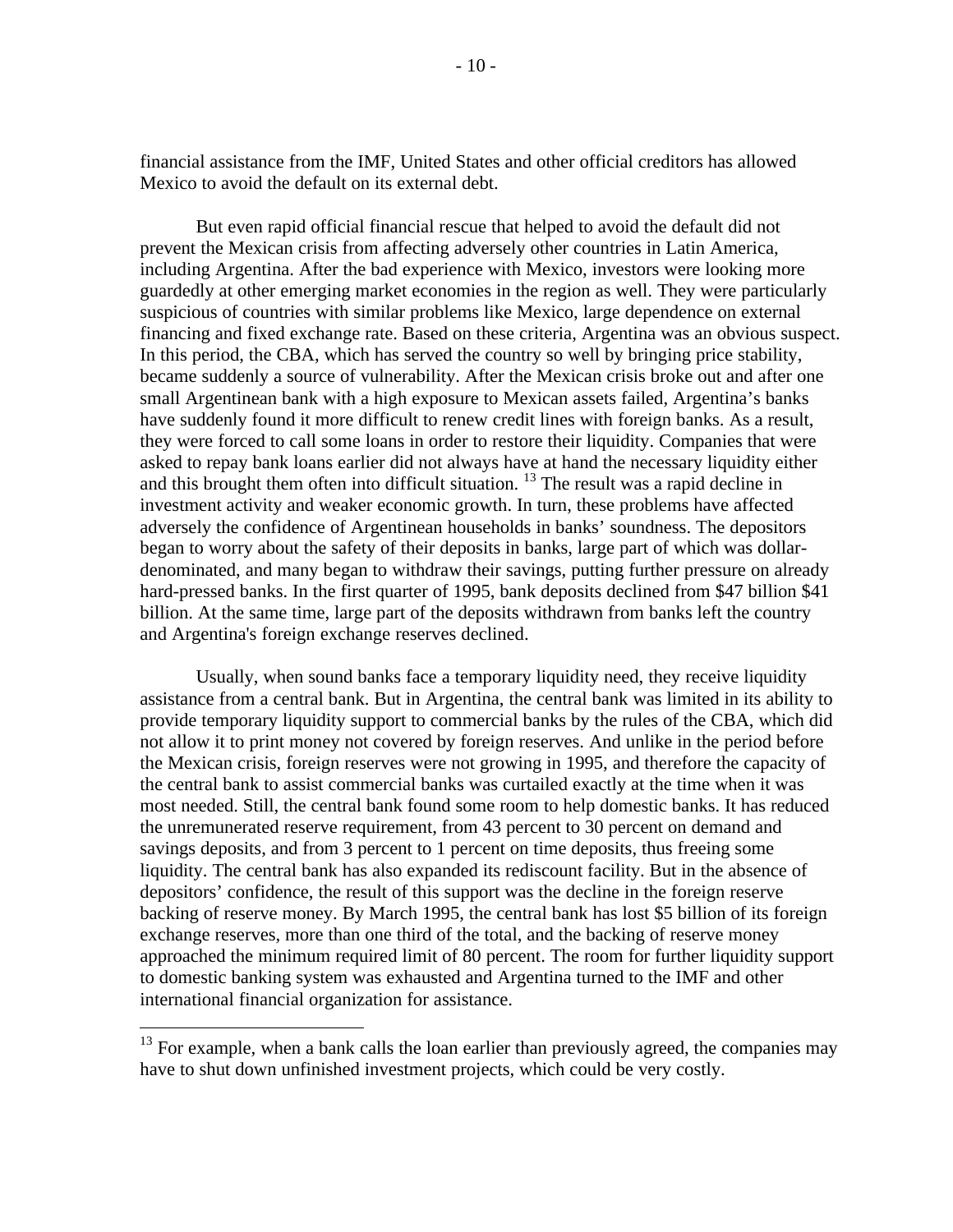The IMF extended by one year a SDR4 billion extended arrangement and the World Bank has approved loans in excess of \$1 billion in support of banking system and social safety net. The authorities implemented restrictive fiscal measures, equal nearly 3 percent of GDP on an annualized basis, and set up a deposit insurance scheme. The situation began then stabilize. In May 1995, Carlos Menem again won presidential election and his victory brought to an end speculations about the eventual abandonment of the CBA and the fixed exchange rate parity. Deposit withdrawal stopped, prices of Argentinean stocks and bonds recovered and confidence in the banking sector was restored. Nevertheless, this temporary decline in bank deposits and drying up of liquidity contributed to a sharp economic recession. While in 1994, real GDP grew by 7.4 percent, in 1995, it declined by 4.4 percent. Unemployment continued to grow, and after several years of decline, the percentage of households below the poverty line has again increased in 1995, from 13 percent to 17 percent. $^{14}$ 

Banking sector problems that appeared in Argentina as a result of the Mexican crisis stimulated a discussion about the desirability of continuation of the CBA. But these doubts did not last long. It was too soon to forget that the CBA has brought price stability to Argentina and it continued to enjoy a strong popular support. Explicit doubts of some academicians and implicit market doubts about the future of this currency regime did not change politicians' calculation of costs and benefits of maintaining CBA.

After the period of short and steep economic decline in 1995, economic activity picked up again in 1996, accompanied by renewed inflow of foreign capital.<sup>15</sup> Real GDP in 1996 grew by 5.5 percent and in 1997 even by 8.1 percent. Mexican crisis became soon a history and the emerging market economies became again an attractive target for foreign investors. In this period, Argentina was a recipient of large direct foreign investment, but also of bank credits. In 1996-1998, cumulative surplus on the capital account has reached \$44 billion. Under the CBA, rising foreign currency reserves resulted automatically in a more relaxed monetary conditions, supporting decline in interest rates, credit expansion, higher investment and economic growth.

In times of ample availability of external financing and rapid accumulation of foreign reserves, the CBA rules ensured easy monetary conditions that supported economic activity.

 $14$  Some analysts noted the failure of unemployment to decline in the first half of the 1990s, and cautioned that the insufficiently developed social security system, combined with the high and growing unemployment, was likely to lead in the future to social unrest and pressures to change the course of economic policy of Menem's government. Later on, these concerns turned out to be fully justified.

<sup>&</sup>lt;sup>15</sup> The weakening of the U.S. dollar in 1995 helped Argentina's recovery as well.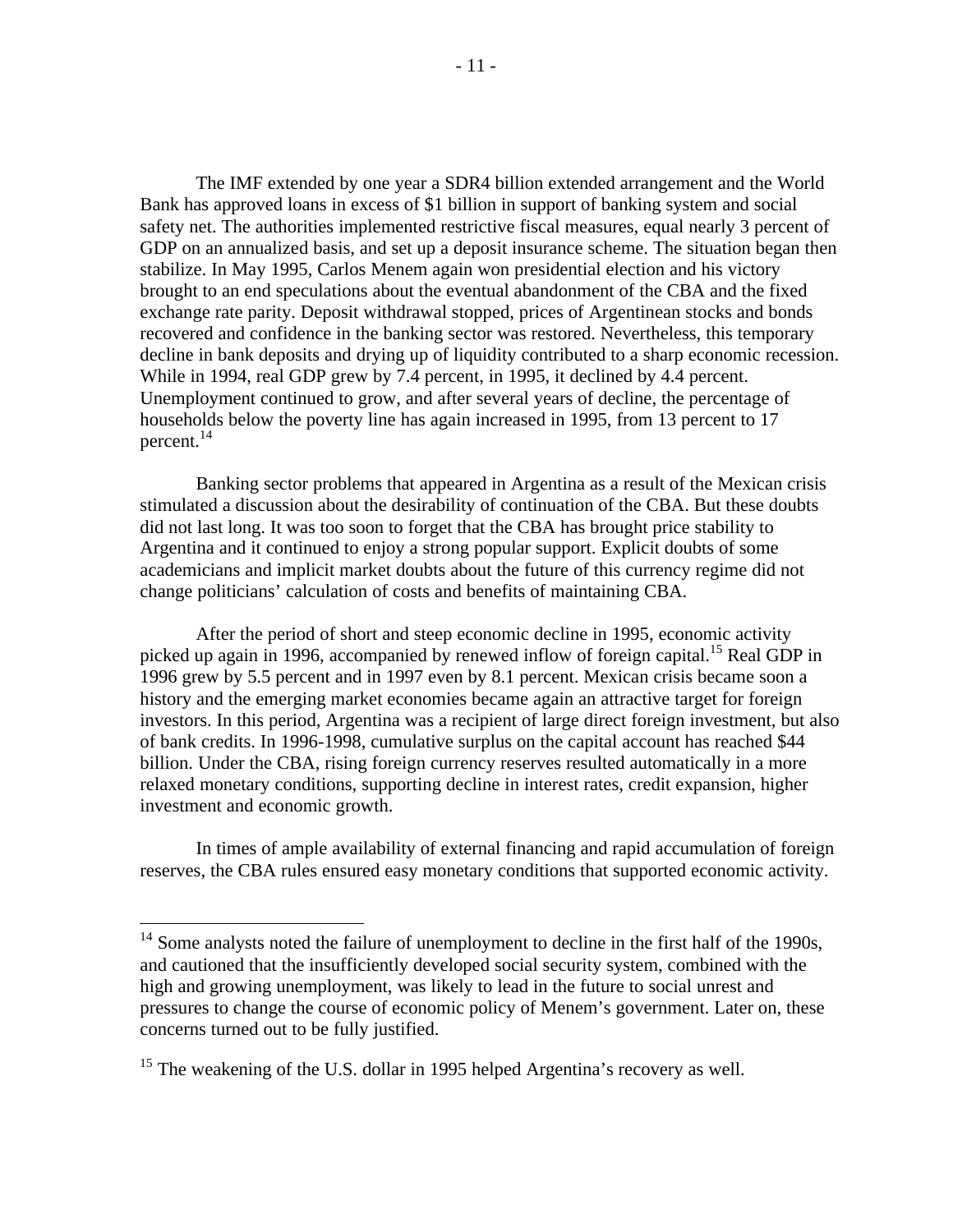But in times of dearth of external financing, liquidity conditions could tighten significantly. Unfortunately for Argentina, such times were drawing near.

#### *5. New Crises and the End of the Game*

In mid-1997, financial crisis erupted in Thailand and it soon spread to other countries in South East Asia. Countries affected by this virulent crisis had to abandon fixed currency regimes, their newly floated currencies rapidly depreciated, and economic activity fell sharply. Emerging market economies were quickly losing their appeal to foreign investors, and the crisis began to spread beyond the South East Asian region. Situation in the world economy took a turn to worse in summer 1998, when Russia defaulted on part of its external debt. Later in 1998, situation began to deteriorate in Brazil, and it was becoming clear that Argentina cannot escape the global turmoil unscathed.

It looks as if at the end of the 1990s, outside forces conspired against Argentina. First, at the beginning of 1999, under the pressure of financial markets, Brazil had to abandon its fixed exchange rate regime. The value of the real has plummeted rapidly, from 1.2 reais per dollar to 2.0 reais per dollar. This represented a significant deterioration of competitiveness of Argentinean exporters. Second, the loss of competitiveness was further exacerbated as a result of pegging the Argentinean currency to the dollar that was appreciating strongly in the second half of the 1990s. Being pegged to the dollar, the peso was appreciating vis-à-vis other currencies like the euro or the yen. Third, Argentina had to import U.S. monetary conditions. Clearly, fast-growing U.S. economy in the late 1990s needed a quite different monetary policy than Argentina struggling with recession. Fourth, Argentina's terms of trade were deteriorating, as world commodity prices were falling in line with the weakening global economic activity.

The erosion of competitiveness, together with the gradual slowdown of capital inflow, led to a dramatic fall of investment activity and to a recession. In the period 1999- 2000, investment fell by cumulative 20 percent. Real GDP declined in 1999 by 3.5 percent and by further 0.5 percent in 2000. Unlike in the 1995, this time the recession was not temporary.

Under the existing policy framework, adjustment to the adverse external shocks was difficult. Economic recession and decline in private domestic demand did not produce a significant improvement of external current account balance. And the CBA did not allow Argentina to adjust to worsening external conditions and availability of external financing by nominal devaluation.<sup>16</sup> The inability to achieve a real depreciation of peso by means of

 $16$  Admittedly, the question remains whether in late 1990s, given the highly dollarized economy, nominal exchange rate flexibility would serve as an effective tool of adjustment to external shocks, or whether it would become a source of balance sheet's distress and financial instability.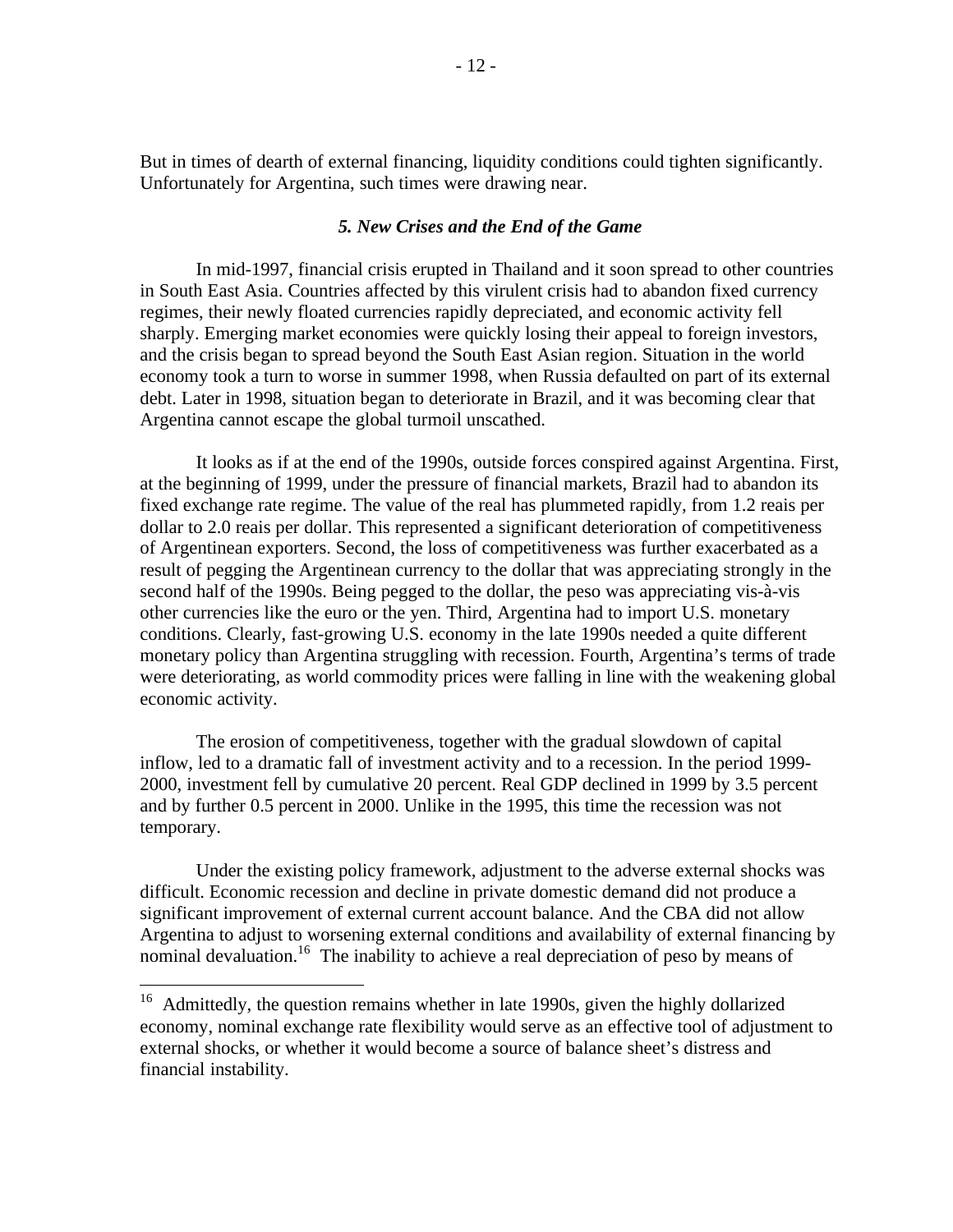nominal devaluation necessitated a more gradual and more painful adjustment to external shocks by means of decline in domestic prices. In 1999, retail prices fell by 1.8 percent and wholesale prices even more, by 3.8 percent. This decline in domestic prices has contributed to a limited real depreciation of peso against the dollar, but not necessarily against the other currencies which were nominally depreciating against the dollar. In real effective terms, the peso was appreciating: by 12 percent in 1999 alone and by about 20 percent in 1996-1999. Moreover, falling domestic prices began to increase the real value of domestic debt, which adversely affected financial situation of debtors.

Worsening external situation and weakening economic activity at the end of the 1990s have affected adversely the financial situation of public budgets. Their financial situation was further weakened as a result of the half-finished structural fiscal reforms that failed to fully address some chronical problems vexing Argentina for years, particularly low tax collection (mainly as a result of high incidence of tax evasion) and failure to improve financial discipline of provinces. Moreover, Argentina was now starting to pay the price for high borrowing in the past. Interest payments from public debt began to absorb an increasing share of government spending: in 2000, interest payments from public debt reached 15 percent of total public spending.

In 1999, presidential election took place and brought the opposition candidate de la Rua to office. The main economic priority of the new government was to halt the recession and reduce poverty and unemployment and at the same time to stabilize deteriorating public finance. The new government has prepared a restrictive 2000 budget, which was supported financially by a new three-year stand-by arrangement with the IMF in the amount of SDR 5.4 billion (about \$7 billion), approved in March 2000.

The IMF program assumed that the government budget deficit would decline from 3.8 percent of GDP in 1999 to 2.3 percent of GDP in 2000. The program also assumed that the decline in budget deficit would lead to improved confidence of foreign investors, lower costs and better access to external private financing.<sup>17</sup> In turn, lower costs and better availability of external financing were to support investment activity and economic growth, possibly more than fully neutralizing the negative growth effect of fiscal restriction. Real GDP was projected to grow by 3.4 percent in 2000.

Unfortunately, the assumption that tighter fiscal policy would result in improved investors' confidence did not materialize. In 2000, the situation continued to be difficult for emerging market economies. Many investors were still licking wounds from the Asian and Russian crises and in the meantime, hi-tech share bubble began to burst. Risk aversion of investors remained high and emerging markets' access to international capital markets continued to be difficult. This unfavorable external situation was further worsened by

 $17$  The authorities initially did not intend to actually draw the IMF money and treated the arrangement as precautionary.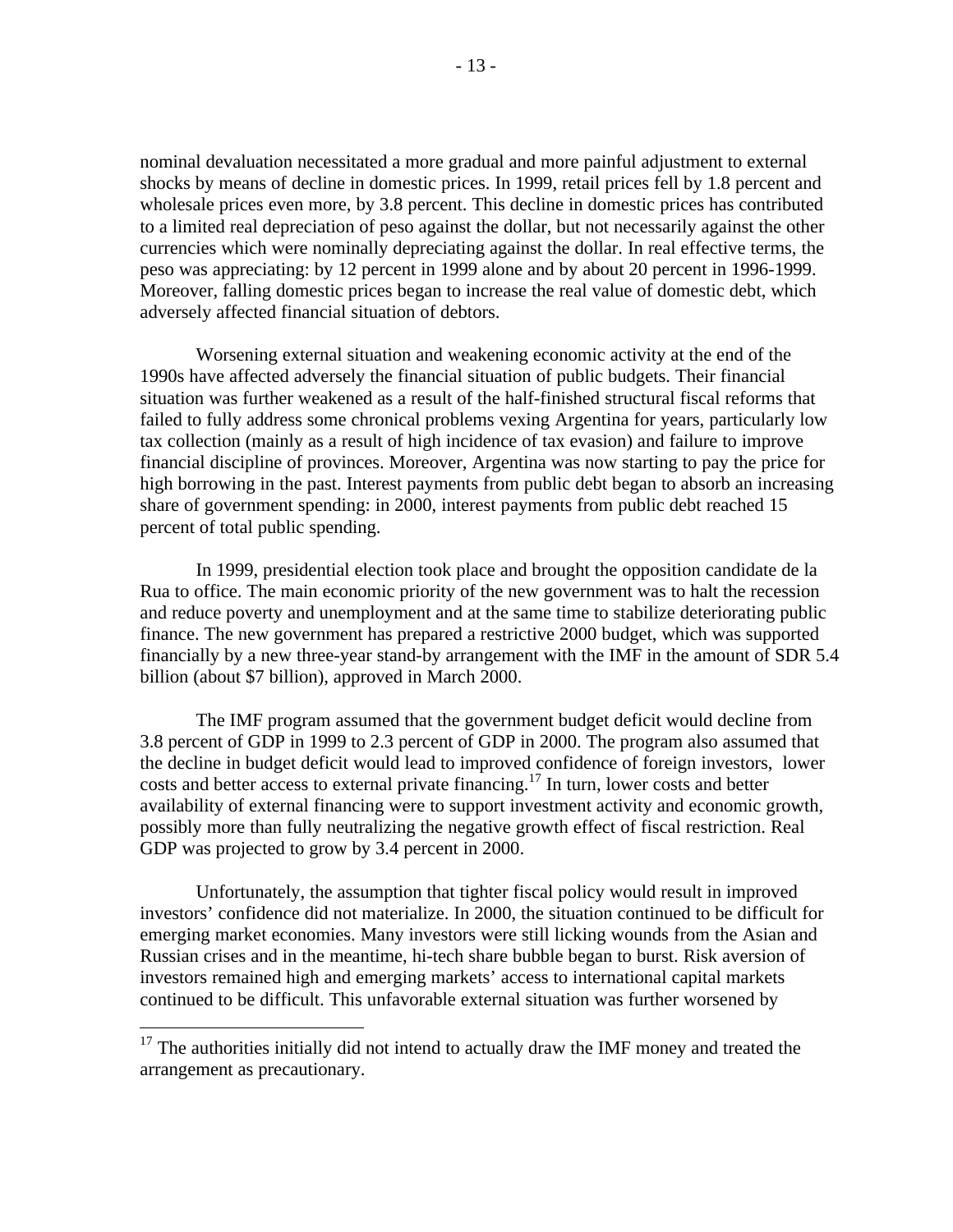Argentina's domestic problems. As a result, expected resumption of growth in 2000 failed to materialize. On the occasion of the first review of the stand-by arrangement in September 2000, the IMF has reduced growth projection for 2000 to from 3.4 percent to 2.2 percent, but it still expected that growth would accelerate to 4.2 percent in  $2001$ <sup>18</sup>. The authorities therefore continued to treat the arrangement as precautionary.

Argentina was in a Catch 22 situation. To restore economic growth, Argentina needed to renew its access to private foreign financing. But in turn, to be willing to invest in Argentina, foreign investors required evidence that the economy is recovering They were hesitant to put their money to a country in the middle of economic recession. But Argentina did not have any economic policy tool at its disposal that would allow it to jump-start economic growth. Given the fixed exchange rate parity within the CBA, Argentina could not resort to devaluation of its currency. Neither did the CBA allow the authorities to pursue a more expansionary monetary policy, as the amount of liquidity in the economy was closely tied to the volume of foreign currency reserves, which were falling in the course of 2000. Little help could come from fiscal policy as well. Room for expansionary fiscal policy was very limited. The only hope for Argentina was that the IMF financial assistance would help to get it out of this impasse, by providing the initial growth and confidence impulse, that it would play the standard catalytical role. And so everyone – Argentina, IMF and foreign investors - was waiting for signs of growth.

But external situation did not improve, and despite the generous IMF financial assistance, growth did not resume. In contrast to expectations, international investors became increasingly nervous about Argentina. Argentina's borrowing costs were rising and access of both public and private borrowers to international markets was gradually deteriorating. Domestic political tensions within the governing coalition did not help either. From September to November 2000, spread on Argentina's debt widened by over 300 basis points, to about 850 points over the U.S. Treasuries' yield. In December 2002, as Argentina's access to international market did not improve, the authorities decided that they will stop treating the IMF loan as precautionary and draw SDR 1.59 billion. In early 2001, the standby arrangement was augmented by SDR 5.2 billion, to SDR 10.6 billion.<sup>19</sup>

The main objective of the augmented arrangement for 2001 was again to reduce the budget deficit. The new program also contained a number of structural reforms that were

 $18$  In the end, instead of growing by 3.4 percent as initially expected, the economy declined by 0.5 percent in 2000.

<sup>&</sup>lt;sup>19</sup> After the approval of the augmentation, Argentina was able to draw immediately additional SDR 2.25 billion. One fifth of the augmentation was provided under the Supplemental Reserve Facility (SRF), which carries higher interest rates (surcharge up to 300 basis point above the basic rate) and shorter maturities. Out of the total drawing of SDR 2.25 billion in January 2001, SDR 1.48 billion was under the SRF.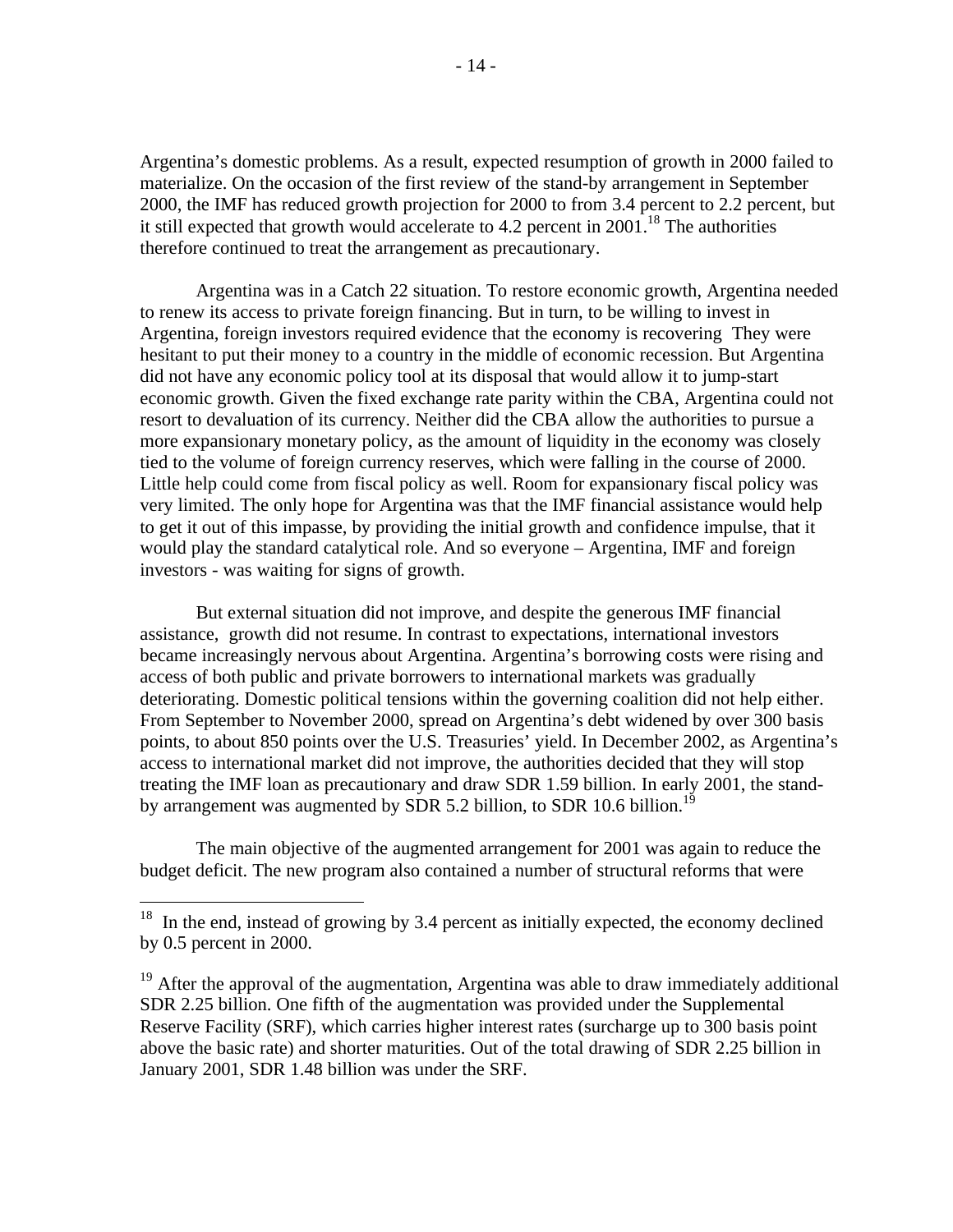supposed to increase the competitiveness of the Argentinean economy. Even though the economy was still in the recession early in 2001 when the new program was formulated, it again contained measures to improve fiscal balance. However, the objective was now more modest: to reduce the government budget deficit to 3.1 percent of GDP in 2001 from 3.6 percent of GDP in 2000 (which was well in excess of the originally programmed 2.3 percent deficit). But even this reduced adjustment implied a restrictive fiscal policy stance, as the primary balance of the public sector (overall balance excluding interest payments to service public debt) was supposed to improve from a deficit 0.8 percent of GDP to a surplus 0.4 percent of GDP (original program assumed a primary fiscal surplus 1.5 percent of GDP in  $2000^{20}$ 

Following the approval of the augmented loan, market confidence began initially to improve and spreads on Argentina's bonds narrowed to about 700 basis points. It was still expected that Argentina will regain access to international markets later in 2001, as growth resumes and international investors' confidence in emerging markets and in Argentina improves. At the beginning of 2001, the IMF was projecting that real GDP growth in 2001 will reach 2.5 percent. But the IMF also recognized that the recovery of investors' confidence depends on many factors, including improvement of external conditions, full and rapid implementation of the agreed policies, and perhaps most importantly, full broad political and social support of these policies in Argentina. The authorities remained firmly committed to the maintenance of the convertibility regime and given the expectation that growth will resume, this commitment appeared credible. But the respite was very brief and the situation worsened seriously in March 2001. Evidence of continued deterioration in the fiscal performance fueled political disagreements and domestic political turmoil ended only after the appointment of Domingo Cavallo as Minister of Economy. International investors' confidence fell rapidly and by the end of April, spreads on Argentine bonds exceeded 1000 points. Minister Cavallo put together a new policy package and in May, the IMF completed a third review under the arrangement, allowing Argentina to draw another SDR 976 million.

In the last ditch effort to help Argentinean exporters and stimulate growth, the authorities launched in June 2001 the so-called competitiveness plan, a package of somewhat unorthodox policy measures. The competitiveness plan represented a de facto introduction of multiple exchange rate system: exports except oil were supposed to take place with a devalued peso (exporters received a subsidy), while imports were supposed to take place at a revalued peso (additional tariffs were imposed on imports). The purpose was to simulate the devaluation of the currency, stimulate exports, reduce imports, and thus improve trade balance and reduce the dependence on external financing. One week later, the authorities put

 $20$  The policy of fiscal restriction was subsequently criticized as a mistake. See Joseph Stiglitz (2002), "Argentina Shortchanged". *The Washington Post,* May 12, p. B1. However, such criticism overlooks that in the crisis situation, the question is not how large fiscal deficit should be allowed, but how large fiscal deficit could be financed without resorting to printing money and triggering hyperinflation.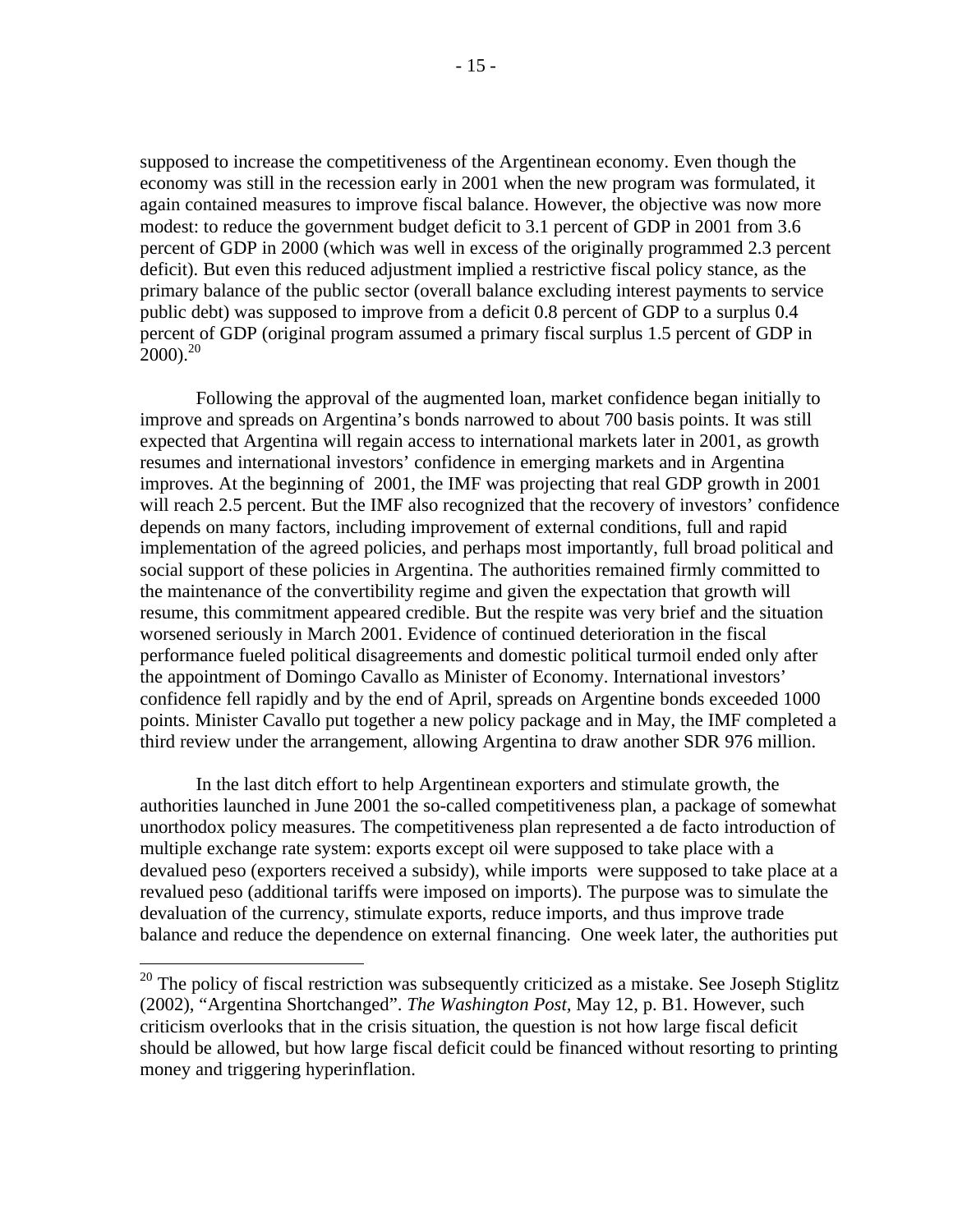into effect a law which changed the peso's anchor from the dollar to a basket of currencies, 50 percent dollars and 50 percent euros - to be introduced after the euro would reach the parity with the dollar, so as to avoid an outright devaluation of the peso. But these measures brought little if any improvement in trade balance. Instead, they made tax system more complicated and further eroded the already weak confidence in the convertibility and the CBA. Even exceptional emergency powers granted by Congress to the government to change tax policy and reform public sector by decrees did not stop the deterioration of public finance. Falling confidence in the sustainability of the CBA resulted in accelerated bank deposit outflow and falling foreign exchange reserves of the central bank.<sup>21</sup>

To further improve short-term fiscal situation and reduce the need to borrow, Argentina has undertaken in early June a market-based debt exchange operation. Debt instruments maturing in the period 2001-2005 were replaced with debt instruments with longer maturity, maturing after year 2006. While this operation has reduced debt service obligations in the period 2001-2005, by about US\$ 12 billion, this was achieved at a cost of much higher debt payments after the 2006, by some US\$ 66 billion, because Argentina had to offer high yields to entice investors to accept debt with longer repayments.

Obviously, the longer the economic recession lasted, the longer were the costs, both economical and political, of maintaining the fixed parity and the CBA. The authorities were resorting to ever more creative measures to avoid the constraints of the CBA and stimulate economic activity. However, the result was increasing doubts about the ability of the government to maintain this regime. Neither large official financial assistance, nor measures to stimulate exports and reduce imports helped to restore investors' confidence and economic growth. Investors' doubts about the maintenance of the CBA were rising, and so were rising the doubts about the ability of Argentina to continue servicing its external debt. Price of Argentina's external debt on secondary market was falling, and the risk premium was rising.

In mid-2001, Argentina has definitely lost access to international capital market. The loss of access to external financing posed a difficult challenge for Argentina. After all, this was a country that used to borrow heavily. Therefore, the authorities had to resort to drastic measures: to reduce their borrowing needs to available supply of lending – to zero. The Government has approved a "zero deficit" law which stipulated that for the rest of 2001, the budget should be balanced. In the second half of 2001, budget spending was to be limited to the amount of available revenues. The main instrument to achieve the zero deficit was a drastic across-the-board cut in government spending. For example, public sector employees' wages and pensions were to be cut by 13 percent.<sup>22</sup>

<u>.</u>

<sup>&</sup>lt;sup>21</sup> Investors' confidence was also weakened by the forced resignation of Pedro Pou, wellrespected governor of the central bank, who opposed the competitiveness plan because it was weakening the CBA.

 $22$  This was a long overdue catch up with the conditions of falling nominal wages in the private sector.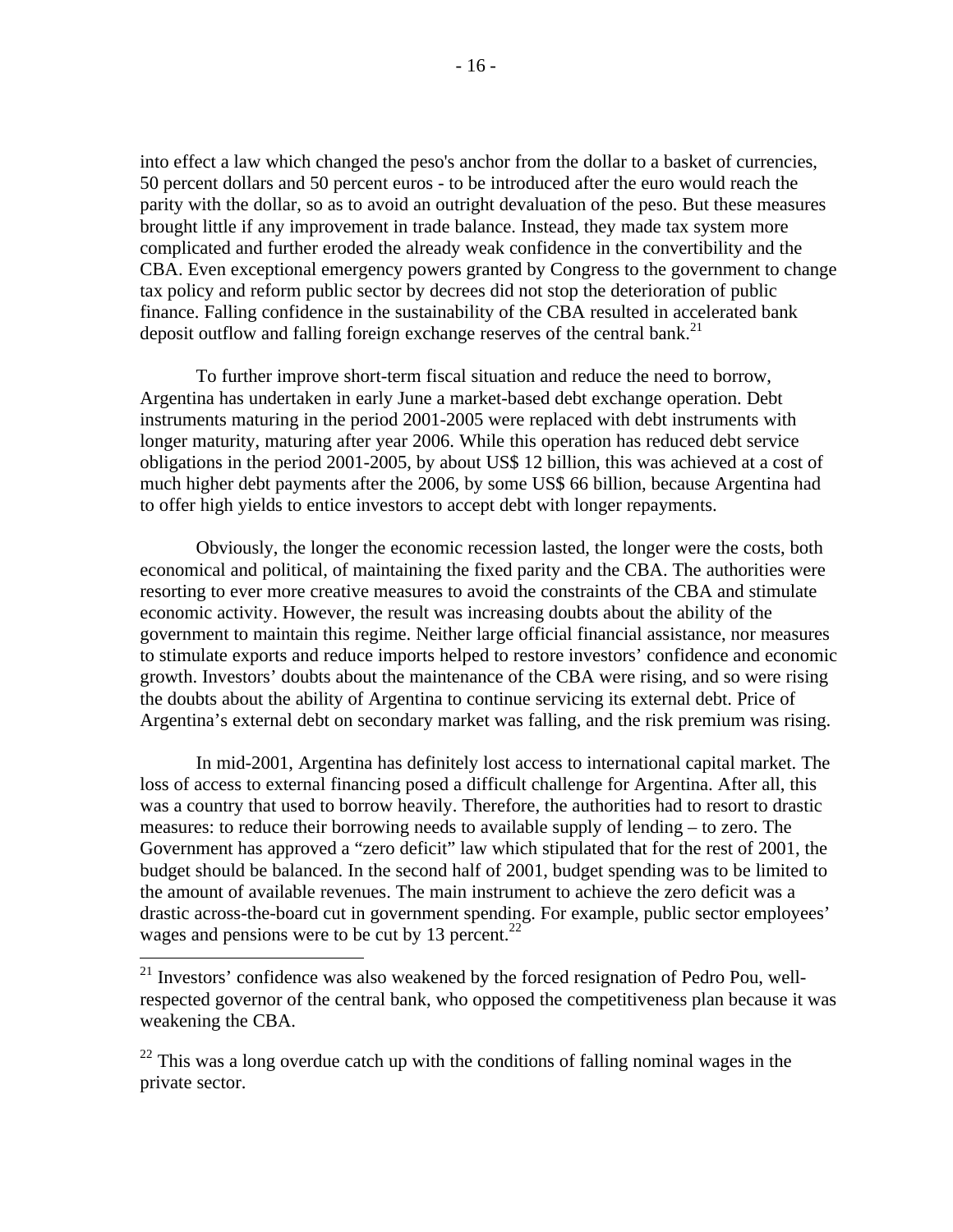The government still hoped that the zero deficit law and drastic budget cuts would finally persuade foreign investors that Argentina was ready to make whatever measures were needed to maintain the solvency of its public sector. In recognition of this effort, the IMF had approved by the end of August yet another augmentation of financial assistance to Argentina, in a last-ditch effort to convince investors that the country was facing a liquidity crisis and not a solvency crisis. The original SDR 5.4 billion program was now augmented to nearly SDR17 billion, in part to support the voluntary debt restructuring scheme with foreign creditors. But even this generous financial assistance did not help. In September 2001, price of Argentina's debt on secondary market was again falling rapidly, signaling rising market expectations of default and/or the expectation that the exchange rate parity would be abandoned. Nevertheless, Argentinean government still refused even to contemplate such possibility, and it was resorting to more and more desperate measures with the objective to meet its zero deficit target. To further reduce its debt servicing costs, it used the moral pressure to persuade domestic holders of public debt, mainly banks and public pension funds, to accept lower yields. But as economic activity continued to weaken, budget revenues were falling even faster than budget spending.

Early in December 2001, the IMF has finally concluded that Argentina will not be able to reach its zero deficit target and that the current economic strategy does not ensure the restoration of economic growth and stability in the future. As a result, the IMF did not complete a scheduled review under the arrangement and did not release the scheduled SDR 1.3 billion disbursement. The crisis in Argentina was approaching its climax. Soon after the decision not to complete the review, the withdrawal of bank deposits accelerated. The authorities attempted to stop this drain of bank deposits and foreign reserves, but this effort was not successful.<sup>23</sup> Depositors were less concerned about the financial health of banks, and more concerned about the possible freezing or confiscation of their savings by government.<sup>24</sup> Of course, run on banks has forced the government to introduce exactly these measures. Banks were temporary closed, deposits were frozen and administrative measures put in place to prevent capital leaving the country. The population that has already endured nearly four years of economic crisis and significant wage cuts was not ready to take more. Freezing of deposits triggered violent social unrest which brought down the government of president de la Rua. A period of social and political instability followed, which saw four new president in the office in two weeks. At the end of 2001, the government has announced a debt moratorium and in early 2002, it has abolished the Convertibility Law. After more than ten years, the CBA that has guaranteed the convertibility of dollar and peso at a fixed ratio one to one was gone.

<u>.</u>

 $23$  It is estimated that in 2001, total deposit outflow has reached \$20 billion, about one fourth of bank deposits. On one single day before the introduction of deposits freeze, this outflow reached \$1 billion. Gross foreign reserves declined from \$34 billion to \$15 billion and the share of dollar bank deposits in total deposits rose from 67.5 to 71.5 percent.

 $24$  The memory of a similar confiscation in 1989 was still fresh.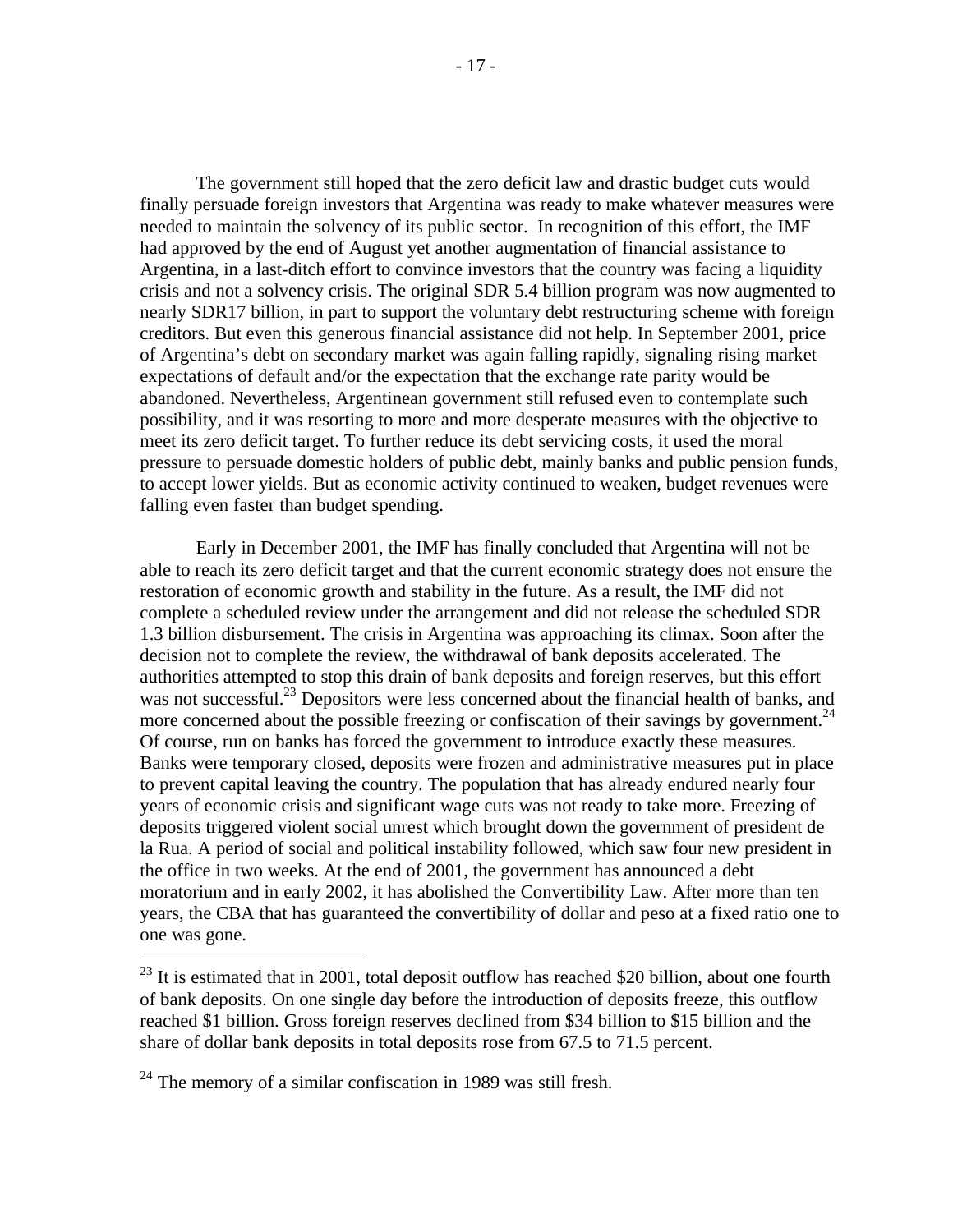### *6. The causes of the crisis in Argentina*

The Argentinean crisis is a complicated economic, political and social phenomenon. To fully understand and explain the causes of the crisis in 2001, it would be necessary to analyze in depth not only economic development, but also social and political developments which have affected the implementation of economic policy and policy choices that were made at different moments. Political and social developments, institutions and constraints have influenced the response of economic policy to both external and domestic shocks. They have shaped the distribution of benefits from a rapid growth, as well as the distribution of costs of adjustment in times of crises and low growth. Having in mind that this is just part of the whole picture, we will focus our discussion on economic aspects of the crisis and its causes. We will discuss four issues: low domestic savings, fiscal policy, currency regime and structural reforms.

#### *6.a. Low domestic savings*

Perhaps the most important underlying cause of Argentinean crisis is the chronical low domestic savings – a phenomenon typical for most countries in Latin America.<sup>25</sup> Low level of domestic savings meant that Argentina needed to rely on external savings to finance part of domestic investment. Argentina's dependence on external savings during the 1990s is illustrated in table 3.

In comparison with other countries at similar stage of economic development, domestic savings in Argentina are relatively low. For example, in countries of South East Asia, domestic savings are exceeding 30 percent of GDP. Similarly, in emerging market countries in Central and Eastern Europe, domestic savings are around one fourth of the GDP. Arguably, the history of high inflation and repeated banking crises, confiscation of deposits and erosion of their value are among the factors that have contributed to low domestic savings in Argentina.<sup>26</sup> Perhaps more puzzling is why the period of low inflation and relatively high growth in the 1990s coincided with further decline in domestic savings. One possible reason could be improved households' expectation about the future economic prospects and consumption smoothing. As people expected better economic future and increased future income, they "borrowed" part of higher future income to finance higher consumption today.

 $25$  See International Monetary Fund (2002), World Economic Outlook, May 2002, chapter 2.

 $26$  Argentina's domestic savings were not always that low. At the end of the 1970s, domestic savings exceeded 30 percent of GDP, but continued to fall since then. See Alan M. Taylor (1997), "Argentina and the World Capital Market: Saving, Investment and International Capital Mobility in the Twentieth Century." NBER Working Paper 6302.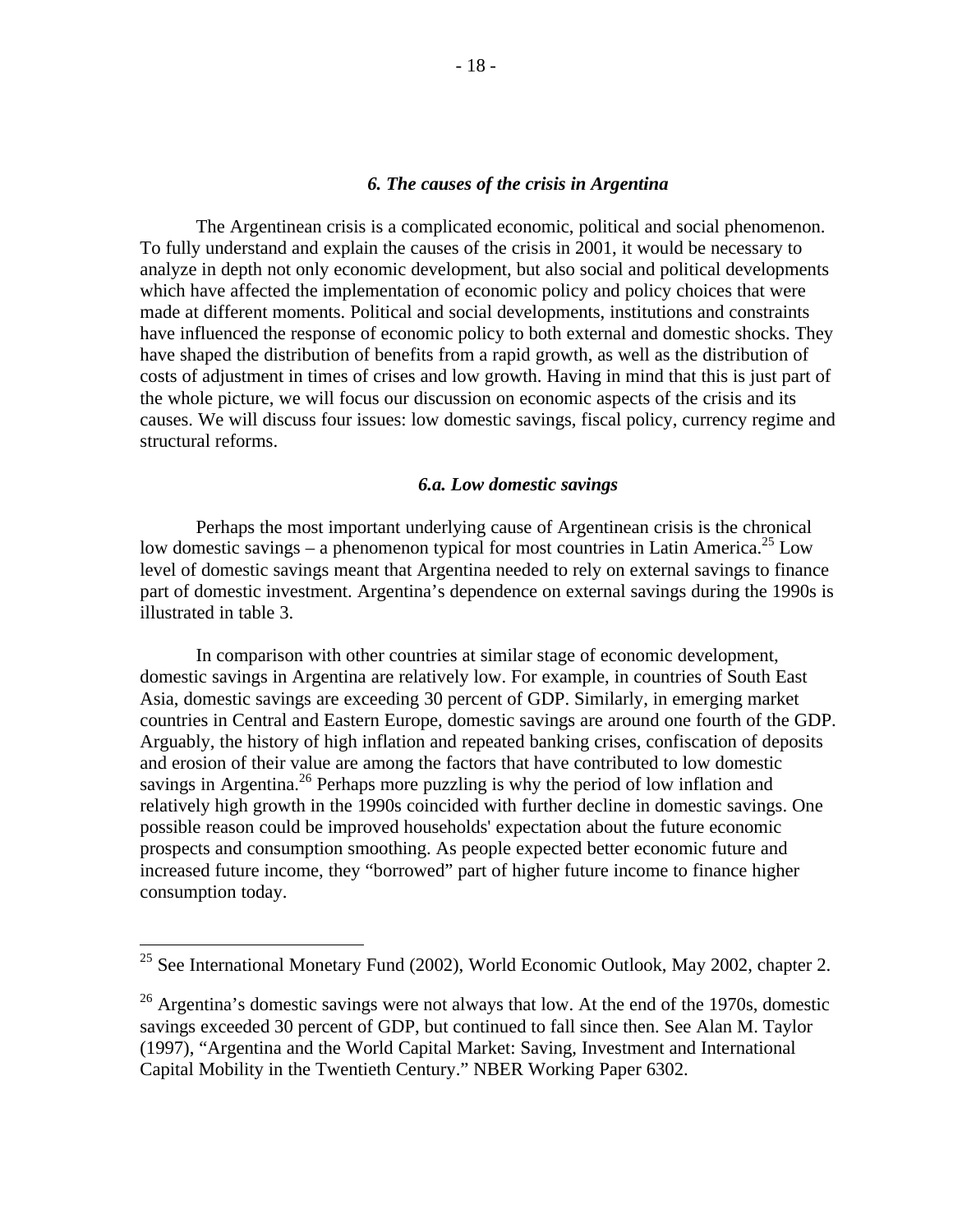|                     | 1993         | 1994 | 1995   | 1996 | 1997 | 1998 | 1999   | 2000   |
|---------------------|--------------|------|--------|------|------|------|--------|--------|
| Domestic savings    | $\mathbf{r}$ | 8.6  | 19.7   | 16.2 | 15.9 | 15.5 | 13.9   | 13.5   |
| External savings    | 4.1          | 4.8  | 0.9    | 2.7  | 4.7  | 5.6  | 5.1    | 4.1    |
| Domestic investment | 21.2         | 23.4 | 20.6   | 18.9 | 20.6 | 21.  | 19.0   | 17.6   |
| <b>Real GDP</b>     | 6.0          | 7.1  | $-4.4$ | 5.5  | 8.1  | 3.9  | $-3.4$ | $-0.5$ |

Table 3. Savings, investment (in percent of GDP) and growth

Source: The Economist Intelligence Unit Argentina Country Reports, 1996 and 2001.

Long-term large reliance on external savings could pose serious risks to the economy. First, the willingness of foreign investors to invest their savings in Argentina depends on relative attractiveness of Argentina as an investment destination. And the relative attractiveness depends not only on what happens in Argentina, but also on developments in other countries. In countries that are very dependent on external savings, economic growth could be subject to sudden large swings that are difficult to predict and that may be difficult to deal with. This is obvious from table 3. The ability of Argentina to attract external savings was an important determinant both of domestic investment and economic growth. In times of adverse external situation when investors were less forthcoming and capital flows to Argentina fell, economic activity weakened rapidly. On the contrary, acceleration of capital inflow resulted quickly in a resumption of economic growth.

Second, long-term reliance on external savings also results in rising external debt. If a country uses external savings in the form of debt-creating capital inflows, its external debt increases directly. Inflow of direct foreign investment does not result directly in an increase of the stock of external debt, but it has implication for balance of payments and external vulnerability as well, because it could increase future profit transfers abroad. As we see in table 4, Argentina's external debt was rising rapidly in the 1990s.

|                  | 1993   | 994    | 1995        | 1996   | 1997    | 1998    | 1999    | 2000   |
|------------------|--------|--------|-------------|--------|---------|---------|---------|--------|
| Current account  | $-7.0$ | $-9.3$ | $-2.4$      | $-6.5$ | $-12.0$ | $-14.6$ | $-12.3$ | $-8.9$ |
| Capital account  | 11.5   | 9.9    | $2^{\circ}$ | 12.0   | 16.6    | 17.2    | 13.9    | 9.0    |
| External debt    | 70.6   | 77.4   | 99.0        | 112.0  | 130.8   | 141.5   | 147.9   | 150.4  |
| In which: public | 52.0   | 5.7    | 55.8        | 63.0   | 67.6    | 77.2    | 84.6    | 91.4   |

Table 4. Balance of payments and external debt (in \$ bil)

Source: The Economist Intelligence Unit Argentina Country Reports, 1996 and 2001

In theory, emerging market countries should be net users of external savings, and should thus have current account deficits for a sustained period of time. Relatively low capital to labor ratio compared to developed economies should provide opportunities for profitable investment and higher returns. But for two specific reasons, such reliance was problematic to Argentina. First, as a result of the CBA, Argentina was unable to adjust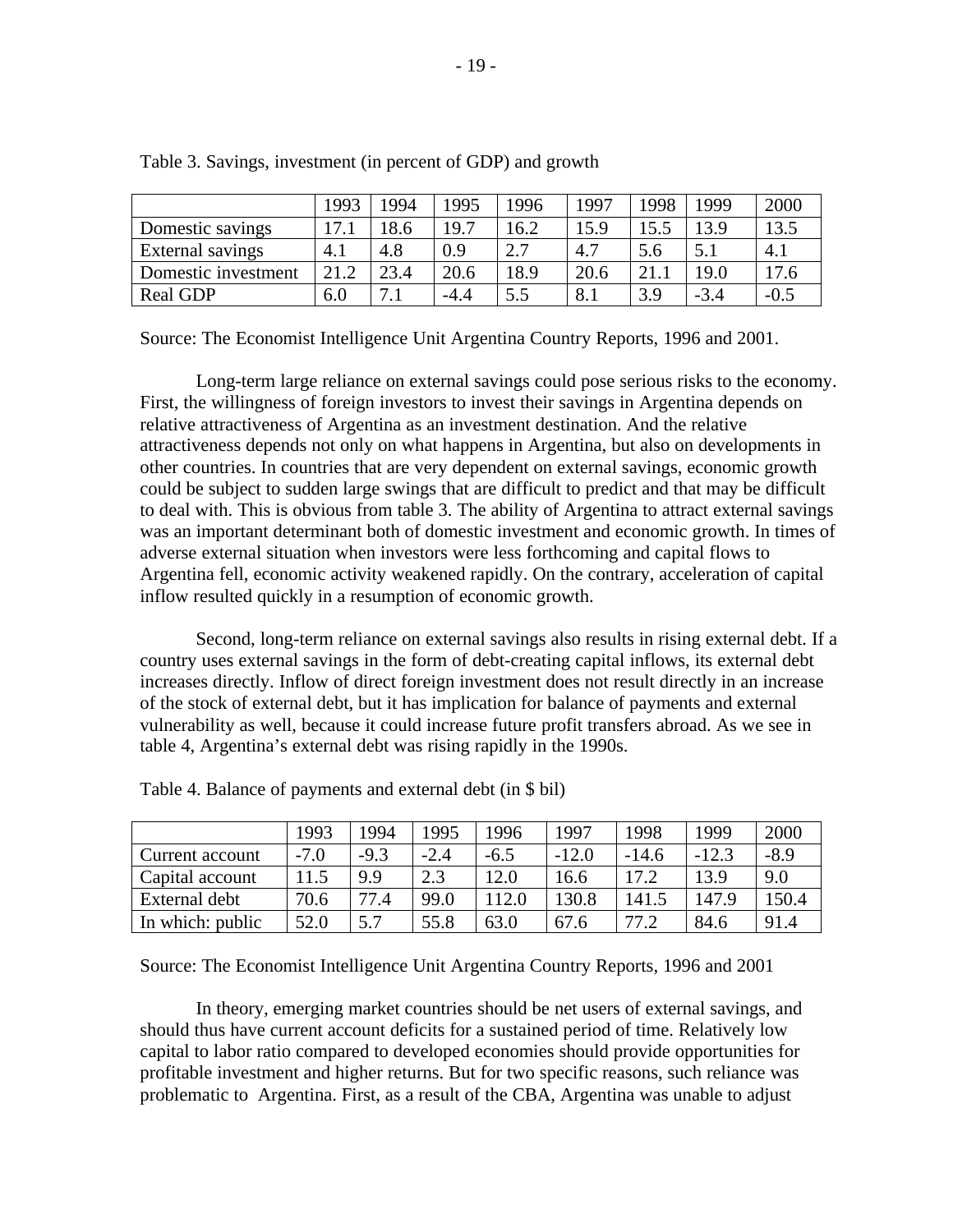relative prices in response to a temporary shortfall of foreign financing by changing nominal exchange rate. And second, relatively closed character of the economy implied that adjustment to a shortfall of external financing through changed quantities of exports and imports was relatively ineffective as well. Adjusting to a shortfall of external savings produced economic recession, which only further worsened the access to international capital market.

Moreover, the long-term reliance on external financing and rapid growth of external debt were not accompanied by similarly rapid increase in competitiveness and exports growth that would allow to service the growing external debt. The economy did not become more open.

|                       | Debt/GDP | Debt/exports 2/ | Debt service/exports 2/ |
|-----------------------|----------|-----------------|-------------------------|
| Argentina             | 52       | 406             | 58.2                    |
| <b>Brazil</b>         | 29       | 340             | 74.1                    |
| Mexico                | 41       | 111             | 20.8                    |
| Indonesia             | 169      | 252             | 33.0                    |
| Thailand              | 76       | 123             | 19.2                    |
| Korea                 | 43       | 84              | 12.9                    |
| <b>Czech Republic</b> | 45       | 71              | 15.2                    |
| Hungary               | 63       | 107             | 27.3                    |
| Russia                | 62       | 186             | 12.1                    |

Table 5. External debt and debt service, 1998 1/

 $\overline{a}$ 

Source: The World Bank (2000), World Development Indicators  $1/$  Present value of debt  $2/$  exports of goods and services

Argentina's small openness to trade became a major weakness. As a share of GDP, Argentina's external debt at the end of the 1990s did not reach excessively high level (see table 5). In 1999, it exceeded 50 percent of GDP, which is high, but not excessively high. Such level of debt would not automatically trigger worries that debtor country would be unable to service its debt and that it would impose a debt moratorium.<sup>27</sup> But the debt to GDP ratio is not very informative about the country's capacity to service its external debt, which depends on the country's ability to earn foreign currencies. While Argentina's external debt continued to increase, its ability to increase foreign currency revenues from exports of goods and services was lagging behind. The result was that the ratio of external debt to export revenues, and the ratio of external debt service (payments of interest and maturing principal) to export revenues were increasing rapidly, as shown in table 6.

 $27$  Of course, external debt to GDP ratio is sensitive to exchange rate changes. After the peso depreciated significantly against the dollar, Argentina's external debt to GDP ratio shot up and is now well over 100 percent.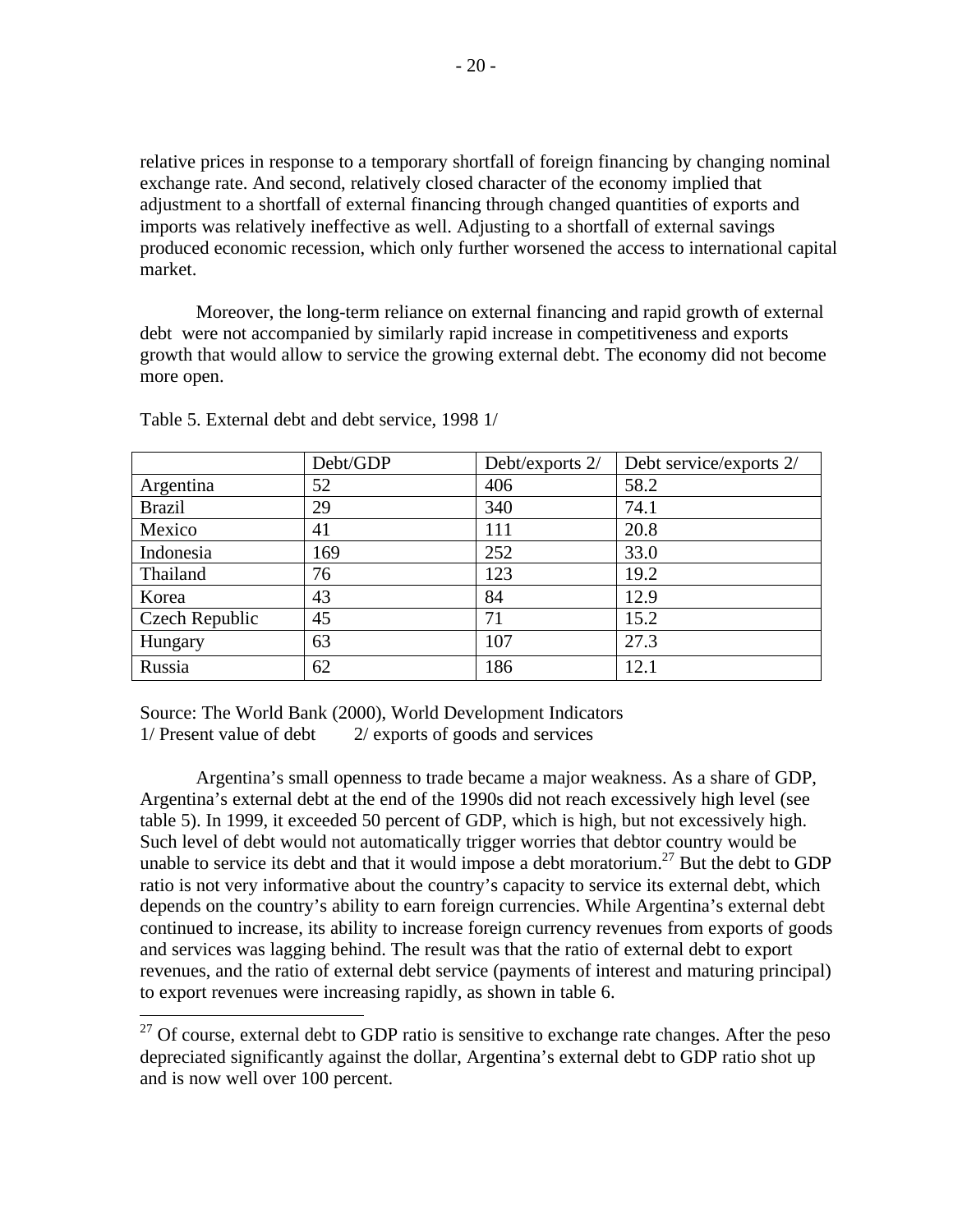|                      | 1993  | 1994 | 1995  | 1996  | 1997  | 1998 | 1999  | 2000  |
|----------------------|-------|------|-------|-------|-------|------|-------|-------|
| Debt/GDP             | 27.7  | 27.8 | 39.2  | 42.0  | 45.7  | 48.6 | 53.7  | 52.7  |
| Debt/exports         | 395.4 | 368  | 336.2 | 338.6 | 358.7 | 379  | 435.7 | 487.9 |
| Debt service/exports | 36.8  | 31.8 | 30.4  | 39.5  | 50.2  | 57.5 | 75.8  | 93.5  |

Table 6. External debt and debt service in Argentina (in percent of exports) 1/

Source: The Economist Intelligence Unit Argentina Country Reports, 1996 and 2001; for 2000 IMF data

1/ Data in table 6 for Argentina are not directly comparable with data on Argentina in table 5, because table 5 uses a present value of external debt, while table 6 uses a nominal value.

When looking at these data, it is not surprising that at the end of the 1990s, foreign investors were becoming jittery, began to have doubts about Argentina's solvency and were becoming more hesitant to provide new credits. A country whose external debt service consumes practically all revenues from exports of goods and services needs to borrow to be able to pay for imports, including imports of consumption goods. But using external borrowing to finance imports of consumption goods is not sustainable.

In sum, during the 1990s, low domestic savings pushed Argentina to become more dependent on external savings. The economy became very open to capital flows, but at the same time remained relatively closed in terms of trade flows. Argentina's exports remained below 10 percent of GDP. The interaction of Argentina's large openness to capital flows, combined with the relatively small openness in terms of trade flows, has created a dangerous and unstable situation that has resulted in a rapid increase in Argentina's external vulnerability, loss of market confidence and loss of access to external financing.

#### *6.b. The Role of Fiscal policy*

While low domestic savings seem to be the most important structural weakness of Argentina that has contributed to the crisis, insufficiently disciplined fiscal policy has been identified as one of the most important policy failures that ultimately undid the CBA.<sup>28</sup> There is no doubt that maintaining fiscal discipline is an important condition for a successful operation of the CBA. We have observed that the introduction of the CBA in March 1991 brought a significant improvement in financial position of the public sector. Budget deficit was reduced sharply and public spending as a share of GDP fell rapidly. In a sense, this adjustment was inevitable because the CBA has imposed a harder budget constraint on the government, by preventing a monetary financing of government deficits. But this constraint

 $^{28}$  See M. Mussa (2002), "Argentina and the Fund: From Triumph to Tragedy." Institute for International Economics, Washington, D.C., which could be found at http://www.iie.com/papers/mussa0302-1.htm . However, there are also dissenting views. For example, see Joseph Stiglitz (2002).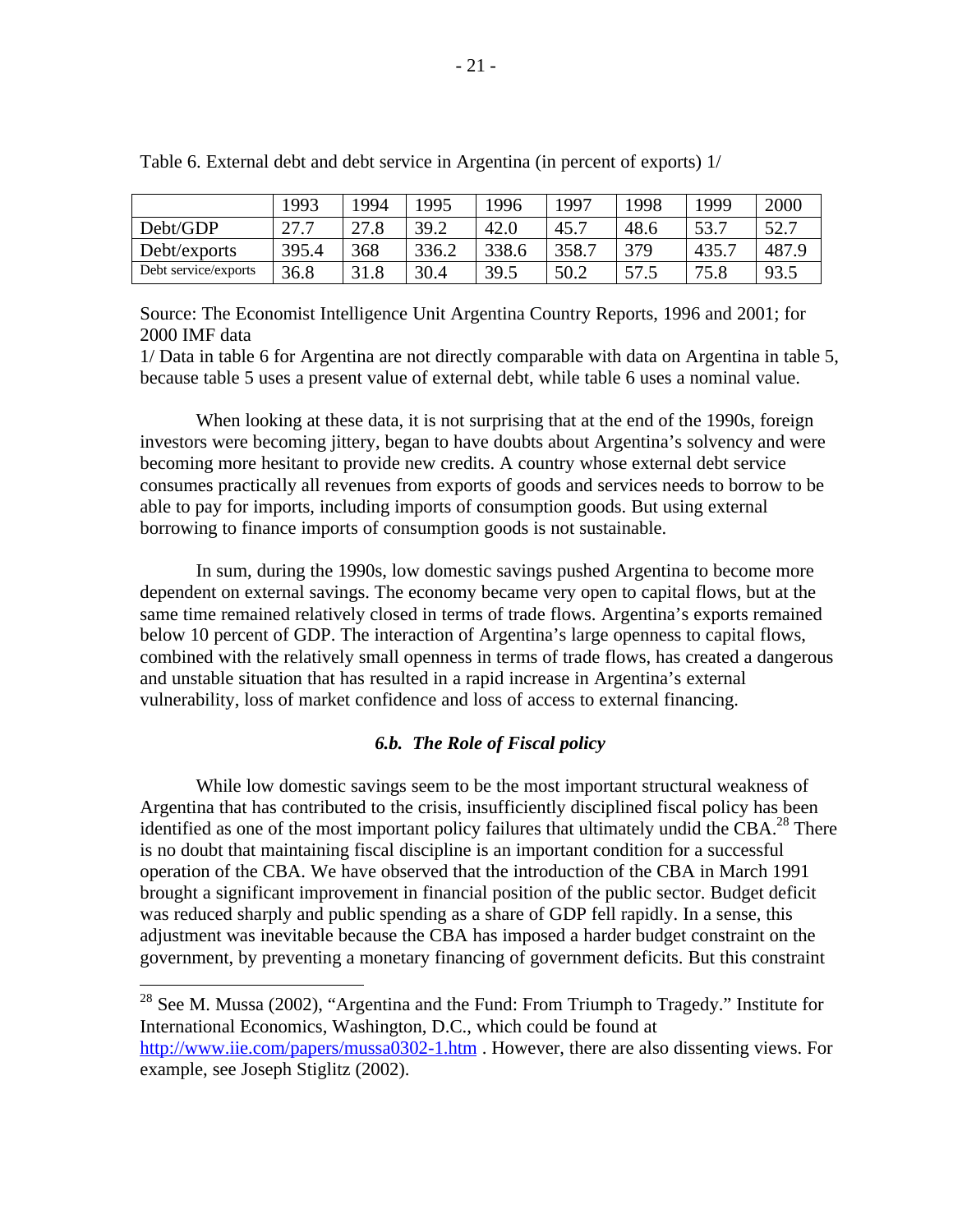was not waterproof and more importantly, it began to loosen over time. As Argentina's stabilization program produced a rapid improvement in macroeconomic fundamentals, country's credibility in international capital market improved and so did its access to international borrowing. There was no dramatic weakening of fiscal discipline in the course of the 1990s, but from table 7 which shows the budget balances at different levels of government, we can see a gradual drift of fiscal policy, as budget deficits returned and began to creep up.

|                 | 1991                      | 1992      | 1993   | 994    | .995   | 1996                    | .997   | .998           | 1999   | 2000   |
|-----------------|---------------------------|-----------|--------|--------|--------|-------------------------|--------|----------------|--------|--------|
| Consolidated    | $-3.2$                    | -1        | $-0.8$ | $-2.3$ | $-2.3$ | $-3.2$                  | $-2.1$ | $-L.1$         | $-4.2$ | -3.6   |
| Federal gov.    | $\gamma$ $\tau$<br>ب. 2 – | $-U.\sim$ | 0.9    | $-0.5$ | $-0.9$ | $\cap$ $\leq$<br>ى. 2 – | $-1.6$ | $\sim$<br>-1.9 | $-2.5$ | $-2.4$ |
| Provincial gov. | $-0.7$                    | $-0.2$    | $-0.8$ | $-0.9$ | $-1.$  | $-0.7$                  | $-0.5$ | $-0.8$         | -1.6   | - 1    |

Table 7. Public sector balance (in percent of GDP) 1/

Source: IMF

1/ Federal and provincial balance does not always add up to the consolidated balance, for example, because of the capitalized interest that is included in the consolidated balance.

There were several reasons for this deterioration, and not all were necessary reflecting fully a weakening fiscal discipline. First, pension reform launched in early 1990s that was supposed to resolve the structural social security deficit had negative effect on fiscal balance: significant loss of fiscal revenues as contributors switched to the private system was not replaced by expected reduction in tax evasion. Escude and Powell (2001) estimate that this reform has worsened fiscal balance annually by about 1 percent of GDP. Second, as lower interest payments on the formerly restructured debt and on Brady debt were gradually replaced by higher market-based interest rates, interest rate service began to increase (see table 8) . Third, on spending side, mandatory spending continued to represent a significant portion of total expenditures, providing the authorities little room for maneuver without legislative action.

|             | 1991 | 1992 | 1993 | 994 | 1995 | 996  | 1997 | 1998 | 1999 | 2000 |
|-------------|------|------|------|-----|------|------|------|------|------|------|
| Revenue     | 15.4 | 17.0 | 7.9  | 73  | 17.1 | 5.9  | 18.5 | 19.0 | 19.7 | 19.6 |
| Noninterest | 15.3 | 15.8 | 15.9 | 6.6 | 16.6 | .6.5 | 18.1 | 18.0 | 19.0 | 18.6 |
| expenditure |      |      |      |     |      |      |      |      |      |      |
| Interest    | 2.6  |      |      | 1.2 | 1.5  | 1.6  | 2.0  | 2.2  | 2.9  | 3.4  |
| expenditure |      |      |      |     |      |      |      |      |      |      |

Table 8. Federal government finance (in percent of GDP)

Source: IMF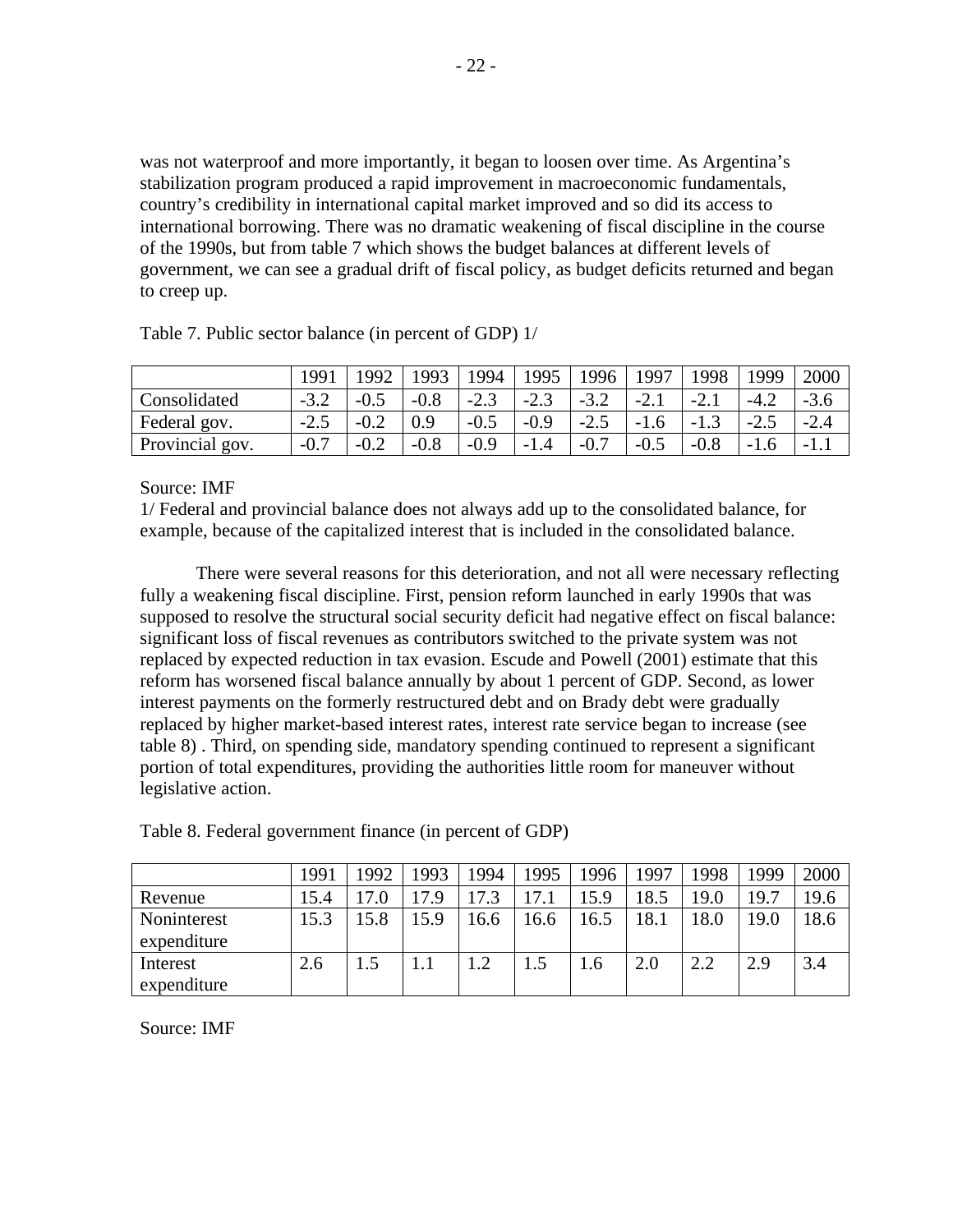Financial discipline imposed initially by the CBA was weakened by the improved access to private external financing, which became easy available in times of ample global liquidity. As a result of increased borrowing, total debt of the public sector has doubled between 1993 and 2000, from \$77.6 billion to \$145 billion (which represents an increase by 20 percentage points in terms of GDP, from 30 to 50 percent). Domestic banks were an important holder of public debt, but as Argentina became a darling of international investors, large and growing part of public debt was sold to nonresidents. Public external debt has increased from \$47 billion in 1991 to \$56 billion in 1995 and to \$91.4 billion in 2000. The share of external public debt in total public debt has increased from 56 percent in 1995 to 63 percent in 2000.

Fiscal discipline on provincial level has remained week as well, though for a different reason. As table 9 shows, important source of provincial government revenues were transfers from federal government. These transfers took place under a predetermined formula that provided little incentive to local governments to economize on spending or to increase their own revenues. A minimum amount of transfers to provinces was guaranteed regardless of the state of the economy, and regardless the volume of revenues collected by the central government. As a result, in times of recession and low revenues, this system resulted in a significant financial squeeze of central government, which had to continue transferring the prescribed amount of resources to provinces even as its own revenue situation deteriorated. The whole system provided insufficient incentive for fiscal discipline of provincial governments, discipline that was required to ensure a smooth operation of the CBA.

|                  | 1991 | 1992 | 993  | 1994 | 1995        | .996 | 1997 | 1998 | 1999 | 2000 |
|------------------|------|------|------|------|-------------|------|------|------|------|------|
| Revenue          | 8.2  | 9.7  | 9.7  | 9.7  | 10.1        | 10.3 | 10.7 | 10.9 | 11.2 | 1.3  |
| of which federal | 5.1  | 5.6  | 5.4  | 5.2  | 5.6         | 5.8  | 6.0  | 6.1  | 6.3  | 6.3  |
| transfers        |      |      |      |      |             |      |      |      |      |      |
| Noninterest      | 8.8  | 9.7  | 10.3 | 10.3 | 11 $\Omega$ | 10.7 | 10.8 |      | 12.3 |      |
| expenditure      |      |      |      |      |             |      |      |      |      |      |

Table 9. Provincial government finance (in percent of GDP)

#### Source: IMF

 $\overline{a}$ 

In sum, while the CBA has cut off the government from monetary financing of budget deficits, it also helped to establish price stability and improved investors' confidence, thereby gradually opening access to alternative source of financing – borrowing on international capital market. As a result, public debt was growing rapidly. <sup>29</sup> The CBA did not produce a lasting and sufficiently strong pressure to improve public sector finance to such extent that the country would become less dependent on external financing and thus less

 $29$  It should be noted that increase in public debt during the 1990s did not reflect only cumulative effect of fiscal deficits, but also recognition of previous government liabilities.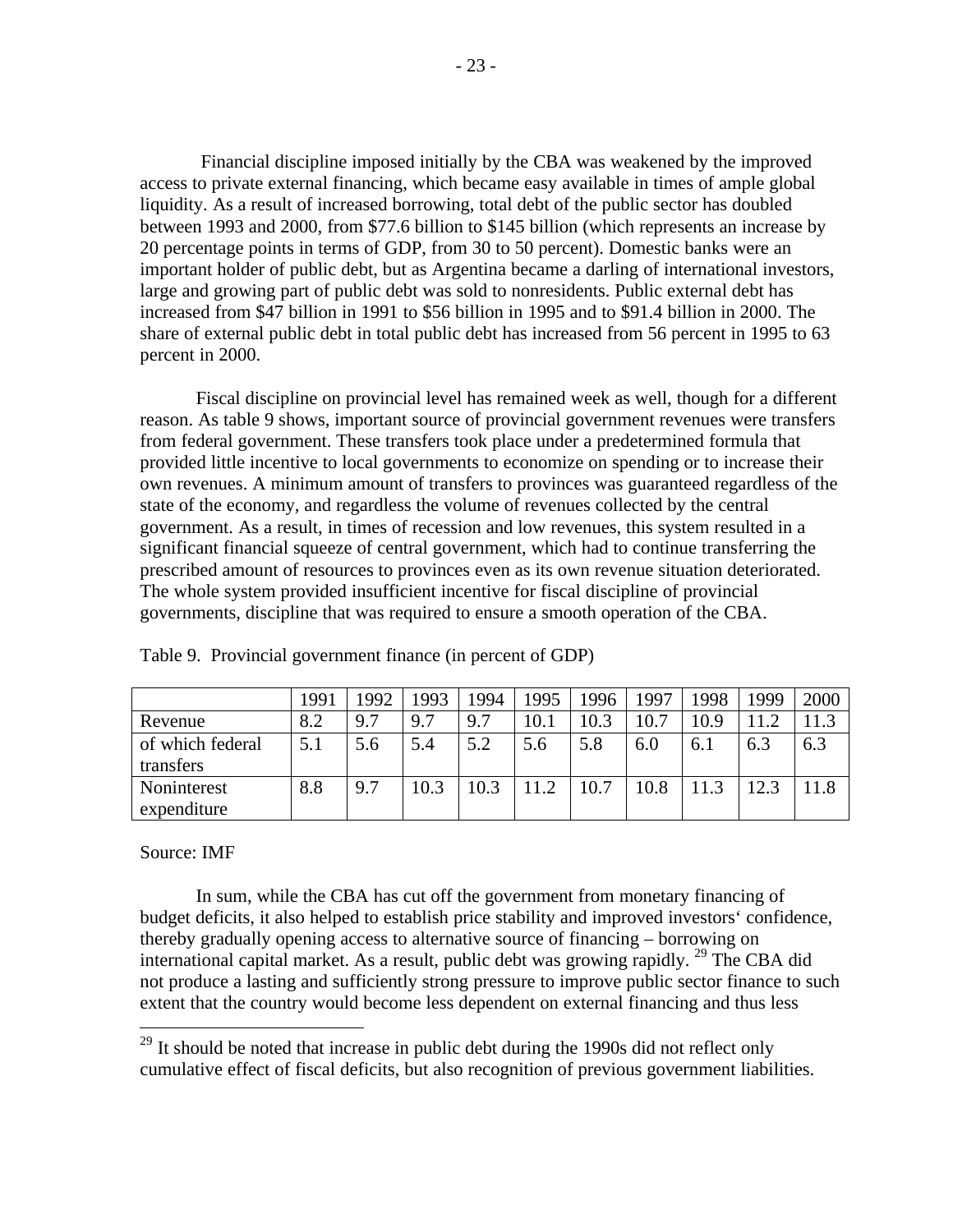vulnerable to adverse external shocks. The lack of fiscal discipline has gradually undermined the credibility of the CBA in Argentina. There is certain paradox in what has happened. While the CBA, by helping to establish rapidly price stability and growth, allowed Argentina to borrow abroad, it did not improve Argentina's credibility to such an extent that Argentina would be able to borrow long-term in domestic currency. As the former central bank governor Pedro Pou complained in 1999, before the crisis escalated, despite playing by the rules of the currency board for nine years, Argentina was unable to borrow from international investors in domestic currency except in short-term.<sup>30</sup>

The combination of limited ability to borrow long-term in its own currency, and the large access to borrowing in foreign currencies, has contributed to the development of two potentially serious vulnerabilities in the economy. First, Argentina became vulnerable to a liquidity shock, as borrowing in domestic currency and partly in foreign currency was shortterm and needed to be frequently rolled over. Reliance on short-term borrowing could create a liquidity squeeze if international investors are not willing to provide new loans as the old loans became due. Second, Argentina's economy became vulnerable to exchange rate changes as a result of currency mismatches. Domestic borrowers have tried to avoid the liquidity vulnerability by contracting longer-term loans in foreign currency, but in the process, they have become exposed to currency risks should the domestic currency depreciate. This currency mismatch has become a very serious problem in Argentina and has complicated the solution of the crisis.

Table 10. Public debt (in \$ bil and % of GDP)

|         | 1991 | 1992 | 1993 | 1994                    | 1995 | 1996 | 1997                    | 1998  | 1999 | 2000 |
|---------|------|------|------|-------------------------|------|------|-------------------------|-------|------|------|
| \$ bil  | 64.7 | 68.8 | 77.6 | 90.3                    |      |      | $101.5$   114.4   111.6 | 123.5 |      | 44.8 |
| $%$ GDP | 35.8 | 30.3 | 30.1 | 32 <sup>°</sup><br>ہ کر | 36.3 | 38.5 | 38.1                    | 41.3  | 47.3 | 50.8 |

Source: IMF

 $\overline{a}$ 

#### *6.c. Crisis and the CBA*

Given the prominent role that the CBA has played in Argentina in the 1990s, it is not surprising that this policy regime has been often mentioned as one of the factors that have contributed to the crisis. All major financial crises of the 1990s were connected with fixed exchange rate regimes and countries that suffered these crises had to abandon exchange rate pegs and introduce more flexible exchange rate regimes.<sup>31</sup> At the end of the 1990s, it became

<sup>&</sup>lt;sup>30</sup> See Pedro Pou (1999), "Is Globalization Really To Blame?", in Jane Sneddon Little and Giovanni P. Olivei, eds., Rethinking the International Monetary System. Federal Reserve Bank of Boston, Conference Series No. 43.

<sup>&</sup>lt;sup>31</sup> See Stanley Fischer, (2001), "Exchange Rate Regimes: Is the Bipolar View Correct?" *Journal of Economic Perspectives,* Spring.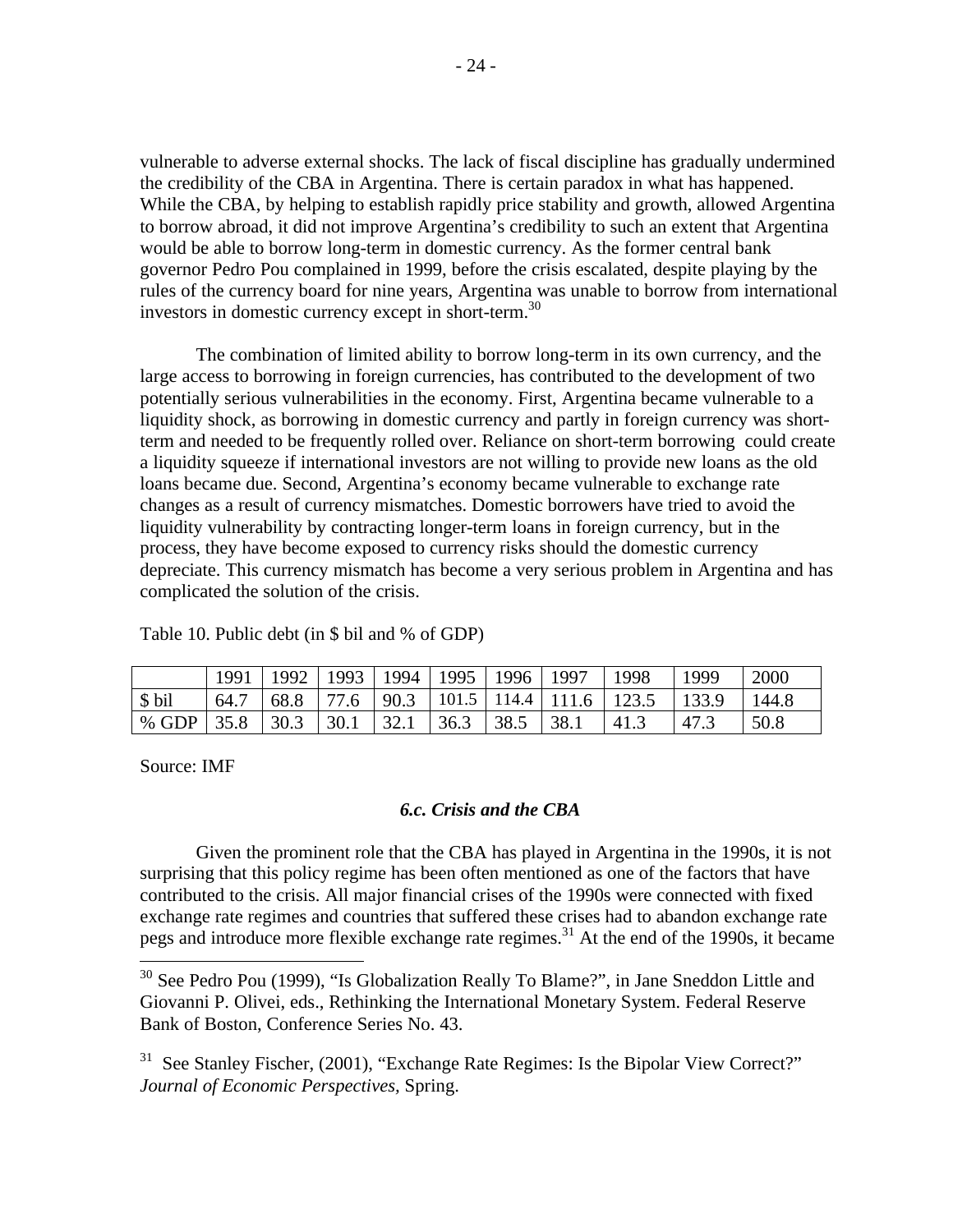a received wisdom that the so-called soft pegs are no longer workable for emerging market countries integrated into international capital market. If such country wants to keep its own currency, it has to allow it float, or to maintain the so-called hard, peg, that is, a CBA. A CBA was assumed to be less vulnerable to speculative attacks that have wreaked havoc with the standard exchange rate pegs. Argentina's experience has now challenged that wisdom.

Initially, the introduction of CBA in 1991 has brought significant benefits to Argentina. Before its introduction, the country was in the midst of a financial chaos and hyperinflation, economic activity was falling rapidly and poverty was on the rise. With the help of the CBA and the discipline it brought, the authorities were able to bring inflation down rapidly. Rapid decline in inflation, in connection with the credibility of the law backed CBA, resulted in a similarly rapid decline of interest rates close to international level. $32$ Finally, restoration of financial stability after the introduction of the CBA was followed by a rapid remonetization of the economy. Stabilization and remonetization have had an immediate beneficial effect on Argentina's economy. While average per capita real GDP growth in the 1980s was –2.9 percent, in the 1990s, it was +3.2 percent.

However, from the long-term perspective, the verdict about the appropriateness of the CBA in Argentina is more difficult. Two questions need to be answered. First, were the conditions in place to ensure that even in the long-term, benefits of the CBA would continue to exceed costs? And second, did the authorities have a strategy of exit from the CBA in case that the costs of the CBA begin to exceed its benefits, or did they see it as a permanent arrangement, regardless of how it operates?

In order for a CBA to bring sustainable benefits, certain conditions need to be met.<sup>33</sup> We can understand best this by looking at the implications of a CBA for the economy and economic policy.

First, a CBA implies an introduction of nominal exchange rate rigidity. In this connection, there are three risks. One is that the parity is initially set at the wrong exchange

 $32$  The evidence suggest that CBA are more effective in bringing interest rates down than different exchange rate arrangements, even if the rate of inflation falls similarly. See IMF Staff Team (1997), Currency Board Arrangements: Issues and Experience. IMF Occasional Paper 151.

<sup>&</sup>lt;sup>33</sup> Not everyone agrees that a country that wants to introduce a CBA needs to meet certain preconditions. Steve Hanke, an enthusiastic promoter of CBAs, disagrees with such idea. He thinks that currency board could be introduced by any country. See S. Hanke (2000), "The Disregard for Currency Board Realities." *Cato Journal,* Vol. 20, No. 1, pp. 49-59. In a sense, he may be right. Indeed, a CBA could be introduced in any country, provided they have enough reserves in the first place. But this does not mean that it would work well in any country.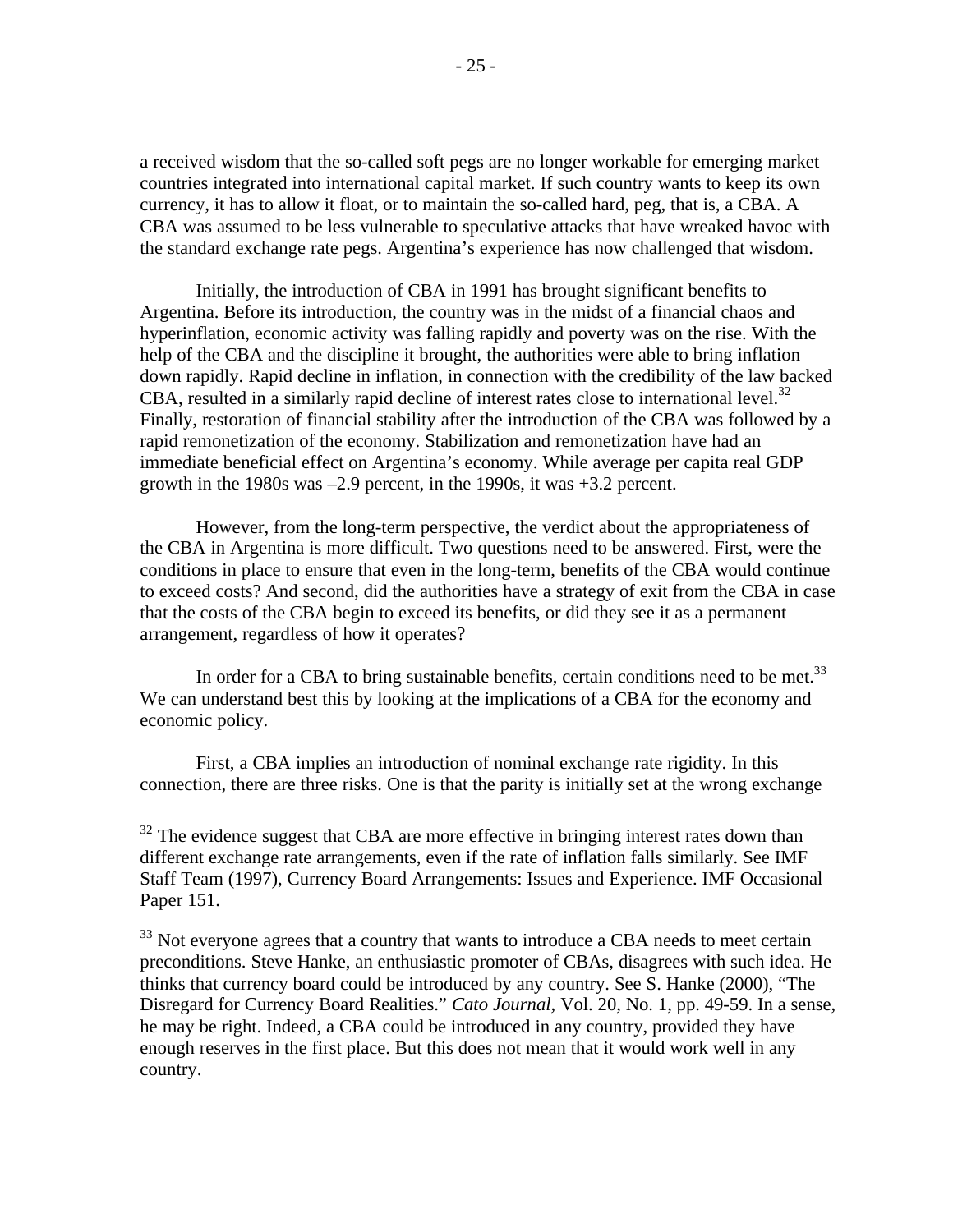rate, that the country locks itself into a too appreciated exchange rate. Second and related risk is that inflation will not come down sufficiently quickly after the currency has been pegged and that the currency would appreciate in real terms, undermining the competitiveness. Third risk is that the domestic currency is pegged to a foreign currency that fluctuates significantly against other currencies, thus exposing domestic currency to large fluctuation against these currencies as well.

It is difficult to assess whether the Argentinean currency was pegged at the wrong parity when the currency board was introduced.<sup>34</sup> After a period of hyperinflation and financial instability, foreign exchange market did not operate properly and determining the "correct" exchange rate was a difficult exercise.

As for the second risk, there has been a significant initial real appreciation of the peso in 1990-1993, as inflation in Argentina remained above inflation of its trading partners.<sup>37</sup> Measured by the consumer price index, real effective exchange rate in 1993 has appreciated by nearly 30 percent relative to 1991. But it declined quite sharply in the period to 1997. Even more rapid was the decline in real effective exchange rate based on unit labor cost (ULC), which obviously is a better measure of competitiveness than CPI-based real effective exchange rate. Between 1993 and 1997, ULC-based real effective exchange rate depreciated by nearly 40 percent. During that same period, the share of Argentina's exports in world exports has increased from about 0.35 percent to 0.5 percent. So there is little evidence of competitiveness problem in that period.

Then in the period 1997-2000, both CPI-based and ULC-based real effective exchange rates have appreciated, by about 20 percent and 10 percent respectively, while Argentina's terms of trade have deteriorated by about 15 percent in 1997-99. The share of Argentina's exports in world exports fell back to 0.35 percent in 2000. This already signals a problem of competitiveness. But this real appreciation was not caused by high domestic inflation, but by the dollar's appreciation against the currencies of Argentina's trading partners. The third risk of the currency peg was the most serious: Argentina's peso was pegged to a wrong currency. Argentina's exports to the United States are only a relatively small share of total exports, about 10 percent, while large share of exports goes traditionally to Europe. However, as the U.S. dollar appreciated against the euro at the end of the 1990s, so did the Argentinean peso. But while strong dollar was justified by rapid U.S. growth and

<u>.</u>

 $34$  Argentina established a fixed exchange rate of 10 000 australes (later 1 peso) for one US dollar. It should be noted that at this exchange rate, international reserves were still not sufficient to cover the notes and coins plus banks' deposits at the central bank.

<sup>&</sup>lt;sup>35</sup> But the relatively high inflation in the first years of the CBA may have reflected a catch-up of some domestic prices, which in dollar terms were too low when the fixed parity and peso convertibility to dollars was established. This would be the case if the initial parity would be somewhat depreciated relative to the purchasing power parity.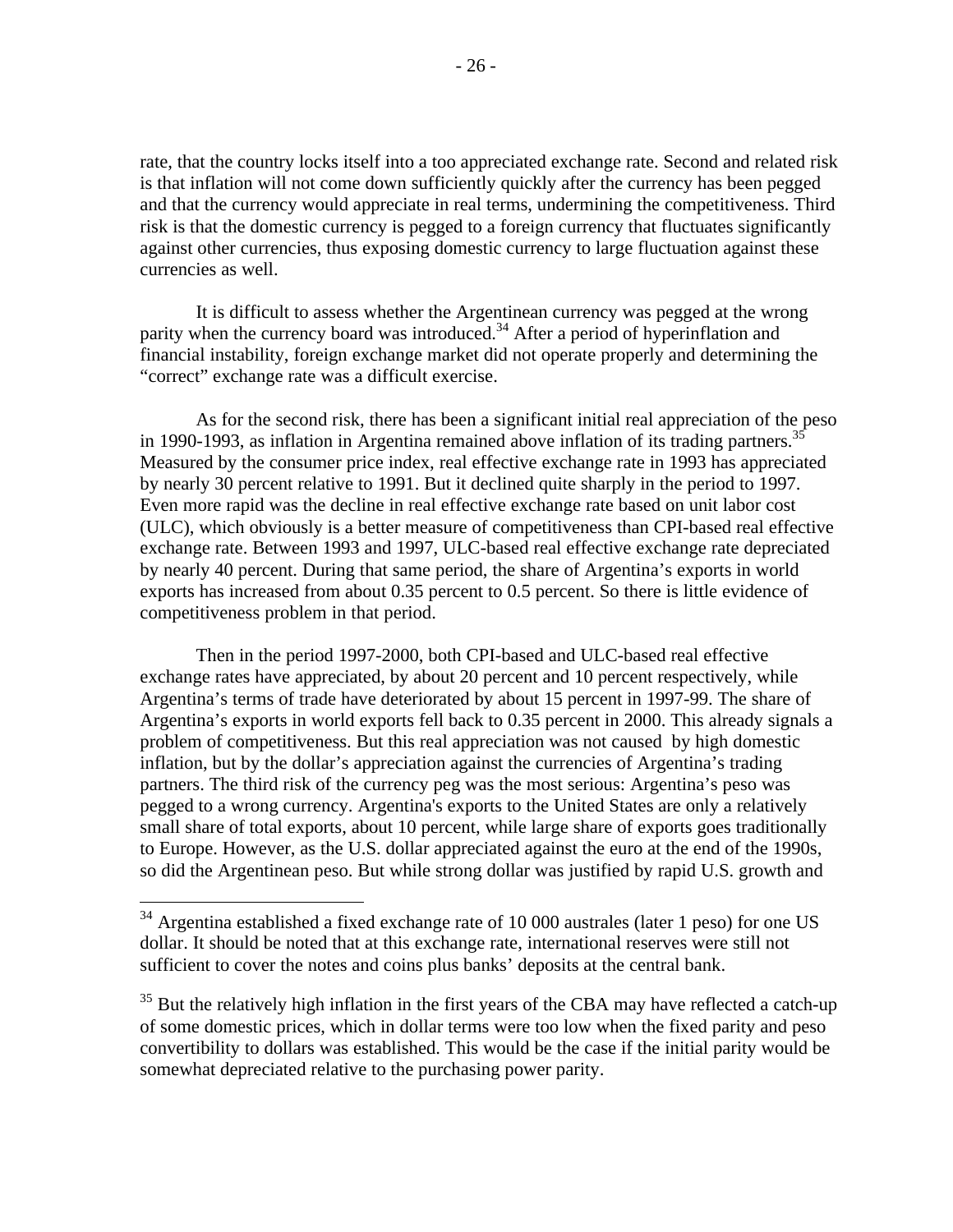large inflow of foreign capital attracted by high productivity growth, real appreciation was less appropriate for Argentina which at that time suffered from negative terms of trade shock. In the end, the government tried to loosen this unfortunate peg to a very strong currency, by announcing the plan to move to a basket peg, but at that time, it was too late to save the  $CBA.<sup>36</sup>$ 

Table 11 shows the growth of export and import volumes. Import volume picked up strongly in early 1990s, but this was probably more a result of pent-up demand after the liberalization of external trade) than a sign of overvalued currency. In the period 1994 to 1998, export volume growth was quite robust too, though it grew less than import volume. In 1999 and 2000, export growth practically stopped, while import volume began to fall. But overall, the difference over cumulative growth of export and import volumes during the 1990s was very large and suggests a problem.

|        | 1991 | .992 | 1993 | 1994 | 1995       | 1996 | 1997 | 1998            | 1999 | 2000     |
|--------|------|------|------|------|------------|------|------|-----------------|------|----------|
| Export | 97   | QQ   | 104  | 100  | 153<br>⊥ຸບ | 163  | 188  | 206             | 204  | 208      |
| Import | 215  | 395  | 445  | 564  | 500        | 598  | 783  | 85 <sub>1</sub> | 734  | 707<br>∠ |

Table 11. Trade balance (\$ bil), export volume and import volume (1990 = 100)

Source: The Economist Intelligence Unit Argentina Country Reports, 1996; IMF data.

Second consequence of the CBA is the loss of monetary control. Domestic interest rates were determined to a large extent by monetary conditions and interest rates in the country of reserve currency. But monetary conditions appropriate for the United States need not suit well the needs of Argentina. Of course, the history of serious monetary mismanagement when monetary policy was under the control of Argentina suggest that such a loss of monetary control should not be necessary seen as a bad thing. But the loss of monetary control did create its own problems, by limiting the authorities' ability to respond to asymmetric shocks. This problem became particularly acute in late 1990s. While the U.S. economy was growing fast and tighter monetary policy was needed to prevent inflation from getting out of control, Argentina's economy was adversely affected by a sequence of external shocks, economic growth fell, and more stimulative monetary policy stance would have been normally appropriate.

Third, the introduction of the CBA implies partial or full loss of ability to provide lender of last resort assistance to banking sector. As we have seen, during the Mexican crisis

 $36$  In a more formal analysis, Hristov (2002) arrives at the conclusion that in the period till 1999, Argentinean real exchange rate was not fundamentally misaligned relative to the fundamental equilibrium exchange rate. See Kalin Hristov, (2002), "Fundamental Equilibrium Exchange Rates and Currency Boards: Evidence from Argentina and Estonia in the 90s." Bulgarian National Bank Discussion Paper 22.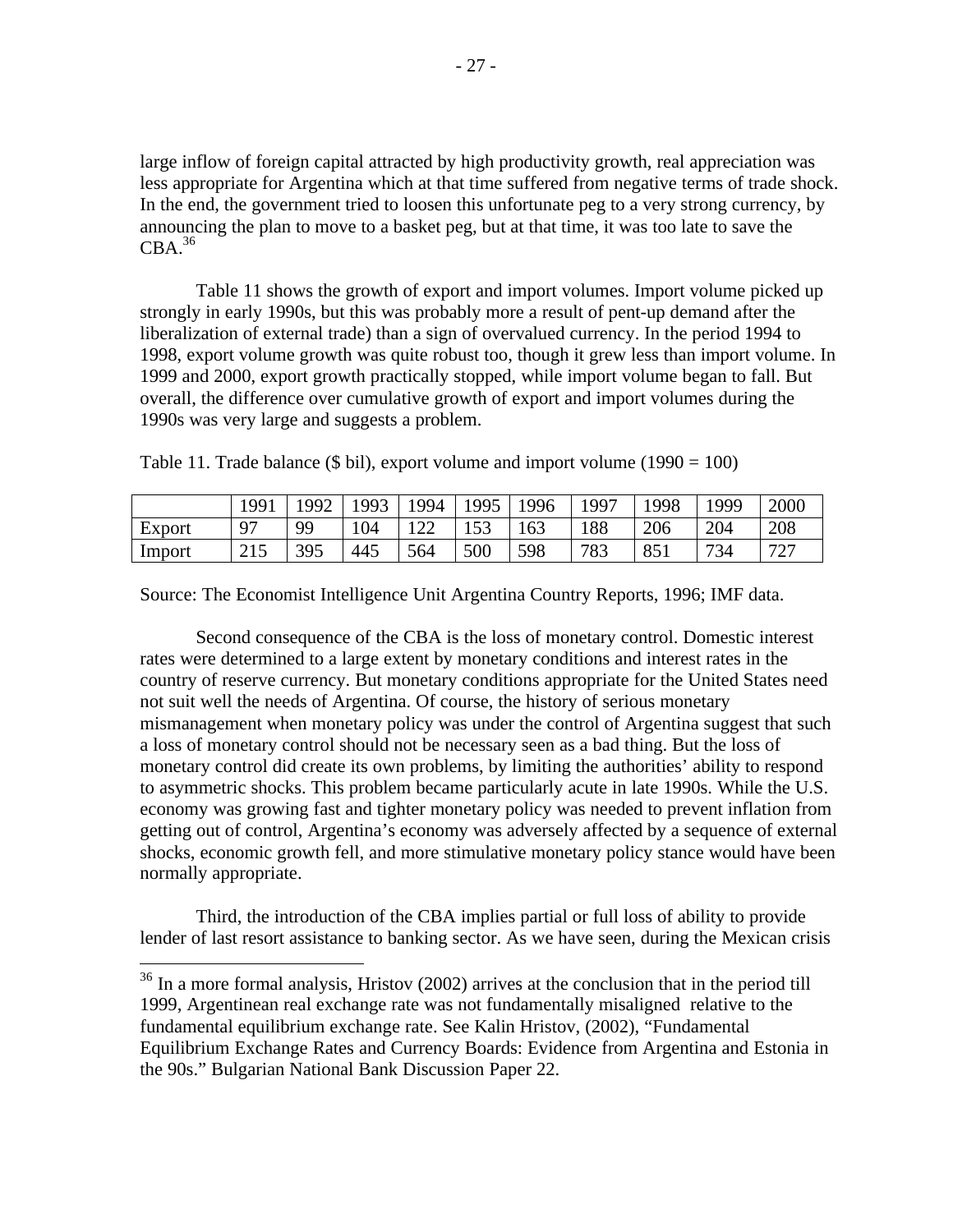in early 1995, there was large outflow of deposits from the banking system in Argentina and the rules of the CBA have limited the ability of the central bank to provide liquidity assistance to otherwise sound banks that were under liquidity pressure. By increasing the coverage of reserve money by foreign exchange reserves and by demanding a large build-up of reserves, Argentina's central bank has created some limited room for liquidity injection to banking sector when the need arose. But this room for liquidity support was limited and had to be enhanced by official financial assistance. Still, one can argue that Argentina's banking sector was in a reasonably strong position and that it did not represent the main weakness of the CBA.

To conclude on the role of the CBA, it could be argued that initially, it has played a crucial role in establishing price stability and economic growth. However, it has also restrained the policymakers' ability to respond to external shocks. The economy did not strengthen enough to be able to withstand the sequence of serious shocks in the second half of the 1990s without a serious damage to economic growth. Clearly, the balance of costs and benefits of the CBA has been shifting over time: while the benefits of the CBA were frontloaded and materialized mainly in early 1990s, the costs increased over time, as the economy was hit by a sequence of serious external shocks to which it was unable to adjust sufficiently. Escude and Powell (2001) were asking whether under some circumstances, for example, under sufficiently severe and persistent shocks, the fixed exchange rate can actually prevent the economy from getting out of recession and hence leaving it stuck in a state of depression. For Argentina, the answer is obviously 'yes'.

#### *6.d. Structural reforms*

When the crisis erupted at the end of 2001, many politicians and some analysts argued that this is the result of implementation of the free market model to Argentina, which was imposed by the United States and the IMF. It was alleged that the country was pursuing a policy of rapid opening, liberalization and privatization that has produced increasing dependence on foreign capital and increasing vulnerability to adverse external developments.<sup>37</sup> According to the arguments, such model was unfit for an emerging market country such as Argentina and Argentina's crisis has shown that a new development model need to be put in place.

<sup>&</sup>lt;sup>37</sup> For example, one of the most vociferous IMF critics Joseph Stiglitz, former chief economist of the World Bank, has criticized the IMF for its support to the privatization of Argentina's banks to foreign owners (see Ekonom, No. 3, 2002 (published in Czech)). He blamed foreign owned banks for their failure to lend to small and medium-sized domestic firms, which contributed to Argentina's economic problems. But Argentina's banks before their privatization in the early 1990s were anything but a symbol of financial strength and a guarantor of economic prosperity, as frequent and costly banking crises testify. Restructuring Argentina's banking system after the crisis in early 1980s cost 13 percent of annual GDP.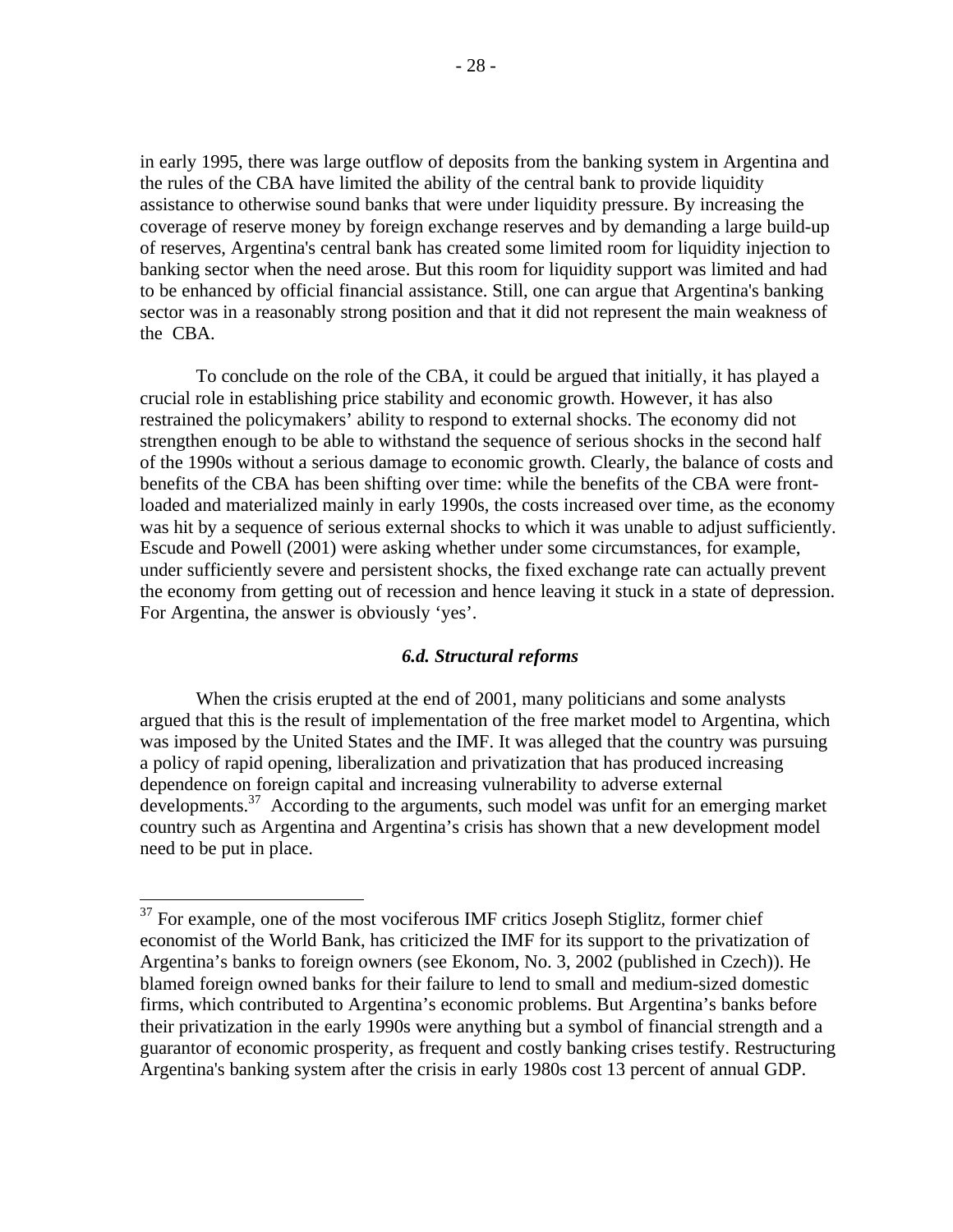But as some other analysts have reminded, Argentina in the 1990s was far from a perfect model of flexible free market economy.<sup>38</sup> In countries that adopt a CBA, it is important to ensure a sufficient degree of flexibility in the economy, particularly in labor markets, to compensate for the loss of monetary and exchange rate flexibility and to be able to adjust to external shocks. Indeed, after the introduction of the CBA, Argentina has made a significant progress in structural reforms. First, the government undertook a complete overhaul of the public sector system. Most public enterprises were privatized and the role of the government in the economy was significantly curtailed. This was accompanied by extensive deregulation and simplification of the tax system. The result was a rapid decline in government expenditures as a share of GDP and reduction of budget deficit. Second, extensive deregulation took place on the external front, including the elimination of capital account restrictions and reduction in import tariffs. This has contributed to Argentina's increasing integration with the world economy and international capital market. Third, progress was made in the banking sector reforms. Capital adequacy requirements were tightened, undercapitalized institutions were closed, and public transparency increased. Privatization of banks to foreigners has increased the confidence in the banking system.

But while impressive and possibly sufficient in a more quiet times, in the turbulent second half of the 1990s, there reforms were not sufficient to provide the Argentinean economy the needed flexibility to operate successfully under the CBA. From that perspective, there was still not enough reform.

The biggest failure was the insufficient progress in improving the flexibility of the labor market.<sup>39</sup> Argentina's labor market was traditionally very inflexible and centralized bargaining process continued to play an important role even in the 1990s. Labor market flexibility was also hampered by high dismissal costs and high payroll taxes have kept labor cost very high. These taxes added a mark-up of 60 percent to net wages. Another problem was a downward wage rigidity which exacerbated the recession in the late 1990s. According to Escude and Powell (2001), between 3Q1998 and 3Q1999, nominal GDP declined by 6.6 percent, but average real CPI deflated remuneration in the economy increased 3.8 percent.

Because flexible labor market is an important condition for a smooth operation of a CBA, these features of Argentina's labor market had costly consequences. They have contributed to a large increase in unemployment in early 1990s. Unemployment remained high despite rapid economic growth, because high labor cost encouraged firms to substitute

 $38$  For an interesting account of Argentina's structural and institutional shortcomings see Brink Lindsey, "How Argentina Got Into This Mess", *The Wall Street Journal,* January 9, 2002.

<sup>&</sup>lt;sup>39</sup> See Corrola Pessino, Argentina: The Labor Market During the Economic Transition. In S. Edwards and N.C. Lustig, eds., (1997) Labor Markets in Latin America: Combining Social Protection With Market Flexibility. Brookings Institution, Washington, D.C.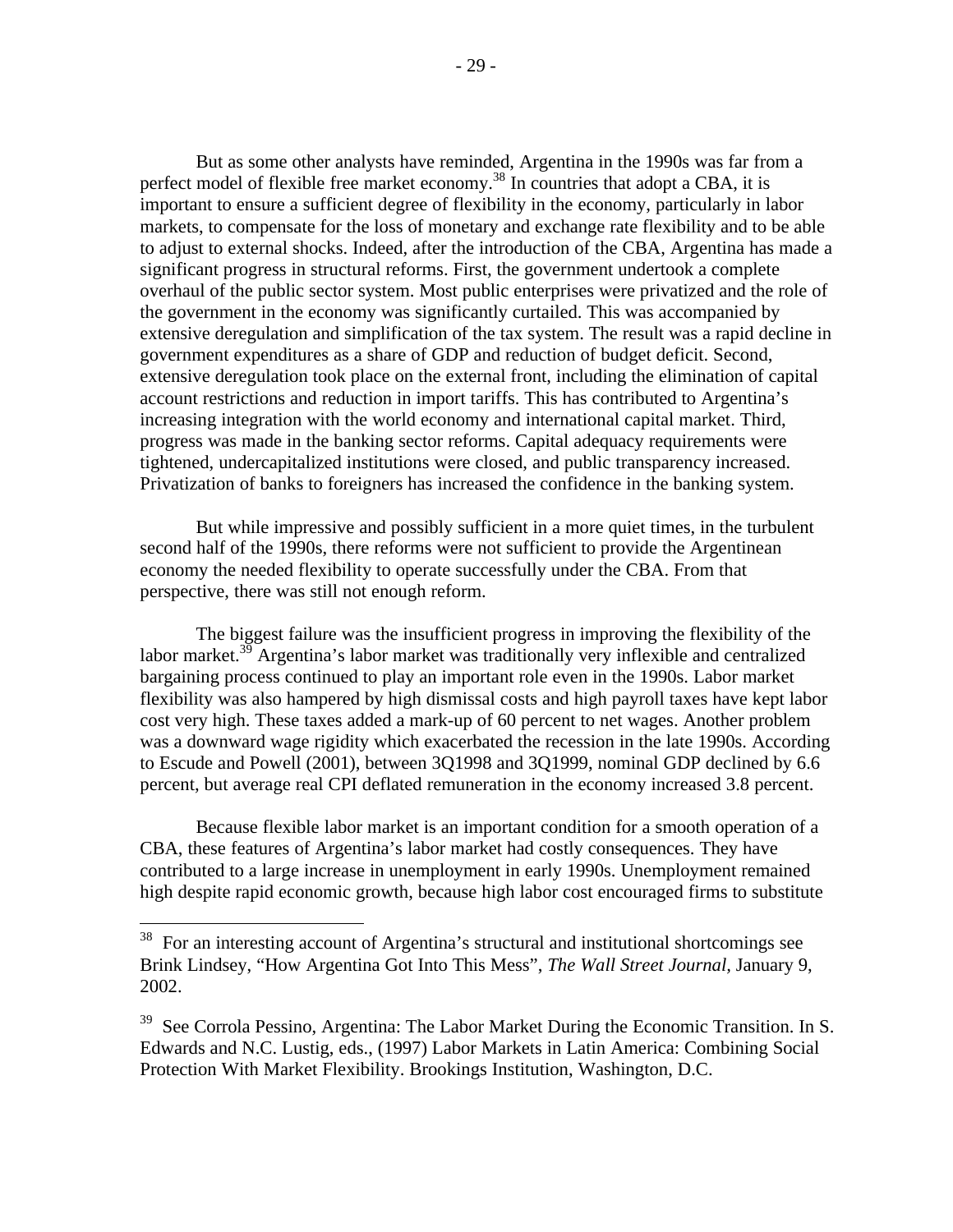capital for labor. And while unemployment was rising, a large part of unemployed did not receive a sufficient social support.

High wage cost and low downward flexibility of wages were undermining the competitiveness of Argentina's exporters. It has been shown that a substantial part of Argentina's exports is highly sensitive to unit labor costs, and that high labor taxes and labor market rigidities have adversely affected export performance and contributed to the widening trade deficit in the  $1990s<sup>40</sup>$ 

We can conclude that the constraints on labor market flexibility, together with the insufficiently progress in strengthening public finance, limited Argentina's scope to respond to negative external shocks and mitigate their effect on economic activity. Ultimately, this led to the undermining of confidence in the sustainability of the CBA.

## *7. Argentina crisis and the IMF*

After the heavy criticism that the IMF has received for its handling of financial crises in Asia and elsewhere, it came as no surprise that many commentators and analysts put quickly blame for what has happened in Argentina at the IMF's door. The IMF was criticized for several reasons. Some have blamed the IMF that together with the United States, it has supported the introduction of neoliberal economic model to Argentina that has led to the crisis later on.It is difficult to argue with this more ideological than economic argument and we will leave them aside. Another group of critics has accused the IMF that it has triggered the crisis by stopping to provide financial assistance in December 2001. And as has become lately typical, others have criticized the IMF for exactly the opposite mistake, namely that it has continued to lend to Argentina for too long, thereby making the crisis more serious because it allowed the authorities to postpone the necessary change in the policy regime. This is the most serious criticism that deserves attention. We will not attempt to prove the innocence of the IMF regarding this accusation. What we will attempt to do is to lay out the consideration which the IMF had to take into account when making decisions whether to continue providing financial assistance or whether to pronounce the program off track.

In the course of the 1990s, the IMF was intensively involved in Argentina and during most of that period, IMF program was in place.<sup>41</sup> Table 12 provides the overview of IMF lending to Argentina. As we can see, for most of the decade, Argentina was under the care of the IMF programs, and it has drawn about SDR 15 billion from the IMF during that period. To put it in perspective, Argentina's current quota in the IMF is SDR 2117.1 million.

<sup>&</sup>lt;sup>40</sup> See Luis Catão and Elisabetta Falcetti (1999), "Determinants of Argentina's External Trade." IMF Working Paper 99/121.

 $41$  As Mussa (2002) notes, the fact that the IMF was intensively involved in Argentina, more than in Asian countries affected by a crisis, raises the question why this more intense form of involvement did not prevent the economy's collapse.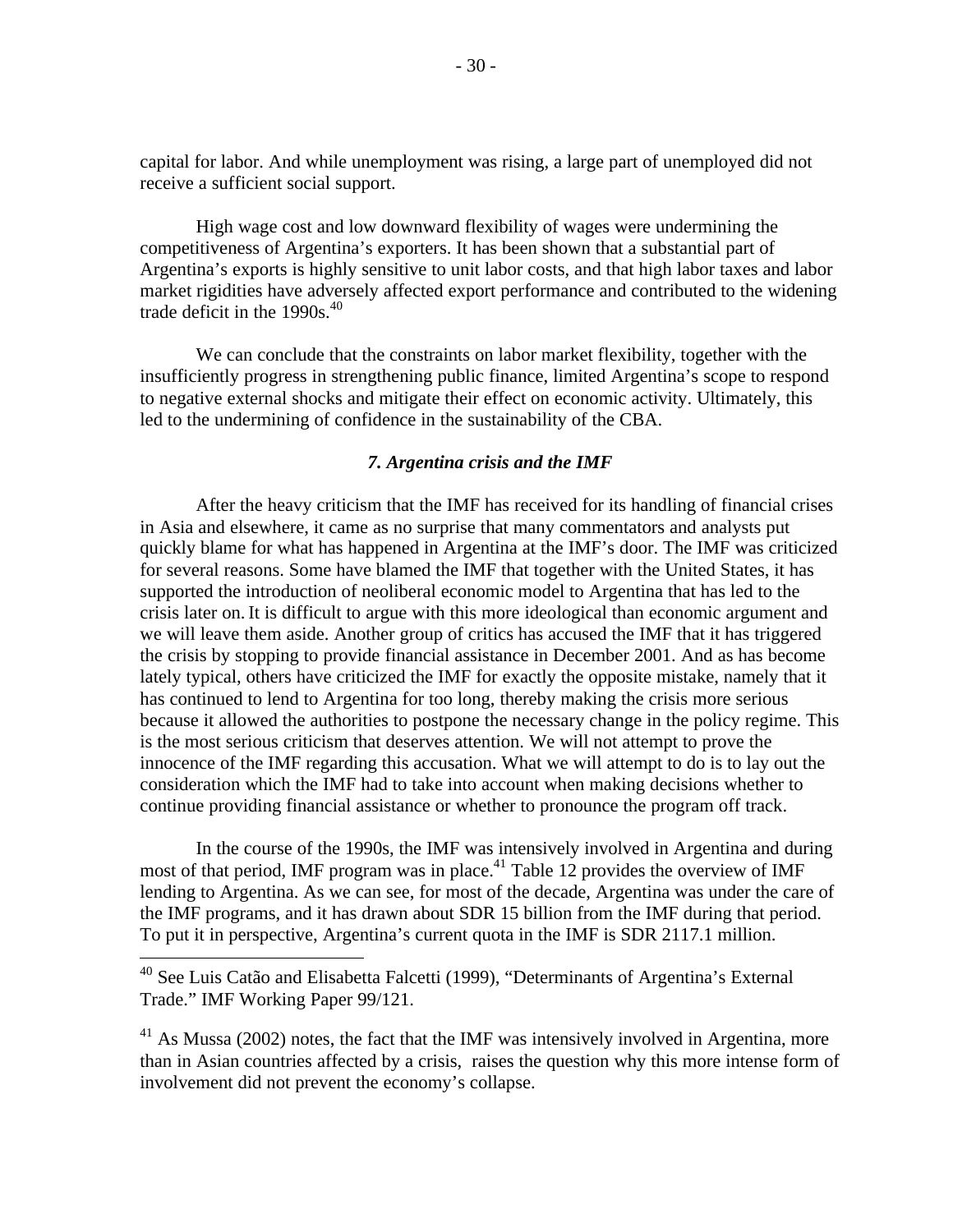| Date of Approval              | Amount approved | Amount drawn |
|-------------------------------|-----------------|--------------|
| Stand-by 7/29/91              | 780.00          | 438.75       |
| Extended arrangement 3/31/92  | 4020.25         | 4020.25      |
| Stand-by $4/12/96$            | 720.00          | 613.00       |
| Extended arrangement 02/04/98 | 2080.00         | 0.0          |
| Stand-by 03/10/00             | 16936.80        | 9756.31      |
| Of which SRF 1/               | 6086.66         | 5874.95      |

Table 12. IMF lending to Argentina (in SDR mil)

Source: IMF data

1/ Resources provided under the supplementary reserve facility (SRF) have a shorter repayment period and escalating charges (interest rate) depending on the size and length of the use. The amount shown here includes two augmentations of the original arrangement approved in January and August 2001.

The first and second arrangements in 1991 and 1992 were approved mainly to support the program of economic stabilization and structural reforms in connection with the introduction of the Convertibility Law and the CBA. The third arrangement in 1996 was approved to help Argentina to overcome the problems related to the Mexican crisis. The extended arrangement approved in 1998 was to serve as a policy framework for a further fiscal consolidation and completion of structural reforms. At that time, Argentina enjoyed good access to international capital markets and it decided to treat the arrangement as precautionary. However, good times sometimes do not encourage good policy management. In 1999, this program went off track, as the authorities missed several targets agreed under the arrangement, particularly regarding fiscal policy. Deficits of federal and provincial governments were higher than agreed under the program.

In December 1999, new government took office and agreed with the IMF a new adjustment program that was supported by the stand-by arrangement approved in March 2000. Again, the authorities indicated that they want to treat the arrangement as precautionary, because they wanted to continue relying on market financing. The main purpose of the arrangement was to protect Argentina against the volatile market conditions and potential loss of market access. But it was assumed that the very existence of this safety cushion in the form of the IMF financing would ensure that Argentina's access to international capital market would remain good and that the IMF money will not be needed. As we have already discussed, Argentina's access to international capital market did not improve, even after it borrowed more than SDR 10 billion from the IMF and the program was not completed.

In the course of the 2001, many analysts and economists were pointing to the increasingly unsustainable situation in Argentina. They did not see how a shrinking economy and shrinking budget revenues could allow the government to continue servicing its debt, and how the convertibility could be maintained in the face of this apparently inevitable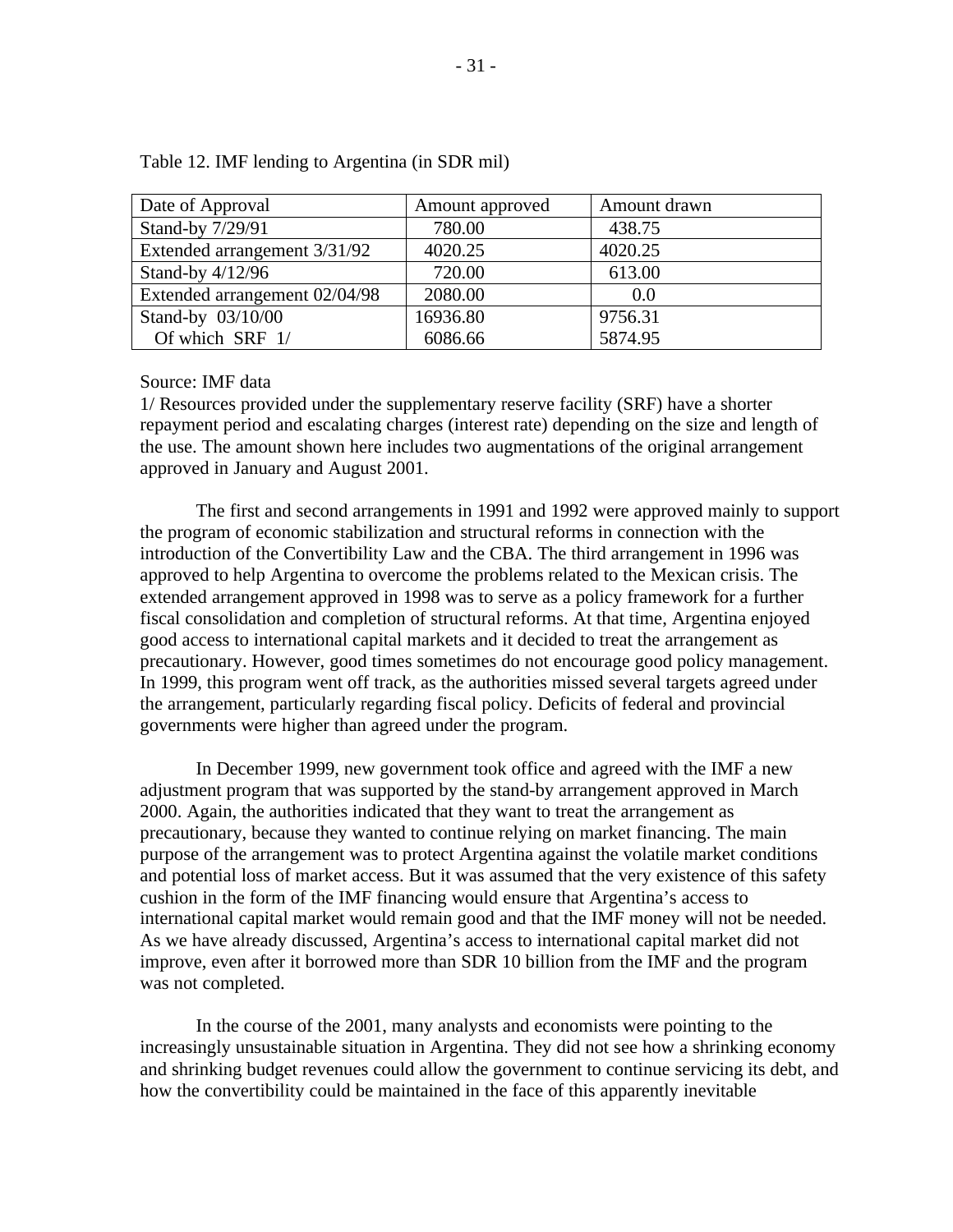government default. Well-respected economists have criticized the IMF decision to provide more money and support the insupportable and called for the abandonment of the CBA.

For example, in June, Michael Bordo and Roberto Chang from Rutgers University argued that on its tenth anniversary, the time has come to abandon the CBA and to replace it with a floating exchange rate and credible inflation targeting.<sup>42</sup> Barry Eichengreen, economist with a very good knowledge of the IMF, noted immediately after the announcement of the new agreement with the IMF in early September that social unrest in Argentina is on the rise and that zero-deficit rule will make things only worse, because it would put even more deflationary pressures on the already weak economy, cause further fall in tax revenues and thus require even more tax cuts to keep the deficit target.<sup>43</sup> Eichengreen mentioned that an alternative solution would be the so-called "Quadruple-D" strategy, namely devaluation, dollarization, deposit write-down and debt restructuring.

At the end of October, former chief economist of the Inter-American Development Bank Ricardo Hausmann suggested that Argentina should abandon the existing policy strategy, de-dollarize the economy, move to a floating exchange rate regime and introduce strict inflation targets as new nominal anchor to the economy.<sup> $44$ </sup> And soon thereafter, the former chief economist of the IMF Michael Mussa argued that the IMF decision to extend financial assistance in September was a big mistake and that the international effort to help Argentina has failed. He argued that even with substantial international financial assistance, Argentina cannot service fully its debt obligations to private creditors, which need to be rescheduled. And he too agreed with Hausmann that the CBA is no longer sustainable and that it has to be abandoned, while at the same time dollar assets and liabilities will need to be redenominated into domestic currency.<sup>45</sup>

Why, despite all this opposition of well-respected international economists did Argentina continue to support the CBA and peso convertibility, and why its political representatives continued to insist till the very last moment that Argentina would honor all external debt obligations? And why did the IMF continue to provide financing as late as in early September 2001, when few outside Argentina's government believed that the program could work and that Argentina could maintain its policy framework? Answers to these two questions are closely related.

 $42$  Financial Times, June 6, 2001.

<sup>&</sup>lt;sup>43</sup> See Barry Eichengreen (2001), "Argentina After the IMF," mimeo, which could be found on http://elsa.berkeley.edu/users/eichengr.

<sup>&</sup>lt;sup>44</sup> See Financial Times, October 29, 2001.

 $45$  See Financial Times, November 9, 2001. Mussa subsequently elaborated on this criticism in his later paper, see Mussa (2002).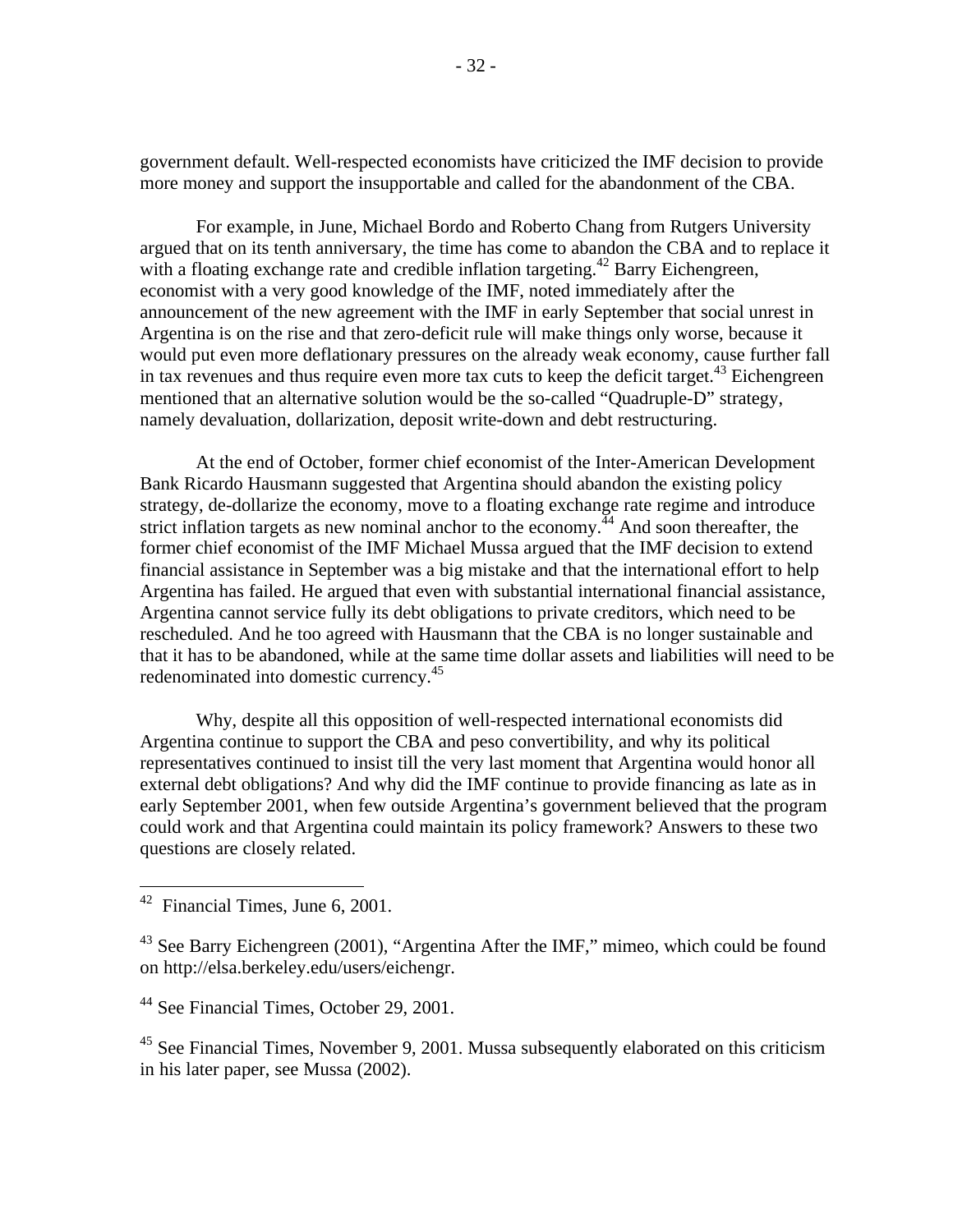There are two basic reasons why Argentina has stuck so desperately to the CBA, and why it tried to avoid defaulting on its debt at any cost. First part of the answer is to be sought in Argentina's history of hyperinflation, financial crises and debt defaults. Convertibility Plan and the introduction of the CBA in 1991 were supposed to be a decisive and definitive break with the past. Argentina was supposed to become a stable and prosperous modern economy, which enjoys respectability in international markets, which honors its commitments (both vis-à-vis its citizens, by maintaining the convertibility of peso to dollar at the fixed parity, and vis-à-vis the international investors, by honoring its debt). The authorities understood well that breaking these promises yet again would be very costly, that Argentina would loose access to international markets, possibly for a long time and that it would hardly be able to enjoy a stable domestic currency and well-developed domestic financial market.

Second, ten years of the CBA and convertibility have made Argentina very vulnerable to exchange rate devaluation. During the Asian crisis, it became clear how governments' commitment to maintain stable nominal exchange rates could encourage banks and firms to borrow in foreign currencies. The result was large open foreign exchange position, or currency mismatch in banks' and firms' balance sheets. If a bank or a firm has more dollar liabilities than assets, devaluation of domestic currency could impose a serious damage to its balance sheet and could even lead to a negative net worth and bankruptcy. Of course, if this happens on an economy-wide scale, financial distress could become very widespread and even banks and firms whose balance sheets are not vulnerable to currency depreciation could be hurt because of financial problems of their debtors, customers or suppliers. Asian crisis has demonstrated how a fixed exchange rate regime encourages banks and firms to build-up such open foreign exchange positions and how devastating could subsequent devaluation of domestic currency be. However, CBAs were supposed to be immune against this risk, because unlike soft pegs, they were not supposed to succumb to speculative attacks or be abandoned in the midst of a crisis. They were supposed to last. In Argentina, this strong institutional and legal underpinning of the CBA has encouraged even more dollarization of the economy, it contributed to a build-up of open position and currency mismatches. Banks' currency mismatch did not appear to be significant (see table 13), but situation could be more difficult in nonfinancial sector, as would be suggested by the low degree of openness of the economy and thus limited scope for natural hedge of dollar liabilities by export revenues. Government was not too much concerned about contracting dollar-denominated debt either, even though it knew that it would have to finance future dollar debt service from its peso revenues. Companies were not worried about taking dollar loans, even though they knew that their revenues are mainly in pesos (except some utilities whose tariffs were dollar-indexed).<sup>46</sup> This is the paradox. The very credibility of the CBA

<u>.</u>

<sup>&</sup>lt;sup>46</sup> As Morris Goldstein observes, "the same constraints that make currency boards more 'permanent' than soft pegs also make it more costly for a country to exit a currency board if and when it decides to do so. The higher the costs of reneging on the exchange rate commitment, the longer the country may delay needed correction action to bring the real (continued)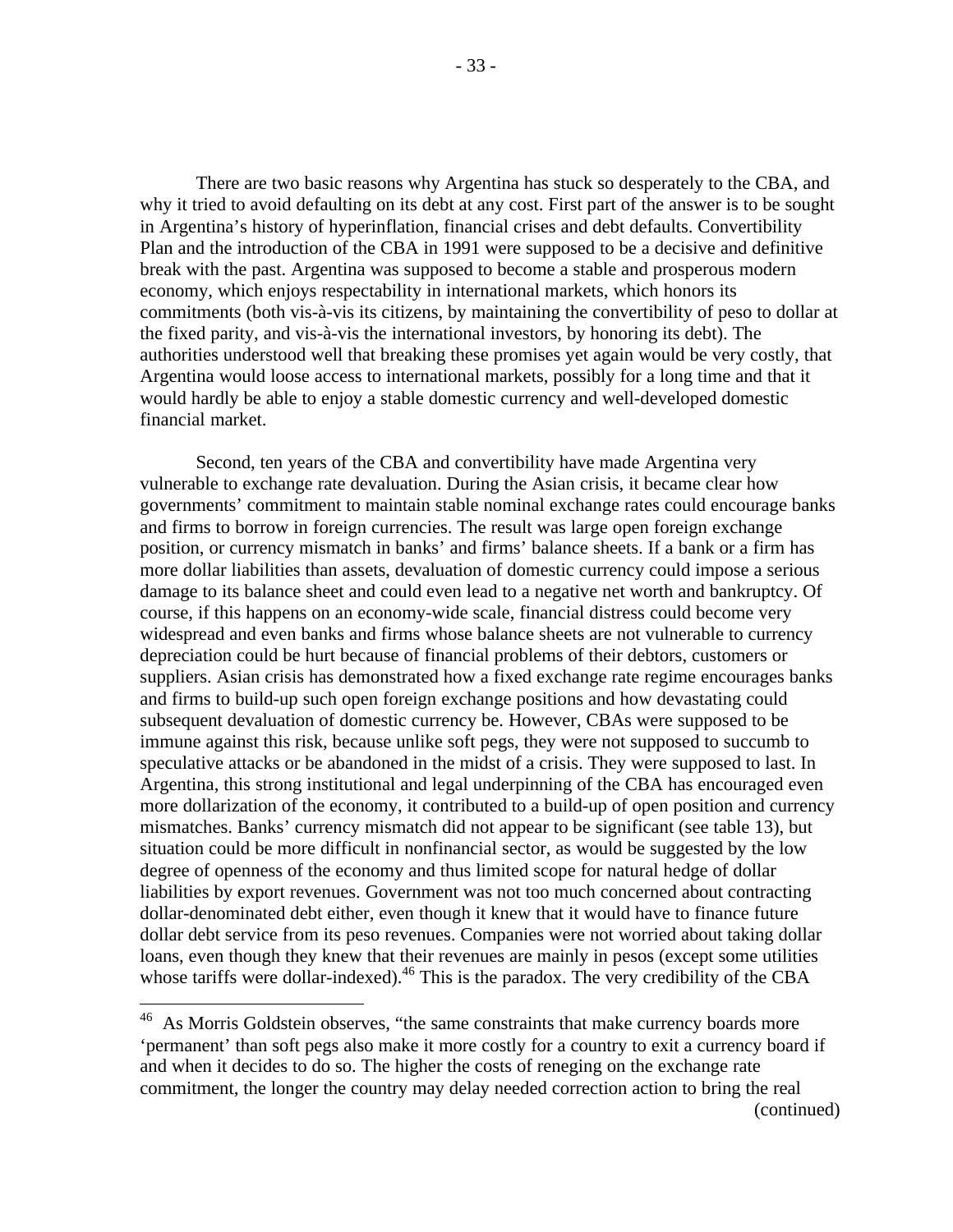made its abandonment more costly and thus less attractive option that was postponed as long as possible.

|        | Credit to public sector | Credit to private sector   Private sector deposits |      |
|--------|-------------------------|----------------------------------------------------|------|
| Peso   | 3.2                     | 19.3                                               | 22.9 |
| Dollar | 26.5                    | 37.7                                               | 46.7 |

Table 13. Banking system: currency composition of loans and deposits (bil peso)

Source: Credit data are for November 2001, Banco Central de la República Argentina, http://www.bcra.gov.ar/estadistica/estad000100.asp. For private sector deposit, IMF estimates for 2001.

But there was more than just the concern about the adverse effect of exit from the CBA and devaluation on banks' and firms' balance sheets. The government knew that peso devaluation would also lead to its own default on public debt, because the peso value of dollar public debt would increase commensurately to the extent of devaluation. Argentina was among the largest emerging market borrowers (Argentina's share in the Emerging Market Bond Index was about 25 percent) and default would result in loss of access to international markets, possibly for a long time. It was very difficult, if not impossible, to separate the exit from the CBA and the default on external debt. These two problems were intimately connected. The authorities (and for that matter, the IMF) were concerned that debt default of such a large borrower would be a very messy event, costly to Argentina, but also to other emerging market countries (this latter worried perhaps more the IMF than the Argentineans). $47$ 

Finally, there was the political dimension of the whole problem. The CBA was not just one of the possible exchange rate regimes. To Argentineans, it was an important symbol of political and financial stability. And its founding father, Domingo Cavallo, staked its

 $\overline{a}$ 

exchange rate into line, and the larger could be the size of devaluation when it occurs." See M. Goldstein (2002), "Managed Floating Plus and the Great Currency Regime Debate". IMF Institute Economics Training Program.

 $47$  The experience of Argentina has demonstrated the potentially high costs of absence of an orderly framework for sovereign debt restructuring that would provide creditors and debtors an incentive to start discussing debt restructuring before the situation reaches a crisis stage. This costly experience may have provided the needed impetus to develop and introduce such framework. See Anne Krueger, "A New Approach to Sovereign Debt Restructuring," Address at the National Economists' Club Annual Members' Dinner, American Enterprise Institute, http://www.imf.org/external/np/speeches/2001/112601.htm ) for an outline of how such framework should look like and what it should accomplish.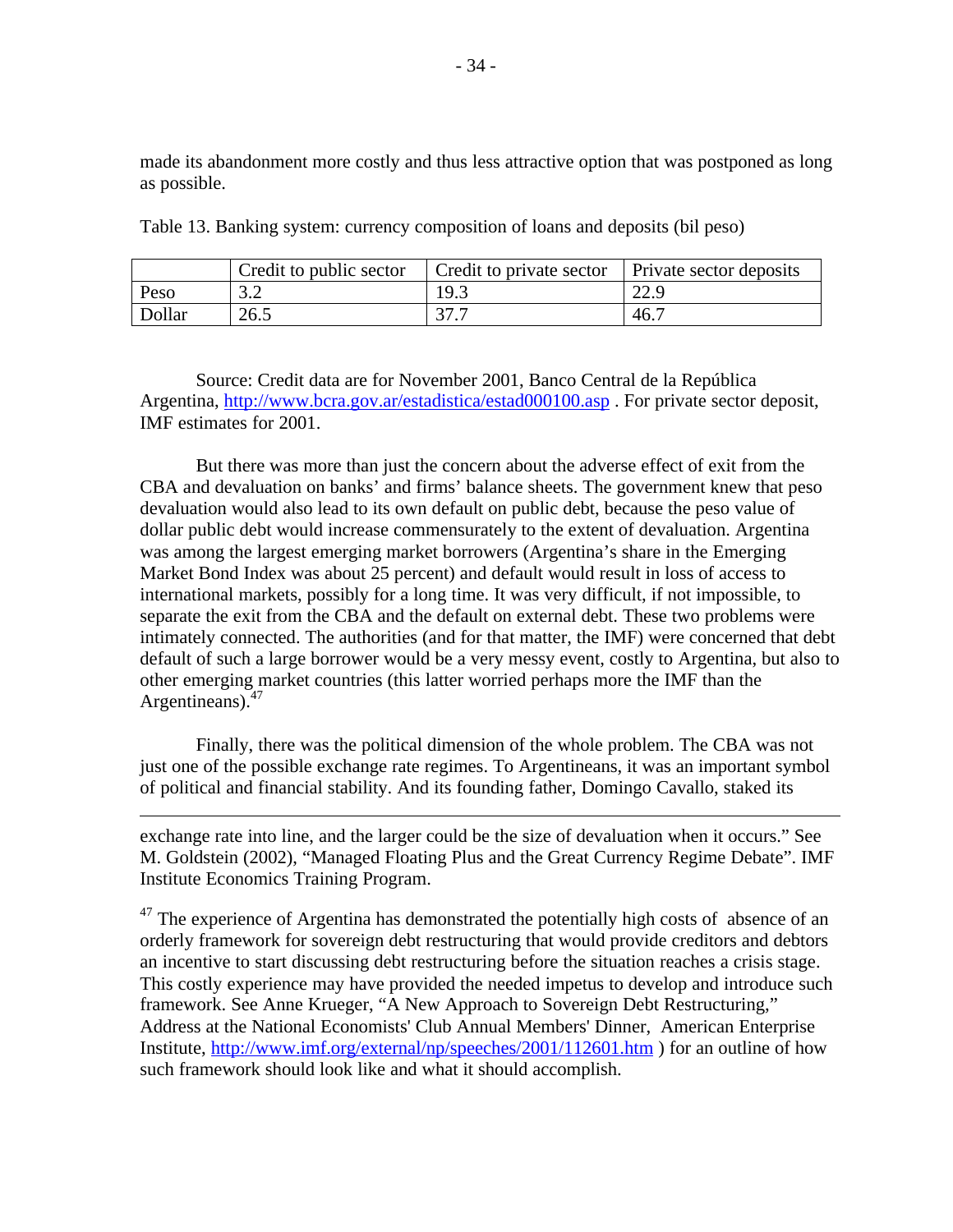political carrier on its success. Abandoning the CBA would not be just an economic decision, but also a decision with important political aspect. While economically, it would make sense to exit the currency board sooner rather than later, before the crisis gathers strength, political costs of such exit were likely be very high in any case. At the end of 2001, Argentina was already undergoing a third year of economic recession, the population was paying a heavy economic costs for the sake of maintaining the CBA and confidence of international investors, for the sake of avoiding default. It would take a great political courage to say that these three years of sacrifice and suffering were futile and that the regime has to be scratched anyway. If there was even a small chance that the CBA could be preserved and default avoided, it was in the interest of the politicians to try to preserve it, even if they needed to resort to innovative policy measures, or to request ever higher official financial assistance. From their perspective, this was a rational strategy, similar to a strategy of a bankrupt bank gambling for a survival. If by chance this strategy were to succeed and the existing policy framework preserved, they would win; if not, they would bear the costs regardless.

What about the IMF? What consideration was it facing when it was deciding whether or not to go ahead with the new loans?<sup>48</sup> The original approval of the stand-by arrangement in March 2000 was not much of a problem. As we have noted, the arrangement was initially treated as precautionary, intended just to protect Argentina from a possible deterioration of external conditions. Argentina's policies and the CBA were not seen as a problem. In early 2001, when external conditions deteriorated and Argentina began to actually draw the IMF money, there was still reason to believe that the problem is mainly external and that a solid program could restore investors' confidence and growth. Even in the May 2001 IMF World Economic Outlook, it was noted that Argentina's difficult situation is related to previous increase in international interest rates, deterioration in terms of trade, and effect of the Brazil's devaluation. However, in 2001, the Fed began to reduce rapidly U.S. interest rates, but this reduction failed to help Argentina. In summer 2001, it became ever more clear that the strategy of large official financial support does not work and that Argentina is doing much worse than other emerging markets. The problem was mainly domestic, not adverse external conditions. At that time, the IMF faced a difficult choice: to tell the Argentineans that the new policy strategy of zero deficit they put in place during the summer does not have a chance and does not deserve continued IMF financial support, or to conclude that it is a risky strategy, but still worth supporting. This was a tough call. It is one thing when a respected academician writes in the newspaper that a country should abandon the CBA and default on its external debt. It is a completely different thing when the IMF refuses to provide more money to a country and thus actually precipitates the collapse of the CBA and default on external debt. The IMF decided to give the authorities and the CBA one last chance.

 $48$  When speaking about the IMF decisions, we need to keep in mind the relatively complicated structure of IMF decision making, which includes the management, the Executive Board and of course the political authorities of the shareholders.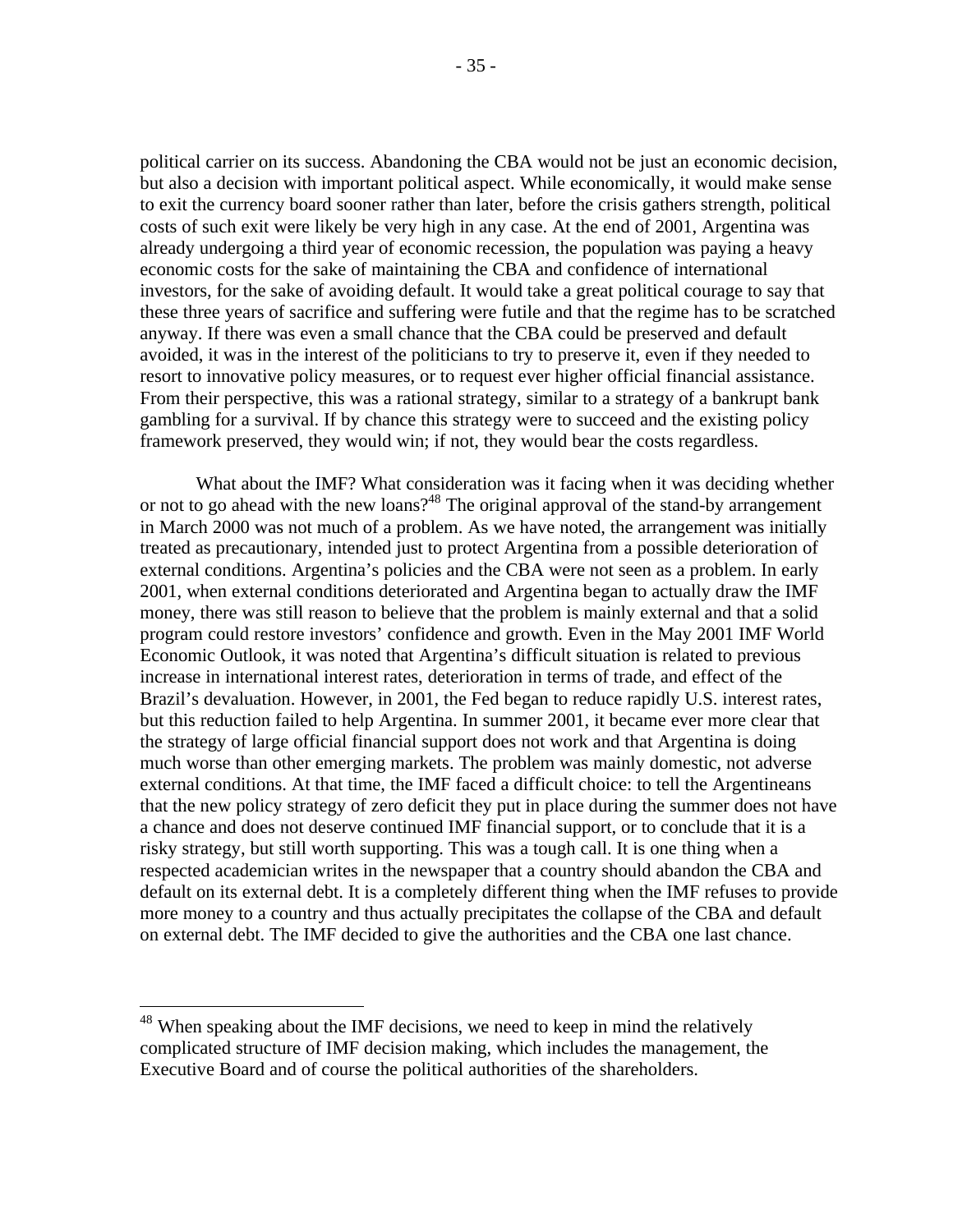With the benefit of hindsight, this choice now may appear as wrong and even irresponsible. The IMF is now being accused that by continuing to finance Argentina, it has allowed to postpone the crisis and thus made it more serious. But what would happen if in August or September 2001, the IMF would decide to stop the financing? Most likely, it would be accused that it caused the collapse of the CBA and that it forced the country to default. And it would not be just the analysts who would be making such accusation, but the Argentinean government as well.<sup>49</sup> They would probably have argued that they were ready to implement all the policies necessary to restore confidence and preserve the convertibility and that if the IMF would have continued its financial support, this strategy would have worked. And there would be no counterfactual to prove them wrong. In fact, similar criticism could be seen even after the decision in early December not to complete the fourth review under the stand-by arrangement, and thus stop disbursing new loans. Some officials and bankers argued that the interruption has prevented the completion of a large voluntary debt swap with foreign creditors that would have (finally!) achieved the elusive goal of restoring market confidence. So inevitably, the IMF was between the rock and the hard place, and there was no way how to get out of this situation without providing ammunition to one or other group of critics. No matter what the IMF would do, some would always argue that it should have done the opposite. $50$ 

#### *8. What next?*

More important than to decide who is to blame for Argentina's crisis is to put the pieces together and get the economy working again. Policymakers in Argentina face two difficult tasks. In the short-term, they had to deal with the immediate consequences of the crisis. In the medium- and long-term, they have to make the country less vulnerable to adverse shocks.

Unfortunately, in the first months after the crisis has erupted, the authorities were unable to put together a coherent economic strategy that would allow to resolve the crisis. After abandoning the fixed exchange rate, monetary policy has been lacking a credible anchor that would help keeping inflation expectations under control. Despite the depressed state of the economy, inflation began to pick up. In the period January-April 2002, consumer prices increased by 21 percent, and producer prices by 61 percent. There was some confusion

 $49$  There is some indication that such accusation would be made. As Paul Krugman notes, Domingo Cavallo was blaming the quoted articles by Mussa and Hausmann for precipitating the crisis. See P. Krugman, Argentina's Money Monomania,

http://www.wws.princeton.edu/%7Epkrugman/mania.html.

<sup>&</sup>lt;sup>50</sup> For a good analysis of this dilemma and the politics behind the policy choices in late 2001 see Steven Pearlstein, "For IMF, Argentina Was an Unsolvable Puzzle," The Washington Post, January 3, 2002, p. E1.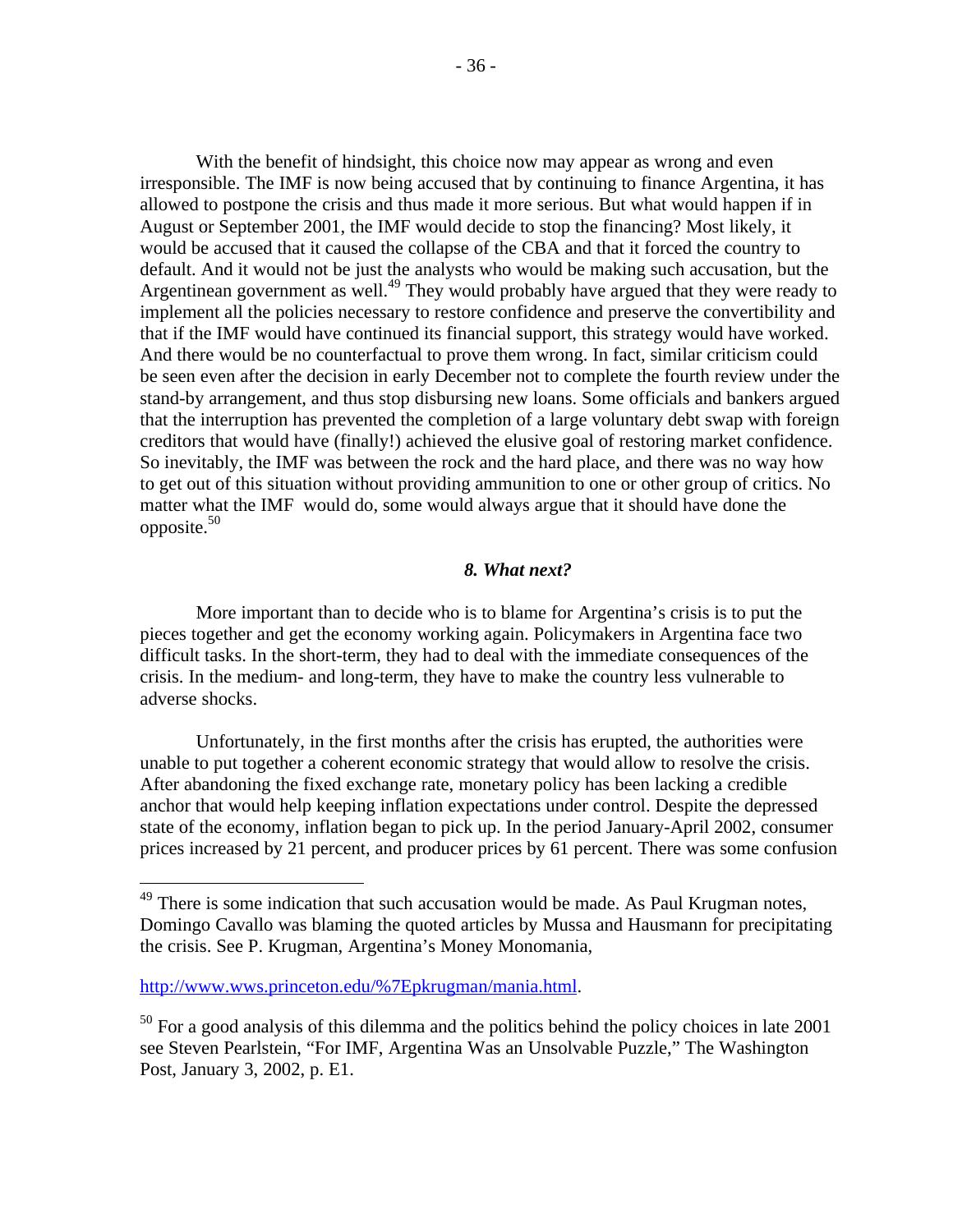what exchange rate regime to put in place instead of the CBA. The authorities first introduced a dual exchange rate: a fixed exchange rate of 1.4 peso per dollar for official transaction, mainly for exports and imports and debt service, and floating exchange rate for other transactions. Subsequently, the dual exchange rate was abandoned and the authorities allowed to currency float. By early June 2002, it fell below 3.6 peso per dollar, loosing more than two thirds of its value.<sup>51</sup>

Equally lacking has been a credible strategy to address the fiscal problems. To some extent, this reflects the complicated social and political situation that is not conducive to making the needed difficult political decisions. On February 3, the Government unveiled a new economic package which included a fairly restrictive 2002 budget. The draft budget assumed a 2.7 billion peso deficit (which equaled \$1.93 billion at the official exchange rate 1.4 peso per dollar in place at that time, compared to \$11 billion deficit in 2001). However, the assumptions in the budget - real GDP contraction of 5 percent, inflation 14.1 yoy at the end of 2002, and exchange rate 1.4 peso per dollar - became quickly obsolete. The IMF now expects that real GDP will decline by 12-15 percent, and inflation could exceed 60 percent or more. In February, the government has also signed a pact with the provinces that committed them to reduce their 2002 deficits by 60 percent, but in view of the deteriorating economic situation, it is not clear whether there will be a political will necessary to live up to this commitment, and by the end of May, negotiations still continued. Provinces are issuing in increasing amount their own "money", which together with the central bank financing of government, liquidity support to banks, and rapidly depreciating currency risks further rapid acceleration of inflation.<sup>5</sup>

Situation in the banking sector is similarly difficult, and requires a rapid and comprehensive resolution. Pesoization of bank's assets at the 1 peso per one dollar and bank's liabilities at the 1.4 peso per dollar has produced large losses for banks and increased future government liability. Negative effect on banks' balance sheets of this asymmetric conversion is estimated in the amount of 15-20 billion peso. To prevent a complete collapse of the banking system, a large part of deposits was frozen. However, this came at the cost of further depressing the economy and alienating the depositors.

 $51$  In order to prevent an even sharper decline, the central bank was intervening in the foreign exchange market, while politicians were from time to time speaking about the possibility of re-pegging the peso, further adding to the perception of lack of coherent policy strategy.

 $52$  Market analysts note that so far, wage growth has not yet accelerated in response to rising prices and that given the depressed state of the economy, the pass-though of currency depreciation into domestic prices was so far limited. If wage growth accelerates and the passthrough increases, the risk that inflation will get out of control would increase dramatically. See J.P. Morgan (2002), Global Data Watch, May 10.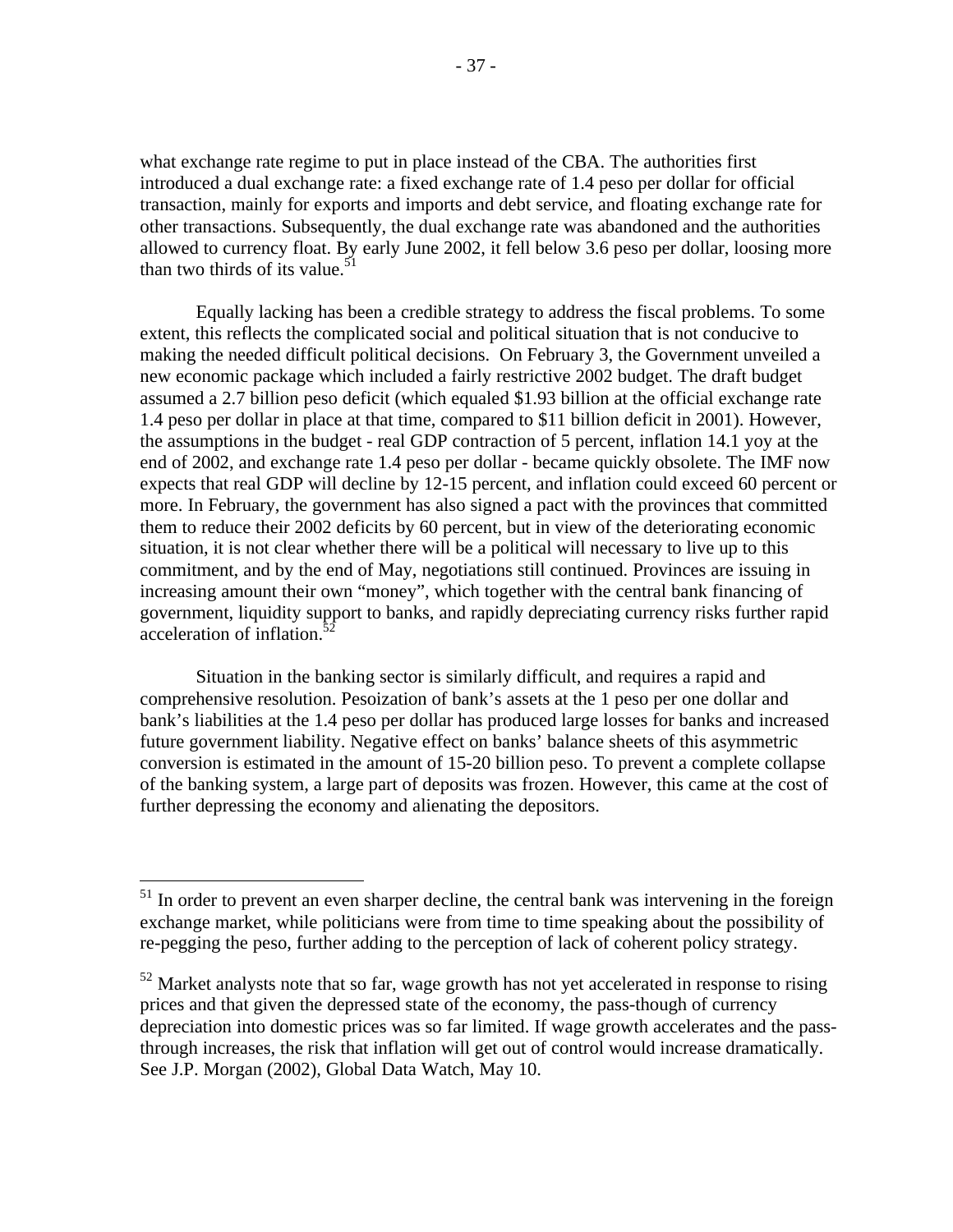The lack of credible economic strategy has delayed the conclusion of agreement with the IMF on a new program. In turn, failure to reach an agreement with the IMF has delayed the start of negotiations with foreign creditors on debt rescheduling. It is not surprising that under these circumstances, already low market market confidence continued to weaken in 2002.

Addressing the banking crisis and restoring the operation of the banking system is presently the most urgent task. Argentina's banks are de facto not operating: deposits are to a large extent frozen, new lending stopped and thus further depressed economic activity. In order to get the economy moving again, deposits need to be unfrozen and banks need to resume lending. But to unfreeze deposits without a new round of bank run, and to maintain at least a limited depositors' confidence in banks' solvency will not be easy. The resolution of banking crisis was made more difficult by Supreme Courts' ruling that the deposit freeze is unconstitutional. The authorities need to announce a comprehensive strategy how to restore confidence in banks, including a framework for the resolution of insolvent banks and recapitalization of banks that are deemed viable.

 Resolution of banking sector will have important fiscal implications and must therefore be a part of the plan of fiscal consolidation and restructuring of public debt. While bank crisis resolution will need to address the issue of distribution of losses among depositors, creditors and owners, restructuring of the public debt is mainly about the distribution of the losses between the foreign creditors and domestic population. Nouriel Roubini (2001) makes a case that foreign creditors should receive a bigger haircut in debt restructuring than domestic creditors, because domestic population is already carrying a large part of the cost of crisis as a result of increasing unemployment and falling incomes.<sup>53</sup> On first sight, this looks like a sensible argument. But it is not watertight. Foreign debt holders are supposed to receive a fixed interest payment for their investment. Normally, they are not supposed to carry the upside or downside risk of economy's performance. If the economy is doing better than expected, they do not receive additional payments for their loans. Similarly, if the economy is doing worse than expected, they are not supposed to receive less payments. Of course, if the sovereign is unable to fully service its debt and debt reduction is required, foreign creditors must share the haircut with domestic creditors and the other stakeholders. But purely on economic grounds, there is no compelling argument why foreign investors in Argentina's sovereign debt should be forced to accept a larger haircut that, for example, a domestic public sector employee (in terms of his/her salary reduction). Domestic stakeholders in the economy share the upside risk and should thus share the downside risk as well (one can see a parallel with the risk-return profile of bond holders and equity holders in a company).<sup>54</sup> But in practice, the burden sharing is not always based purely on economic

<u>.</u>

See N. Roubini (2001), "Why Should the Foreign Creditors of Argentina Take a Greater Hit/Haircut Than the Domestic Ones," http://www.stern.nyu.edu/globalmacro/ .

<sup>&</sup>lt;sup>54</sup> Of course, the problem arises when this sharing of the upside and downside risk is not symmetrical across the population.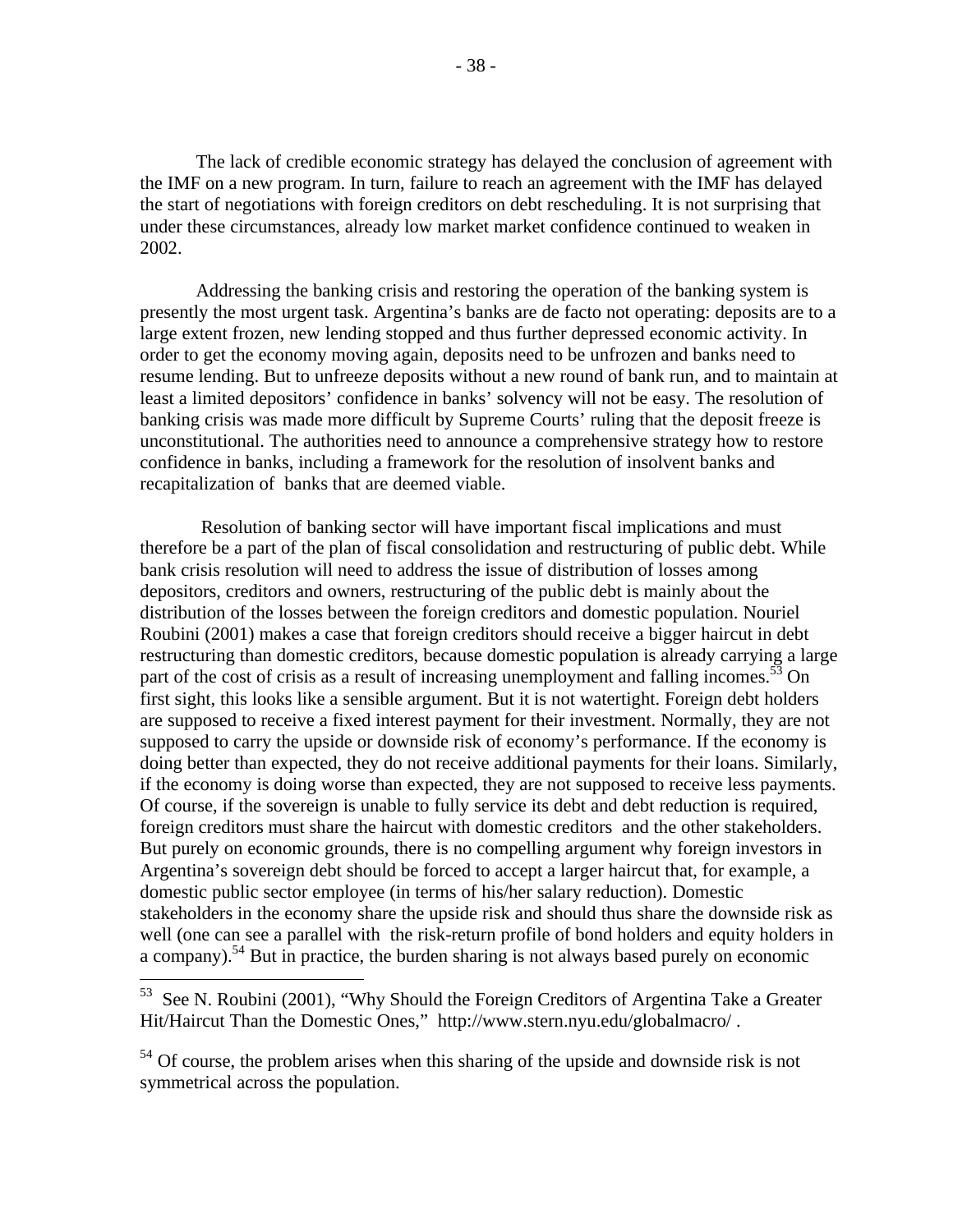considerations. Unlike the Argentinean public sector employee, the foreign investor cannot bang the pots and march in the streets of Buenos Aires to force a better deal on the government. Political consideration impose limits on the extent to which the allocation of losses could be based on purely economic considerations.

The losses resulting from the crisis that will need to be allocated will be larger and the task of their allocation more difficult and potentially more disorderly, the larger will be the depreciation of the domestic currency. In the worst-case scenario, Argentina could slip again into the vicious circle of depreciation and high inflation – a risk that becomes more real every day. To prevent such scenario from materializing, a new credible monetary policy framework needs to be put in place. For a country abandoning the CBA, there are two basic options: either to dollarize, or to move to a floating exchange rate regime.

Given Argentina's history of mismanagement of its currency, there would seem to be a strong case for dollarization, which would remove the possibility of monetary mismanagement once and for all.<sup>55</sup> But dollarization would suffer from the same problem as the CBA: if the dollar appreciates against other currencies and if domestic costs in Argentina do not adjust sufficiently flexibly, as seemed to have been the case thus far, it could undermine the competitiveness of Argentina's exporters in other than dollar markets. Another potentially attractive feature of dollarization would be the avoidance of damaging effects of large currency depreciation on banks', firms', and households' balance sheets. But this advantage of dollarization is more apparent than real.<sup>56</sup> To correct the peso overvaluation, dollarization would have to take place under a devalued exchange rate anyway, producing the same adverse balance sheet effect (though arguably less serious compared to the possible overshooting in the regime of a free float). And if dollarization would take place without the initial devaluation, so as to avoid its undesirable balance sheet effect, the economy would have to adjust to the introduction of a very strong currency by cost-cutting and a period of deflation, which would likely be a very protracted process, imposing different hardship on the economy by increasing the real value of debts.

For these reasons, the consensus seem to be today that a free float is a better choice for Argentina, at least for the time being. But introducing a float to a country which has a long history of high inflation, whose central bank has little if any credibility and which is in a deep crisis will be a very difficult task. Even if the central bank and the government do

<sup>55</sup> For example, see Jeffrey Sachs, "Duhalde's Wrong Turn", *Financial Times,* January 11, 2002.

<sup>56</sup> See Nouriel Roubini, (2001), "Should Argentina Dollarize or Float? The Pros and Cons of Alternative Exchange Rate Regimes and their Implications for Domestic and Foreing Debt Restructuring/Reduction". http://www.stern.nyu.edu/globalmacro/ .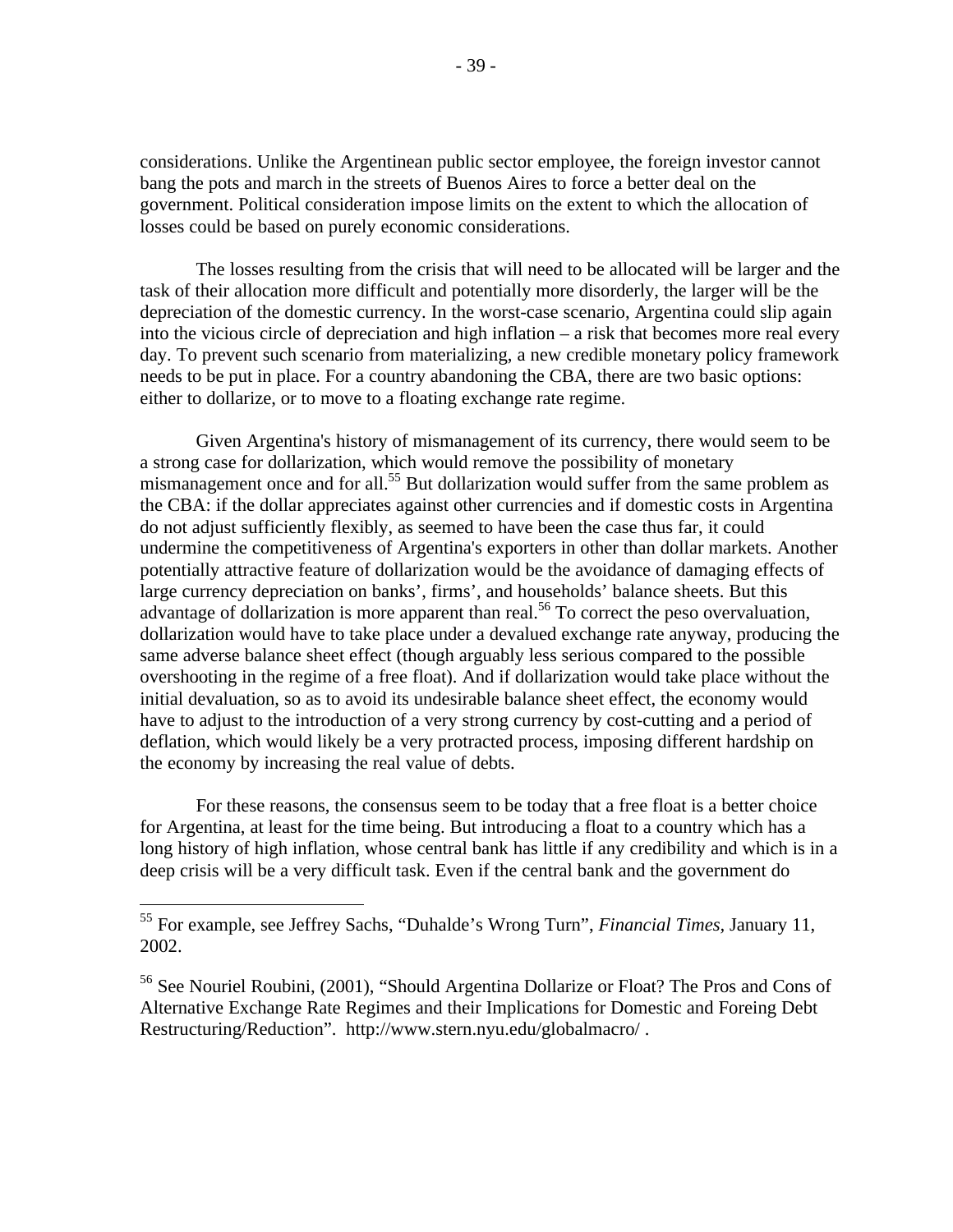everything right, restoring the confidence in domestic currency will take time. The central bank has to put in place soon a new monetary policy framework, most likely a standard inflation targeting regime that works well in many other emerging market economies, including the neighboring Brazil. But whether or not inflation targeting could work well in Argentina will depend less on technical sophistication of inflation modeling and inflation forecasting and more on the ability of the government to abstain from misusing the central bank as a source of financing budget deficits. The absence of fiscal dominance of monetary policy will be a crucial precondition for success of this new monetary policy framework.

Under the current economic and political circumstances, avoiding the fiscal dominance of monetary policy will be extremely difficult. Spending pressures are likely to be high. The prolonged period of fiscal austerity has reduced both the willingness and the ability of the population to accept further cuts in public spending, while recapitalizing the banking system would require government financial assistance. Economic activity has plummeted dramatically in last months of 2001 and in early 2002 and so did government revenues. In the first quarter of 2002, tax revenues were by about 20 percent lower than a year ago. The public sector financing gap has risen sharply, at the same time when the government has been de facto shut from both domestic and international markets. Given the suspension of external debt service, there is no prospect of being able to regain access to international markets anytime soon. The situation is not much better at home. Domestic banks and pension funds are already large holders of government debt and they will carry part of the cost of sovereign default. Conceivably, the government can force them to accept more haircuts on their holdings of public debt and even to buy new public debt, but this would likely only increase the fiscal costs of bank restructuring and thus would not provide much new net financing to the government. Households too are unlikely to use their savings (or whatever will be left of them) to buy new government debt. So the only remaining choices are using money printing, with the obvious risk of triggering inflation, or to adjust spending to available revenues. This latter alternative may not be as unfeasible as it looks, for two reasons. First, debt default and restructuring will provide a significant debt service relief to the government during the time before it reaches the agreement with the creditors and resumes debt service.<sup>57</sup> Second, the IMF and other multilateral and possibly bilateral official creditors could provide a temporary financial assistance that could be partly used to help meet public sector borrowing needs before the economy and government revenues recover.

Any exceptional official financial assistance will provide only a temporal relief to Argentina. The most that the IMF and other official creditors could offer is to provide the

 $57$  It may appear attractive to delay the resumption of debt service as long as possible, in order to maximize the debt service relief in the present difficult times. However, such strategy need not be optimal from the medium and long-term perspective. The speed of debt restructuring agreement and its perceived fairness by Argentina's creditors will determine how fast will Argentina able to return to international markets. The speed of this return will also depend crucially on economic policies pursued in the future.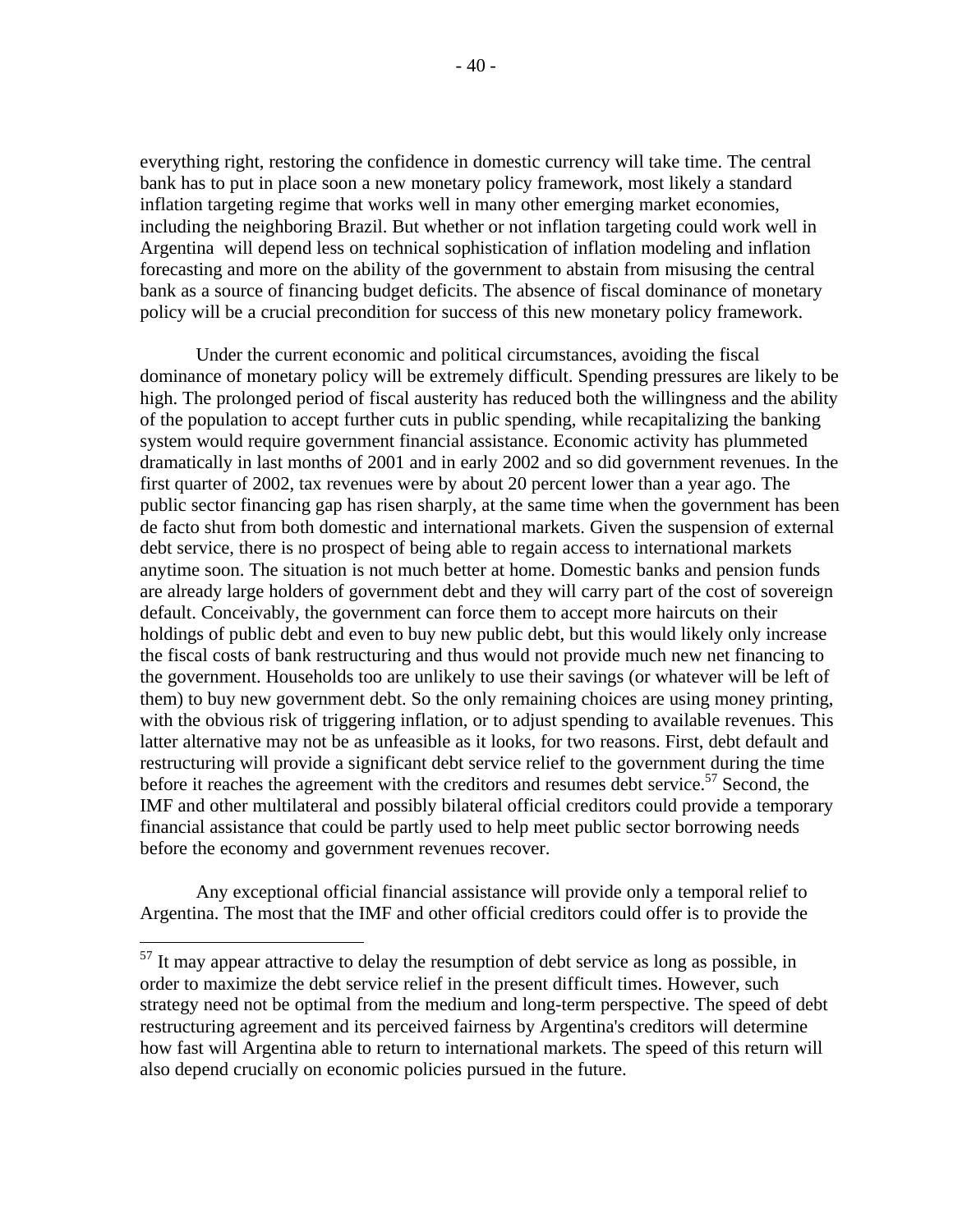government a breathing space that would allow to formulate a long-term policy strategy, while avoiding in the meantime an acceleration of inflation and further social chaos that would be difficult to reverse.

From the longer-term perspective, Argentina will have to address its main structural problems, including its chronical dependence on external financing and its relatively closed economy.

As we have argued, insufficient progress in strengthening financial discipline of public sector has been an important contributing factor to Argentina's crisis. Therefore, a new fiscal policy framework will have to be put in place that would ensure a more responsible conduct of fiscal policy, both at the central level and at the provincial level. Public sector will have to learn to live within its means, without relying permanently on borrowing. Some other countries, including Brazil, have successfully introduced a balanced budget frameworks, whereby both central and local governments are required by law to maintain balanced budgets, with exceptions to that rule clearly defined. Argentina will have to reform its public finance framework in a similar spirit. The financial responsibility of the provinces will have to be strengthened and better symmetry between their revenues and spending responsibilities will need to be introduced.

Another difficult task will be to promote domestic savings. With lost access to international capital market, Argentina will have to become less reliant on external savings and it will need to rely more on domestic savings to finance domestic investment. Increased domestic savings should also help mitigate the boom and bust cycles caused by fluctuations in the availability of foreign capital (though after the latest big bust, the next boom may be long in coming). Increased fiscal discipline of the public sector should contribute importantly to increased domestic savings. Domestic financial stability too could be an important factor supporting domestic savings. For some time, the stability of the domestic currency under the floating exchange rate regime will remain untested and doubted. It would earn credibility only gradually and only if the new monetary policy framework brings price stability and if significant improvement in public sector finance takes place, removing thus the most serious threat to price stability.<sup>58</sup> Domestic savings will be also affected by the way in which the banking problems will be resolved. How much losses will be imposed on the depositors will affect their future willingness to put their savings again in the banks. And the treatment of foreign owners of Argentinean banks will determine whether they will be willing to continue the operation in the country, or whether they will close the business and withdraw. Exit of foreign banks from Argentina would likely represent a serious blow to the economy, as confidence in banking sector would fall even more.

<sup>&</sup>lt;sup>58</sup> The experience under the CBA in the 1990s suggests that restoring confidence in Argentina's currency could be very difficult. But experience of some emerging market countries with floating exchange rates suggests that this is not an impossible task.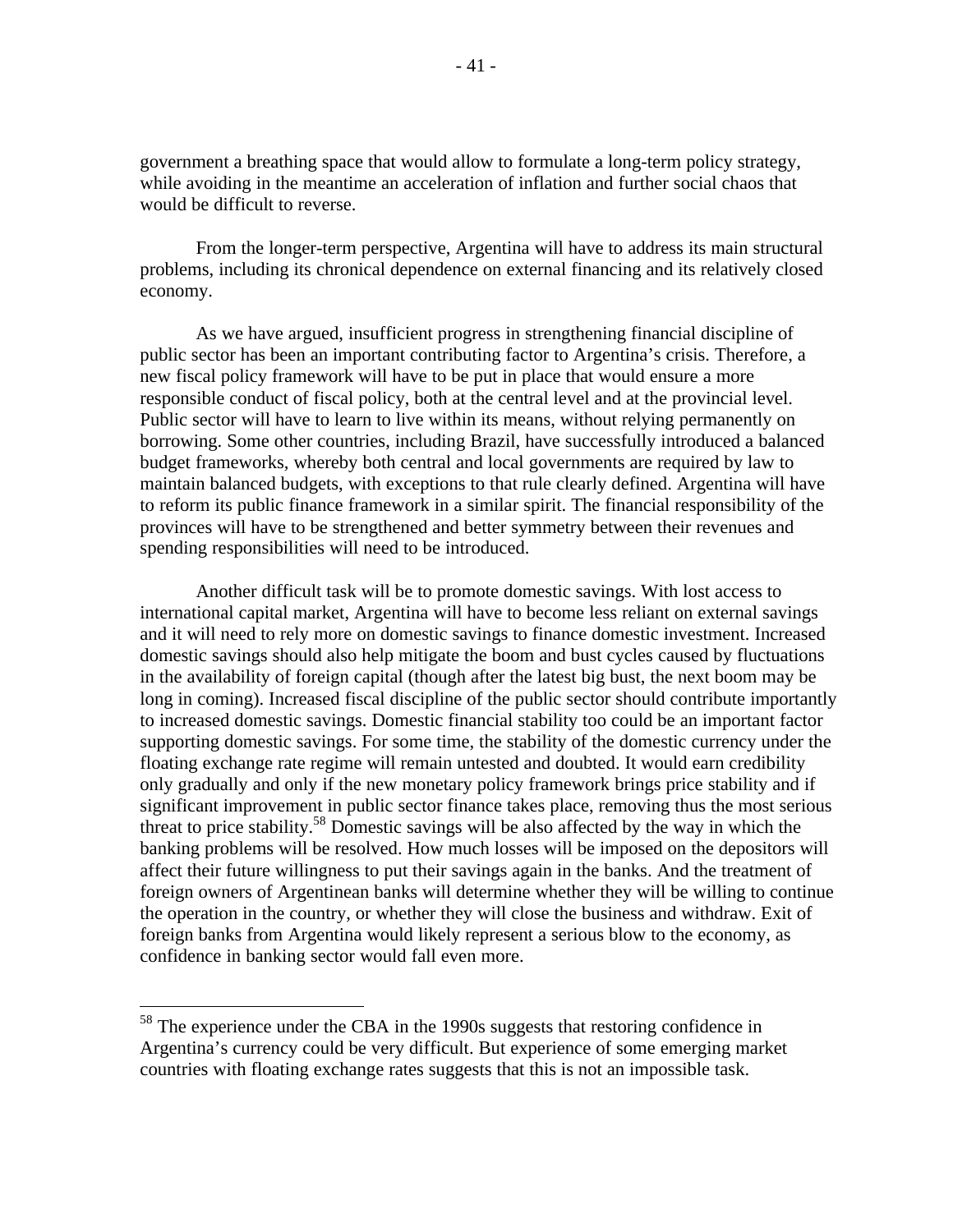Equally difficult long-term task will be to make the Argentinean economy more open. In contrast to the objective of improving fiscal discipline, there is no obvious answer to the question how to make the economy quickly more open. Somewhat depreciated, but stable currency should help. It should encourage not only Argentinean exports, but also investment in the sector of tradable goods and thus a better diversification of Argentina's exports so that export revenues would be less sensitive to movements in commodity prices. A somewhat controversial issue is how to deal with the Mercosur customs union, which does not seem to have assisted much to trade openness of its members.<sup>59</sup> There has been some controversy whether Mercosur has been trade-creating or trade-diverting.<sup>60</sup> More encouragement to foreign direct investment in Argentina could help as well. Argentina needs to change the structure of its economy, its dependence on exports of agriculture products and commodities (in 2000, nearly 40 percent of its exports consisted of primary products and petroleum products) and foreign investment would help in that effort. But clearly, there is no quick fix.

 Ultimately, the policy framework based on a floating exchange rate regime and fiscal discipline may not be working and Argentina may need to dollarize the economy.<sup>61</sup> But despite its problems, the strategy based on a floating exchange rate, stability-oriented monetary policy and responsible fiscal policy seem to be momentarily the least bad and deserves a chance. It is always possible to move from the floating exchange rate regime to dollarization should the former framework not work well. But it would be practically impossible to move to dollarization first, and then eventually try to de-dollarize and move to a float if dollarization did not work.

No matter what policy strategy will be ultimately chosen to resolve the crisis, one thing is clear. Resolution of the crisis will be a difficult and politically sensitive task and before it could be successfully handled, it needs to be recognized how serious the crisis is and what sacrifice it will require. The country will have to learn to live within its means.

-

<sup>&</sup>lt;sup>59</sup> For example, in Financial Times, January 4, Ricardo Hausmann argues that Argentina should move quickly toward the regional economic cooperation zone Mercosur. But in the Wall Street Journal, January 25, the same author criticizes the new Minister of Foreign Affairs Ruckauf for his goal "to strengthen the ties with Brazil and the protectionist customs union Mercosur."

 $60$  Some would argue that Argentinean exports were hurt by large import tariffs and other restrictions imposed by other countries, particularly in Europe, on Argentinean agriculture products. While the reduction of such restrictions would certianly be desirable, Argentina should have higher aspiration than just increase exports of agricultural products.

 $<sup>61</sup>$  It should be noted that even in the present difficult times of a deep crisis, there is no</sup> political consensus on how to proceed. Former president Menem continues to favor strongly dollarization and he is unlikely to support enthusiastically the government's effort to make the float work.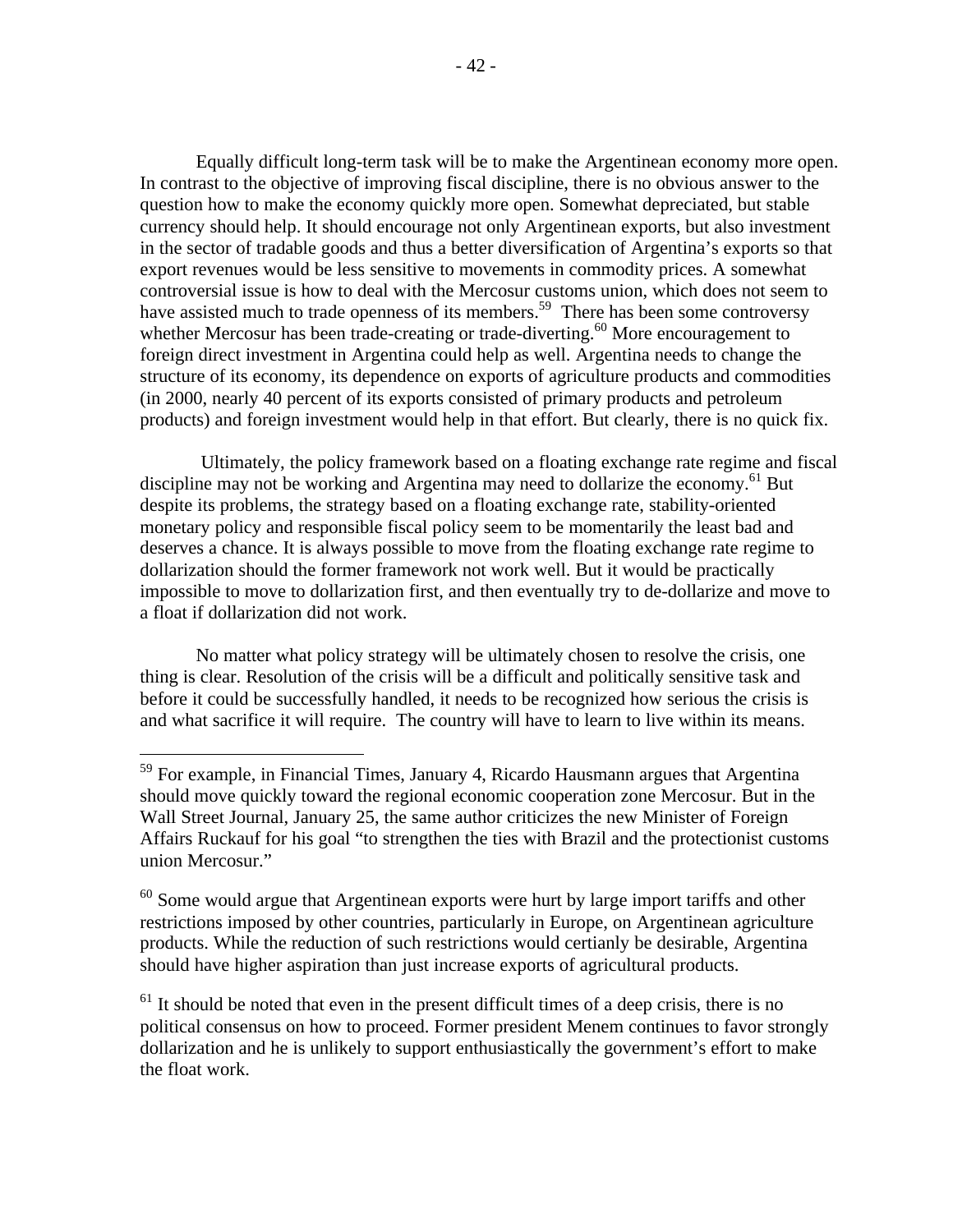This will require a tighter constraint on spending. As Chairman Greenspan said in one of his speeches, "no nation deliberately seeks to expose itself to financial stress and bankruptcy. But political pressures often become difficult to deal with. To close the gap between the financial demands of political constituencies and the limited real resources available to their governments, many countries too often have bridged the difference by borrowing from foreign creditors. In effect, the path of least resistance has been external borrowing rather than confronting politically difficult tradeoffs."<sup>62</sup> Argentina will have to confront these difficult tradeoffs head on. The alternative to an orderly adjustment of spending to real resources available through a political process is a disorderly adjustment through hyperinflation. And this is an alternative that would leave everyone in Argentina worse off.

 $62$  Remarks by Chairman Alan Greenspan on Globalization at the Institute for International Economics' Inauguration of the Peter G. Peterson Building, Washington, D.C., October 24, 2001, see http://www.federalreserve.gov/boarddocs/speeches/2001/20011024/default.htm.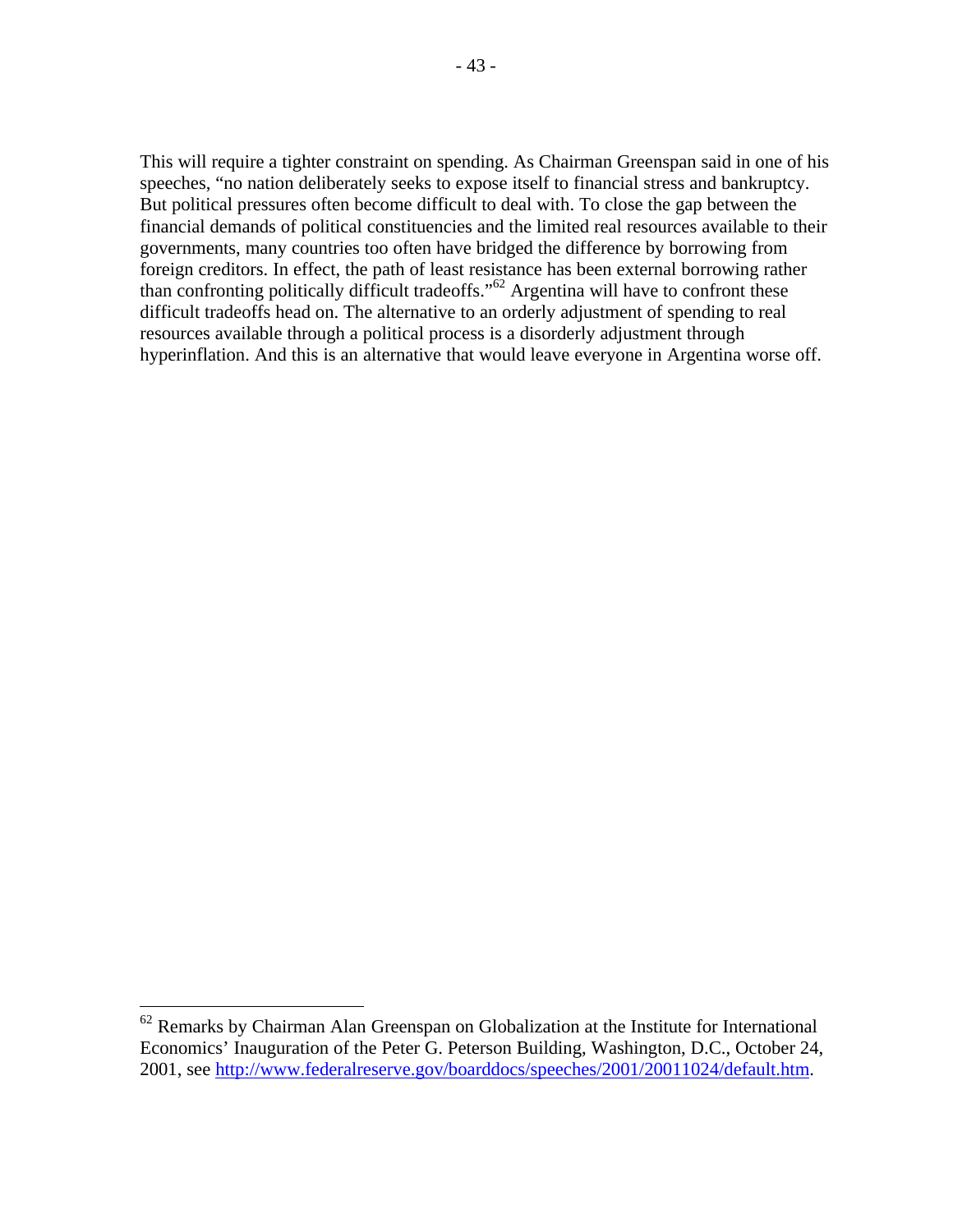# **ZEI Papers**

| <b>ZEI Policy Paper B97-01</b>  | A Stability Pact for Europe (a Forum organized by ZEI)        |
|---------------------------------|---------------------------------------------------------------|
| ZEI Policy Paper B97-02         | Employment and EMU (Deutsch-Französisches                     |
|                                 | Wirtschaftspolitisches Forum/ Forum Economique                |
|                                 | Franco-Allemand)                                              |
| ZEI Policy Paper B97-03         | Liberalising European Markets for Energy and                  |
|                                 | Telecommunications: Some Lessons from the US                  |
|                                 | Electric Utility Industry (Tom Lyon and John Mayo)            |
| <b>ZEI Policy Paper B97-04</b>  | Macroeconomic Stabilization with a Common Currency:           |
|                                 | Does European Monetary Unification Create a Need for          |
|                                 | Fiscal Insurance or Federalism? (Kenneth Kletzer)             |
| <b>ZEI Policy Paper B98-01</b>  | <b>Budgeting Institutions for Aggregate Fiscal Discipline</b> |
|                                 | (Jürgen von Hagen)                                            |
| <b>ZEI Policy Paper B98-02</b>  | Trade with Low-Wage Countries and Wage Inequality             |
|                                 | (Jaleel Ahmad)                                                |
| ZEI Policy Paper B98-03         | Central Bank Policy in a More Perfect Financial System        |
|                                 | (Jürgen von Hagen and Ingo Fender)                            |
| <b>ZEI Policy Paper B98-04</b>  | The EMU's Exchange Rate Policy (Deutsch-                      |
|                                 | Französisches Wirtschaftspolitisches Forum/Forum              |
|                                 | Economique Franco-Allemand)                                   |
| ZEI Policy Paper B98-05         | Estimating a European Demand for Money (Bernd                 |
|                                 | Hayo)                                                         |
| <b>ZEI Policy Paper B98-06</b>  | Monetary Union, Asymmetric Productivity Shocks and            |
|                                 | Fiscal Insurance: an Analytical Discussion of Welfare         |
|                                 | Issues (Kenneth M. Kletzer)                                   |
| <b>ZEI Policy Paper B98-07</b>  | Designing Voluntary Environmental Agreements in               |
|                                 | Europe: Some Lessons from the U.S. EPA's 33/50                |
|                                 | Program (John W. Maxwell)                                     |
| <b>ZEI Working Paper B98-08</b> | Money-Output Granger Causality Revisited: An                  |
|                                 | Empirical Analysis of EU Countries (Bernd Hayo)               |
| <b>ZEI Working Paper B98-09</b> | US Monetary Policy AND Monetary Policy and the                |
|                                 | ESCB (Robert L. Hetzel)                                       |
| <b>ZEI Policy Paper B98-10</b>  | Der Wettbewerb der Rechts- und politischen Systeme            |
|                                 | in der Europäischen Union (Martin Seidel)                     |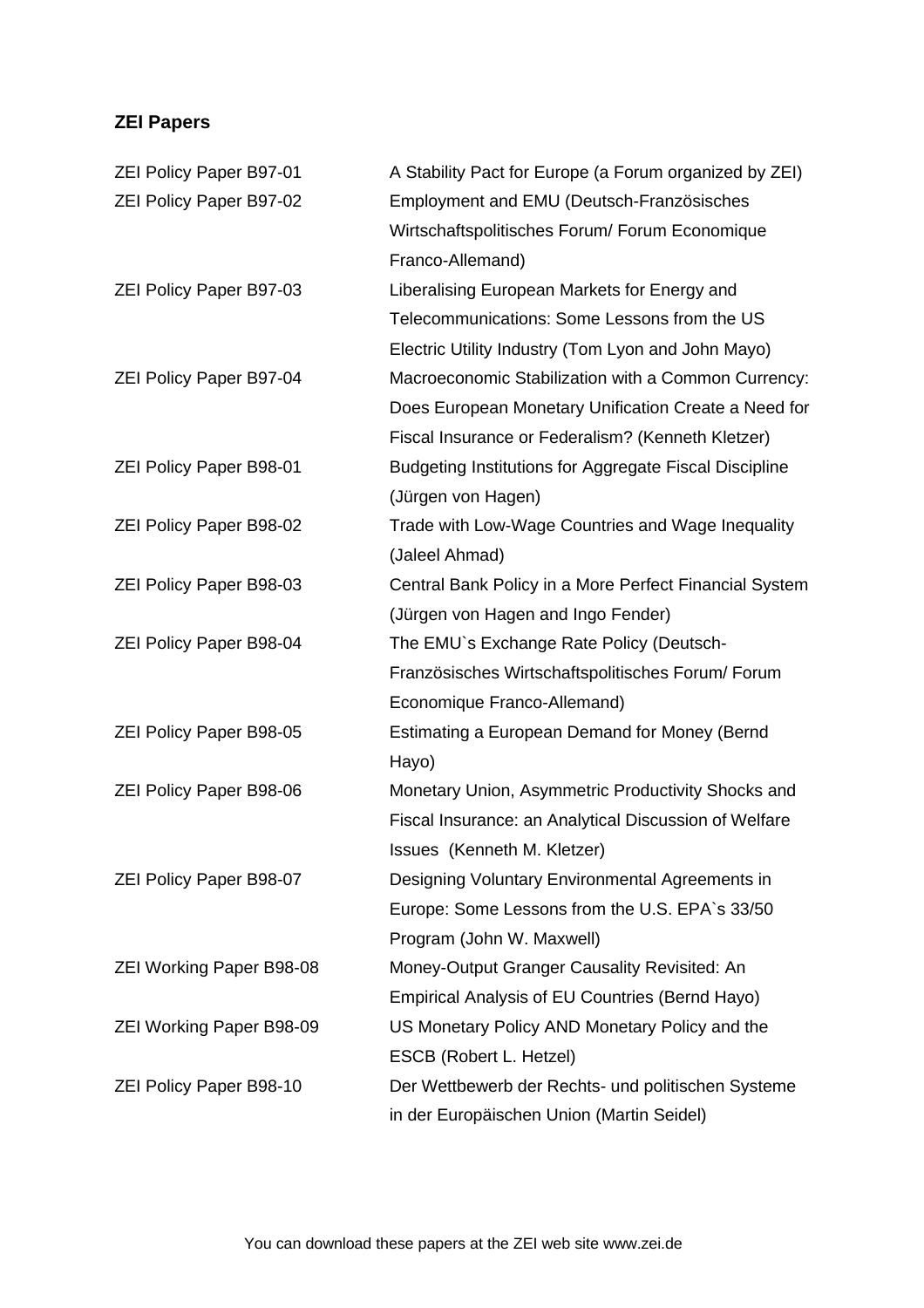| <b>ZEI Working Paper B98-11</b> | <b>Exchange Rate Regimes in the Transition Economies:</b><br>Case Study of the Czech Republic: 1990-1997 (Julius |
|---------------------------------|------------------------------------------------------------------------------------------------------------------|
|                                 | Horvath)                                                                                                         |
| ZEI Policy Paper B98-11A        | Die Bewertung der "dauerhaft tragbaren öffentlichen                                                              |
|                                 | Finanzlage" der EU Mitgliedstaaten beim Übergang zur                                                             |
|                                 | dritten Stufe der EWWU (Rolf Strauch)                                                                            |
| <b>ZEI Working Paper B98-12</b> | Price Stability and Monetary Policy Effectiveness when                                                           |
|                                 | Nominal Interest Rates are Bounded at Zero                                                                       |
|                                 | (Athanasios Orphanides and Volker Wieland)                                                                       |
| <b>ZEI Working Paper B98-13</b> | Fiscal Policy and Intranational Risk-Sharing (Jürgen                                                             |
|                                 | von Hagen)                                                                                                       |
| <b>ZEI Working Paper B98-14</b> | Free Trade and Arms Races: Some Thoughts                                                                         |
|                                 | Regarding EU-Russian Trade (Rafael Reuveny and                                                                   |
|                                 | John Maxwell)                                                                                                    |
| <b>ZEI Working Paper B98-15</b> | Can Taxing Foreign Competition Harm the Domestic                                                                 |
|                                 | Industry? (Stefan Lutz)                                                                                          |
| <b>ZEI Policy Paper B98-16</b>  | Labour Market & Tax Policy in the EMU (Deutsch-                                                                  |
|                                 | Französisches Wirtschaftspolitisches Forum/Forum                                                                 |
|                                 | Economique Franco-Allemand)                                                                                      |
| <b>ZEI Working Paper B99-01</b> | The Excess Volatility of Foreign Exchange Rates:                                                                 |
|                                 | Statistical Puzzle or Theoretical Artifact? (Robert B.H.                                                         |
|                                 | Hauswald)                                                                                                        |
| <b>ZEI Working Paper B99-02</b> | The Consequences of Labour Market Flexibility: Panel                                                             |
|                                 | Evidence Based on Survey Data (Rafael Di Tella and                                                               |
|                                 | Robert MacCulloch)                                                                                               |
| ZEI Working Paper B99-03        | The Macroeconomics of Happiness (Rafael Di Tella,                                                                |
|                                 | Robert MacCulloch and Andrew J. Oswald)                                                                          |
| <b>ZEI Working Paper B99-04</b> | The Finance-Investment Link in a Transition Economy:                                                             |
|                                 | Evidence for Poland from Panel Data (Christian Weller)                                                           |
| <b>ZEI Working Paper B99-05</b> | Tumbling Giant: Germany's Experience with the                                                                    |
|                                 | Maastricht Fiscal Criteria (Jürgen von Hagen and Rolf                                                            |
|                                 | Strauch)                                                                                                         |
|                                 |                                                                                                                  |
| <b>ZEI Working Paper B99-06</b> | Productivity Convergence and Economic Growth: A                                                                  |
|                                 | Frontier Production Function Approach (Christopher M.                                                            |
|                                 | Cornwell and Jens-Uwe Wächter)                                                                                   |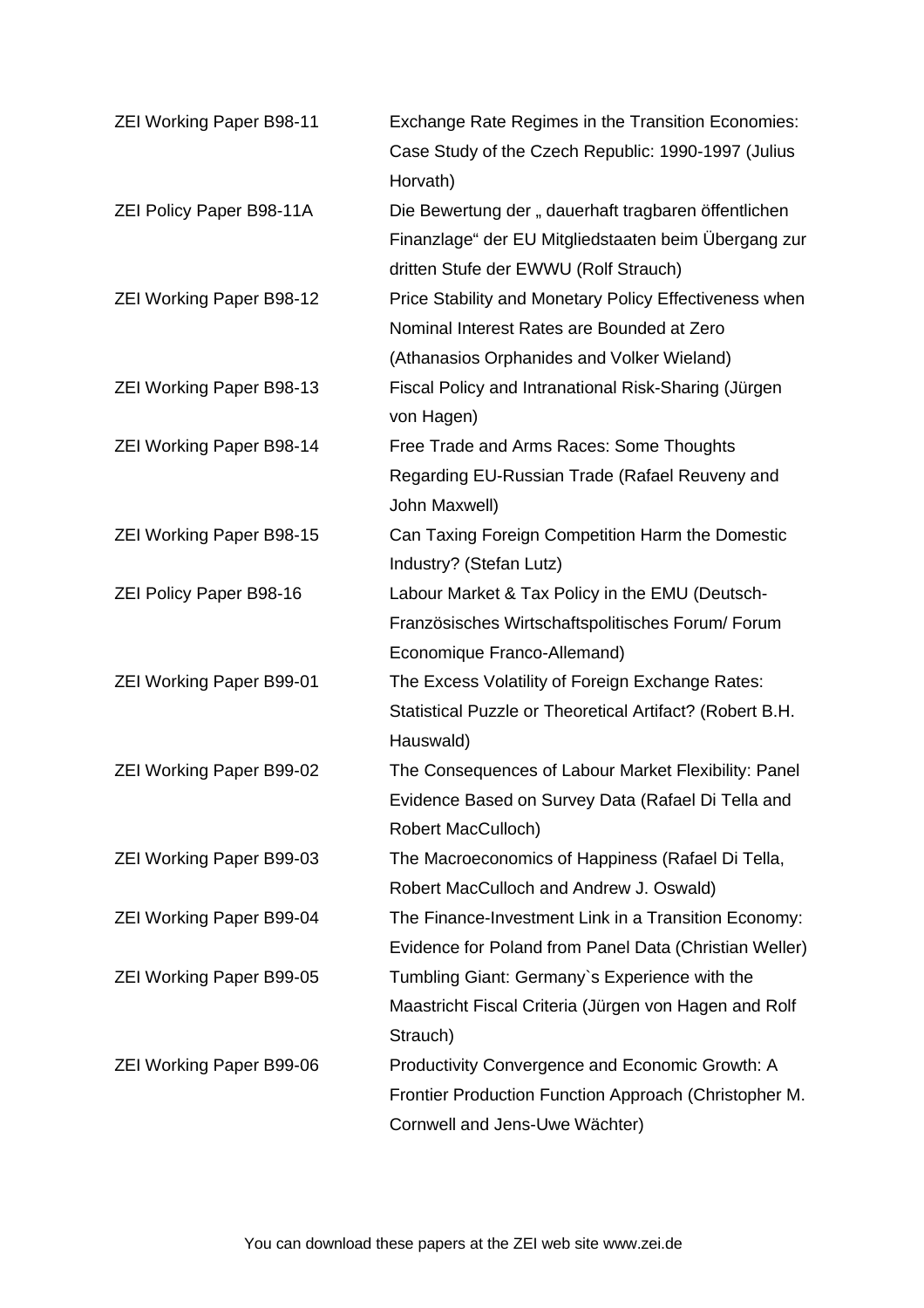| <b>ZEI Working Paper B99-07</b> | Comovement and Catch-up in Productivity Across           |
|---------------------------------|----------------------------------------------------------|
|                                 | Sectors: Evidence from the OECD (Christopher M.          |
|                                 | Cornwell and Jens-Uwe Wächter)                           |
| <b>ZEI Working Paper B99-08</b> | The Connection Between More Multinational Banks and      |
|                                 | Less Real Credit in Transition Economies (Christian      |
|                                 | Weller)                                                  |
| <b>ZEI Working Paper B99-09</b> | Monetary Policy, Parameter Uncertainty and Optimal       |
|                                 | Learning (Volker Wieland)                                |
| <b>ZEI Working Paper B99-10</b> | Financial Liberalization, Multinational Banks and Credit |
|                                 | Supply: the Case of Poland (Christian Weller)            |
| <b>ZEI Policy Paper B99-11</b>  | Financial Supervision and Policy Coordination in the     |
|                                 | EMU (Deutsch-Französisches Wirtschaftspolitisches        |
|                                 | Forum / Forum Economique Franco-Allemand)                |
| <b>ZEI Working Paper B99-12</b> | Size Distortions of Tests of the Null Hypothesis of      |
|                                 | Stationarity: Evidence and Implications for Applied      |
|                                 | Work (Mehmet Caner and Lutz Kilian)                      |
| <b>ZEI Working Paper B99-13</b> | Financial Fragility or What Went Right and What Could    |
|                                 | Go Wrong in Central European Banking? (Christian E.      |
|                                 | Weller and Jürgen von Hagen)                             |
| <b>ZEI Working Paper B99-14</b> | Industry Effects of Monetary Policy in Germany (Bernd    |
|                                 | Hayo and Birgit Uhlenbrock)                              |
| <b>ZEI Working Paper B99-15</b> | <b>Financial Crises after Financial Liberalization:</b>  |
|                                 | <b>Exceptional Circumstances or Structural Weakness?</b> |
|                                 | (Christian E. Weller)                                    |
| <b>ZEI Working Paper B99-16</b> | Multinational Banks and Development Finance              |
|                                 | (Christian E. Weller and Mark J. Scher)                  |
| <b>ZEI Working Paper B99-17</b> | Stability of Monetary Unions: Lessons from the Break-    |
|                                 | up of Czechoslovakia (Jan Fidrmuc, Julius Horvath and    |
|                                 | Jarko Fidrmuc)                                           |
| <b>ZEI Working Paper B99-18</b> | Why are Eastern Europe's Banks not failing when          |
|                                 | everybody else's are? (Christian E. Weller and Bernard   |
|                                 | Morzuch)                                                 |
| <b>ZEI Working Paper B99-19</b> | The Evolution of Monetary Policy in Transition           |
|                                 | Economies (Ali M. Kutan and Josef C. Brada)              |
| <b>ZEI Working Paper B99-20</b> | Subnational Government Bailouts in Germany (Helmut       |
|                                 | Seitz)                                                   |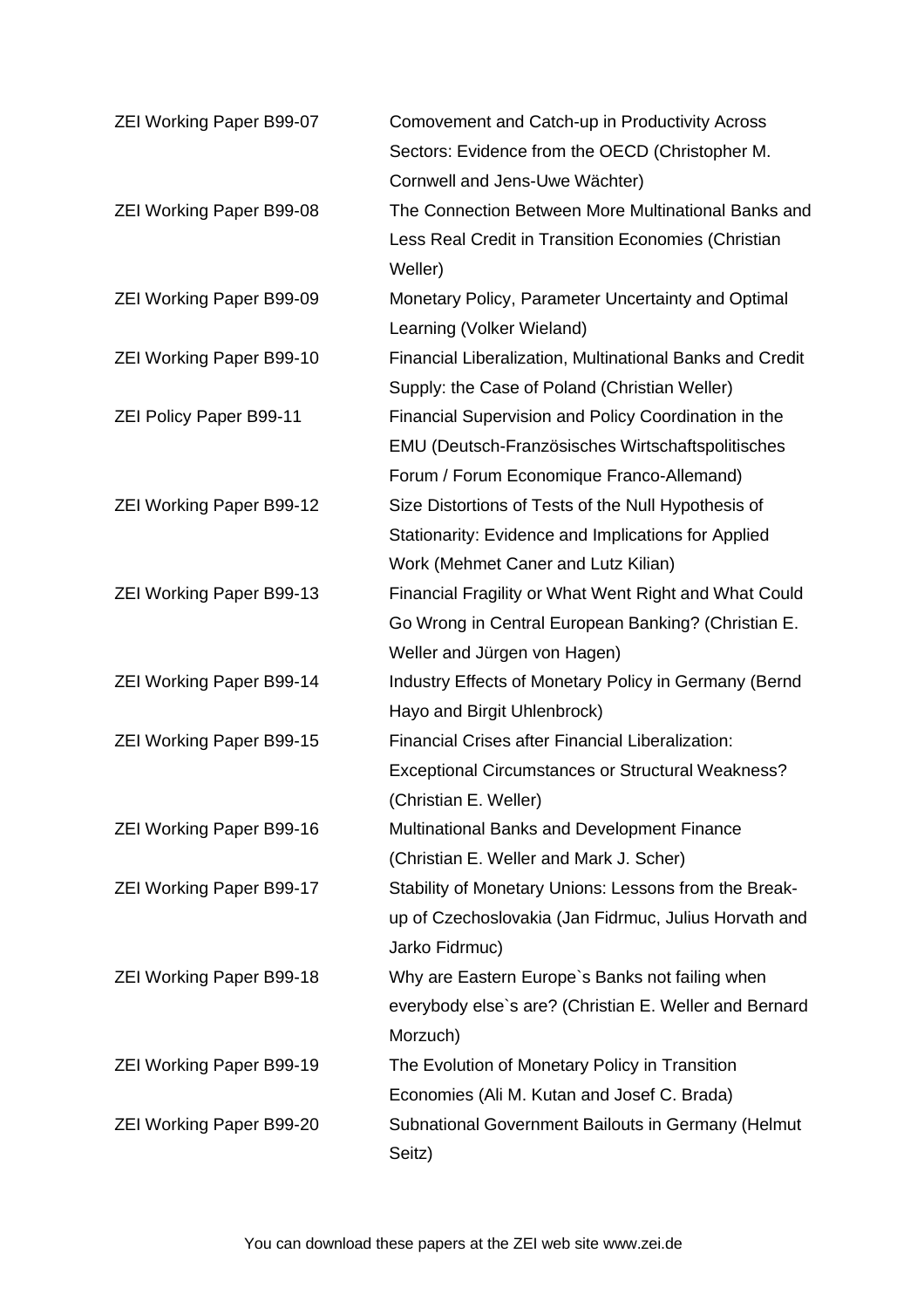| <b>ZEI Working Paper B99-21</b> | The End of Moderate Inflation in Three Transition       |
|---------------------------------|---------------------------------------------------------|
|                                 | Economies? (Josef C. Brada and Ali M. Kutan)            |
| <b>ZEI Working Paper B99-22</b> | Partisan Social Happiness (Rafael Di Tella and Robert   |
|                                 | MacCulloch)                                             |
| <b>ZEI Working Paper B99-23</b> | Informal Family Insurance and the Design of the         |
|                                 | Welfare State (Rafael Di Tella and Robert MacCulloch)   |
| <b>ZEI Working Paper B99-24</b> | What Makes a Revolution? (Robert MacCulloch)            |
| <b>ZEI Working Paper B99-25</b> | Micro and Macro Determinants of Public Support for      |
|                                 | Market Reforms in Eastern Europe (Bernd Hayo)           |
| <b>ZEI Working Paper B99-26</b> | Skills, Labour Costs, and Vertically Differentiated     |
|                                 | Industries: a General Equilibrium Analysis (Stefan Lutz |
|                                 | and Alessandro Turrini)                                 |
| <b>ZEI Working Paper B00-01</b> | Monetary Union and Fiscal Federalism (Kenneth           |
|                                 | Kletzer and Jürgen von Hagen)                           |
| <b>ZEI Working Paper B00-02</b> | Inflation Bias and Productivity Shocks in Transition    |
|                                 | Economies: The Case of the Czech Republic (Josef C.     |
|                                 | Brada, Arthur E. King and Ali M. Kutan)                 |
| <b>ZEI Working Paper B00-03</b> | Integration, Disintegration and Trade in Europe:        |
|                                 | Evolution of Trade Relations During the 1990's (Jarko   |
|                                 | Fidrmuc and Jan Fidrmuc)                                |
| <b>ZEI Policy Paper B00-04</b>  | A New Political Culture in the EU - Democratic          |
|                                 | Accountability of the ECB (Christa Randzio-Plath)       |
| <b>ZEI Working Paper B00-05</b> | Liberalization, Democracy and Economic Performance      |
|                                 | during Transition (Jan Fidrmuc)                         |
| <b>ZEI Working Paper B00-06</b> | The Demand for Money in Austria (Bernd Hayo)            |
| <b>ZEI Policy Paper B00-07</b>  | EMU and Economic Growth in Europe (Deutsch-             |
|                                 | Französisches Wirtschaftspolitisches Forum / Forum      |
|                                 | Economique Franco-Allemand)                             |
| <b>ZEI Working Paper B00-08</b> | The Effectiveness of Self-Protection Policies for       |
|                                 | Safeguarding Emerging Market Economies from Crises      |
|                                 | (Kenneth Kletzer)                                       |
| <b>ZEI Working Paper B00-09</b> | Rational Institutions Yield Hysteresis (Rafael Di Tella |
|                                 | and Robert MacCulloch)                                  |
| <b>ZEI Working Paper B00-10</b> | The Importance of Domestic Political Institutions: Why  |
|                                 | and How Belgium and Italy qualified for EMU (Mark       |
|                                 | Hallerberg)                                             |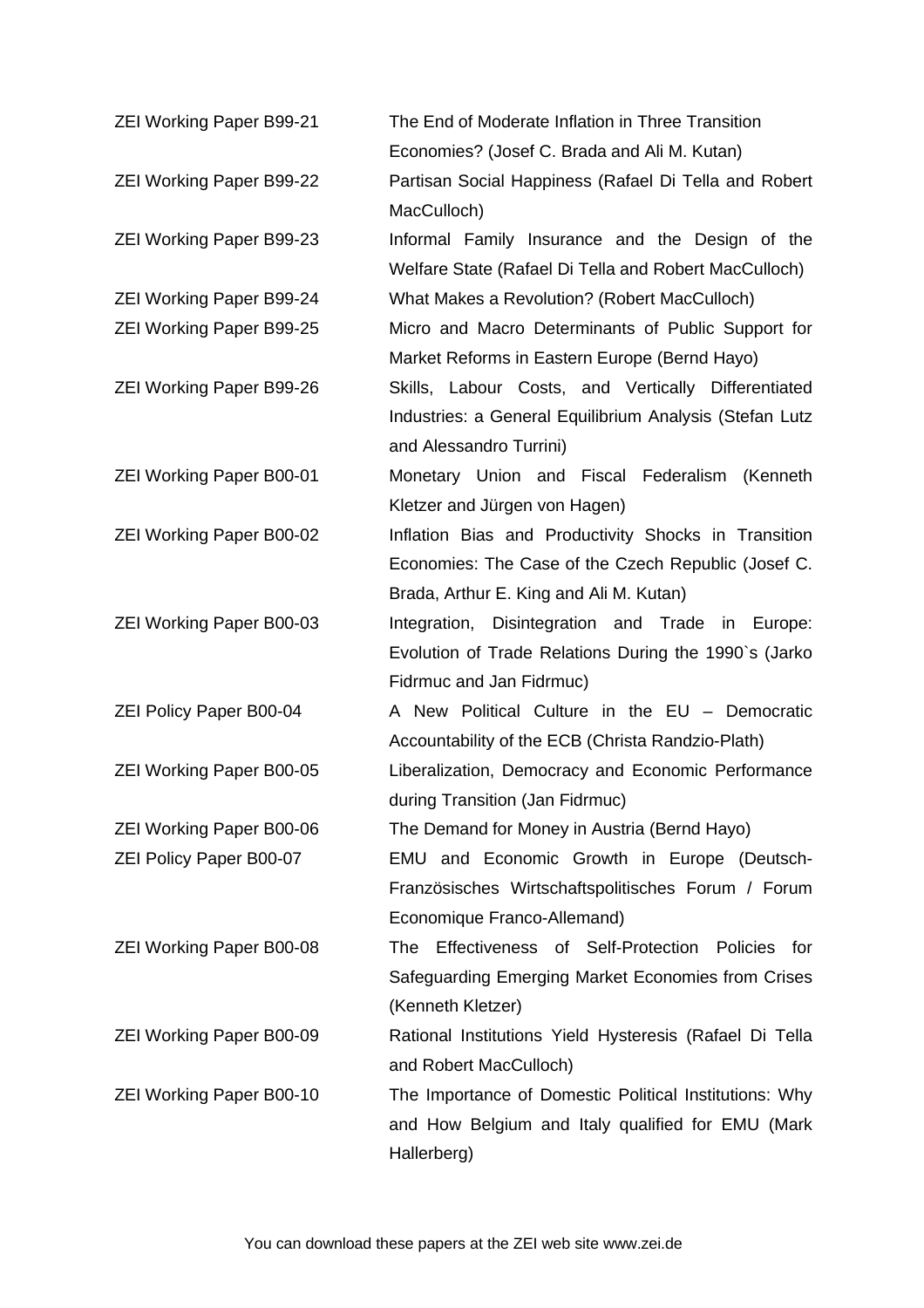| <b>ZEI Working Paper B00-11</b> | A Dynamic Approach to Inflation Targeting in Transition<br>Economies (Lucjan T. Orlowski)                                                                                |
|---------------------------------|--------------------------------------------------------------------------------------------------------------------------------------------------------------------------|
| <b>ZEI Policy Paper B00-12</b>  | Rechtsetzung und Rechtsangleichung als Folge der<br>einheitlichen europäischen Währung (Martin Seidel)                                                                   |
| <b>ZEI Working Paper B00-13</b> | Back to the Future: The Growth Prospects of Transition<br>Economies Reconsidered (Nauro F. Campos)                                                                       |
| <b>ZEI Working Paper B00-14</b> | Sources of Real Exchange Rate Fluctuations in<br>Transition Economies: The Case of Poland and<br>Hungary (Selahattin Dibooglu and Ali M. Kutan)                          |
| <b>ZEI Working Paper B00-15</b> | Regional Risksharing and Redistribution in the German<br>Federation (Jürgen von Hagen and Ralf Hepp)                                                                     |
| <b>ZEI Policy Paper B00-16</b>  | The European Central Bank: Independence and<br>Accountability (Christa Randzio-Plath and Tomasso<br>Padoa-Schioppa)                                                      |
| <b>ZEI Policy Paper B00-17</b>  | Rückführung der Landwirtschaftspolitik<br>in<br>die<br>Verantwortung der Mitgliedsstaaten? - Rechts- und<br>Verfassungsfragen des Gemeinschaftsrechts (Martin<br>Seidel) |
| <b>ZEI Working Paper B00-18</b> | Budget Processes: Theory and Experimental Evidence<br>(Karl-Martin Ehrhart, Roy Gardner, Jürgen v. Hagen<br>and Claudia Keser)                                           |
| <b>ZEI Working Paper B00-19</b> | Income Dynamics and Stability in the Transition<br>Process - General Reflections applied to the Czech<br>Republic (Jens Hölscher)                                        |
| <b>ZEI Working Paper B00-20</b> | Breaking-Up a Nation, from the Inside (Etienne<br>Farvaque)                                                                                                              |
| <b>ZEI Working Paper B01-01</b> | Divided Boards: Partisanship through Delegated<br>Monetary Policy (Etienne Farvaque, Gaël Lagadec)                                                                       |
| <b>ZEI Working Paper B01-02</b> | The Konstanz Seminar on Monetary Theory and Policy<br>at Thirty (Michele Fratianni, Jürgen von Hagen)                                                                    |
| ZEI Working Paper B01-03        | Preferences over Inflation and Unemployment:<br>Evidence from Surveys of Happiness (Rafael di Tella,<br>Robert J. MacCulloch and Andrew J. Oswald)                       |
| <b>ZEI Working Paper B01-04</b> | The Determination of Umemployment Benefits (Rafael<br>di Tella and Robert J. MacCulloch)                                                                                 |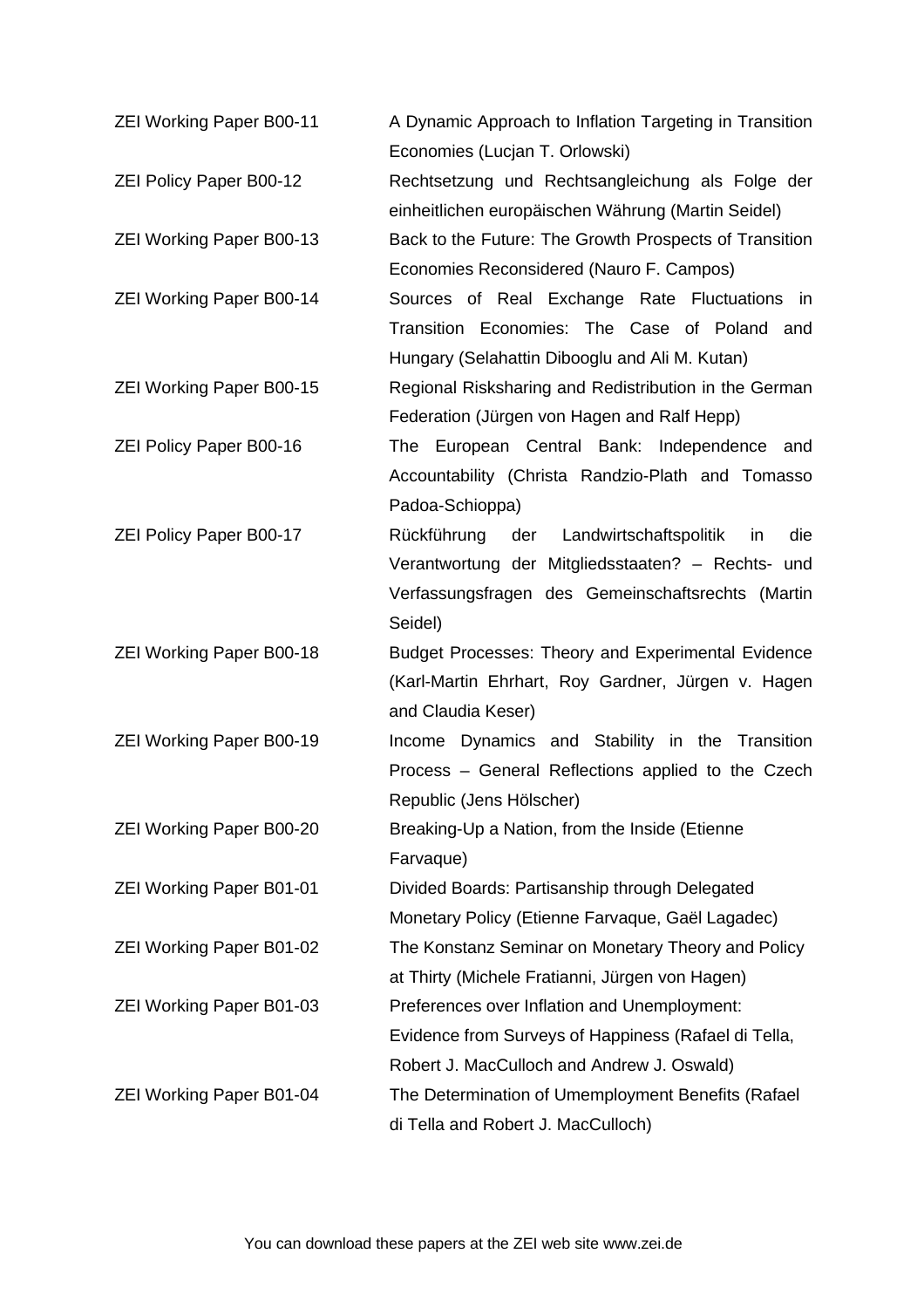| ZEI-Policy Paper B01-05         | Trade Rules and Global Governance: A Long Term            |
|---------------------------------|-----------------------------------------------------------|
|                                 | Agenda / The Future of Banking (Deutsch-                  |
|                                 | Französisches Wirtschaftspolitisches Forum/Forum          |
|                                 | Economique Franco-Allemand)                               |
| <b>ZEI Working Paper B01-06</b> | Opposites Attract: The Case of Greek and Turkish          |
|                                 | Financial Markets (Konstantinos Drakos and Ali M.         |
|                                 | Kutan)                                                    |
| <b>ZEI Working Paper B01-07</b> | The Convergence of Monetary Policy between                |
|                                 | Candidate Countries and the European Union (Josef C.      |
|                                 | Brada and Ali M. Kutan)                                   |
| <b>ZEI Working Paper B01-08</b> | The Functioning of Economic Policy Coordination           |
|                                 | (Jürgen von Hagen and Susanne Mundschenk)                 |
| <b>ZEI Working Paper B01-09</b> | Democracy in Transition Economies: Grease or Sand in      |
|                                 | the Wheels of Growth? (Jan Fidrmuc)                       |
| <b>ZEI Working Paper B01-10</b> | Integration of the Baltic States into the EU and          |
|                                 | Institutions of Fiscal Convergence: A Critical Evaluation |
|                                 | of Key Issues and Empirical Evidence (Ali M. Kutan and    |
|                                 | Niina Pautola-Mol)                                        |
| <b>ZEI Working Paper B01-11</b> | Inflationary Performance in a Monetary Union with         |
|                                 | Large Wage Setters (Lilia Cavallari)                      |
| <b>ZEI Policy Paper B01-12</b>  | The Impact of Eastern Enlargement on EU-Labour            |
|                                 | Markets / Pensions Reform Between Economic and            |
|                                 | Political Problems (Deutsch-Französisches                 |
|                                 | Wirtschaftspolitisches Forum/Forum Economique             |
|                                 | Franco-Allemand)                                          |
| <b>ZEI Working Paper B01-13</b> | German Public Finances: Recent Experiences and            |
|                                 | Future Challenges (Jürgen von Hagen und Rolf R.           |
|                                 | Strauch)                                                  |
| <b>ZEI Working Paper B01-14</b> | Formal Fiscal Restraints and Budget Processes as          |
|                                 | Solutions to a Deficit and Spending Bias in Public        |
|                                 | Finances – U.S. Experience and Possible Lessons for       |
|                                 | EMU (Rolf Strauch and Jürgen von Hagen)                   |
| <b>ZEI Working Paper B01-15</b> | Programs without Alternative: Public Pensions in the      |
|                                 | OECD (Christian E. Weller)                                |
| <b>ZEI Working Paper B01-16</b> | Sources of Inflation and Output Fluctuations in Poland    |
|                                 | and Hungary: Implications for Full Membership in the      |
|                                 | European Union (Selahattin Dibooglu and Ali M. Kutan)     |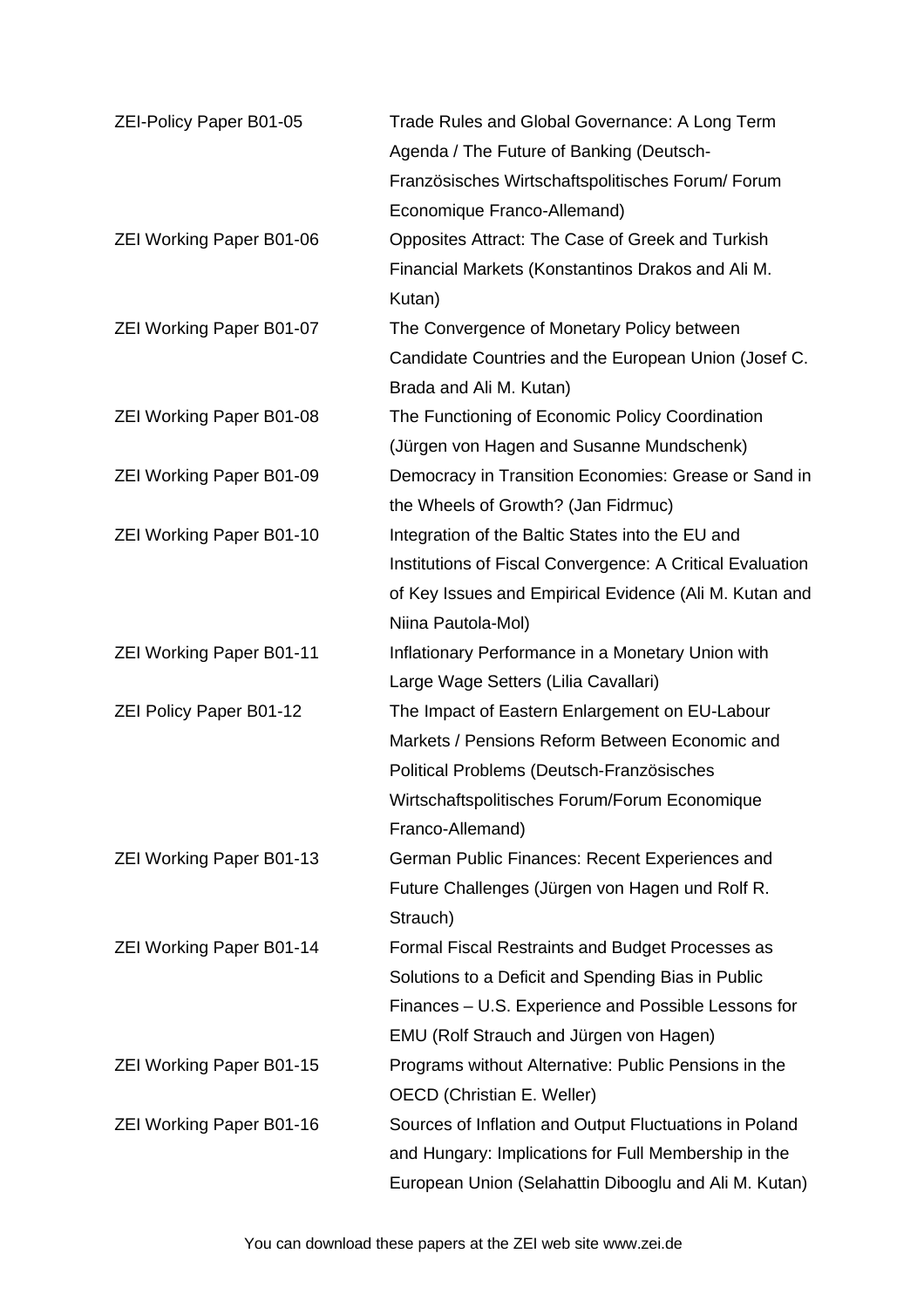| <b>ZEI Working Paper B01-17</b> | Executive Authority, the Personal Vote, and Budget      |
|---------------------------------|---------------------------------------------------------|
|                                 | Discipline in Latin American and Carribean Countries    |
|                                 | (Mark Hallerberg and Patrick Marier)                    |
| <b>ZEI Working Paper B01-18</b> | Monetary Policy in Unknown Territory                    |
|                                 | The European Central Bank in the Early Years (Jürgen    |
|                                 | von Hagen and Matthias Brückner)                        |
| <b>ZEI Working Paper B01-19</b> | Detrending and the Money-Output Link: International     |
|                                 | Evidence (R.W. Hafer and Ali M. Kutan)                  |
| <b>ZEI Working Paper B01-20</b> | An Empirical Inquiry of the Efficiency of               |
|                                 | Intergovernmental Transfers for Water Projects based    |
|                                 | on the WRDA Data (Anna Rubinchik-Pessach)               |
| <b>ZEI Working Paper B01-21</b> | Balkan and Mediterranean Candidates for European        |
|                                 | Union Membership: The Convergence of their Monetary     |
|                                 | Policy with that of the European Central Bank (Josef C. |
|                                 | Brada and Ali M. Kutan)                                 |
| <b>ZEI Working Paper B01-22</b> | Strategic Delegation and International Capital Taxation |
|                                 | (Matthias Brückner)                                     |
| <b>ZEI Working Paper B01-23</b> | Migration and Adjustment to Shocks in Transition        |
|                                 | Economies (Jan Fidrmuc)                                 |
| <b>ZEI Working Paper B01-24</b> | Disintegration and Trade (Jarko and Jan Fidrmuc)        |
| <b>ZEI Working Paper B01-25</b> | Monetary Convergence of the EU Candidates to the        |
|                                 | Euro: A Theoretical Framework and Policy Implications   |
|                                 | (Lucjan T. Orlowski)                                    |
| <b>ZEI Working Paper B01-26</b> | Regional Effects of Terrorism on Tourism: Evidence      |
|                                 | from Three Mediterranean Countries (Konstantinos        |
|                                 | Drakos and Ali M. Kutan)                                |
| <b>ZEI Working Paper B01-27</b> | <b>Investor Panic, IMF Actions, and Emerging Stock</b>  |
|                                 | Market Returns and Volatility: A Panel Investigation    |
|                                 | (Bernd Hayo and Ali M. Kutan)                           |
| <b>ZEI Policy Paper B01-28</b>  | Political Economy of the Nice Treaty: Rebalancing       |
|                                 | the EU Council / The Future of European                 |
|                                 | Agricultural Policies (Forum Economique Franco-         |
|                                 | Allemand / Deutsch-Französisches Wirtschafts-           |
|                                 | politisches Forum)                                      |
|                                 |                                                         |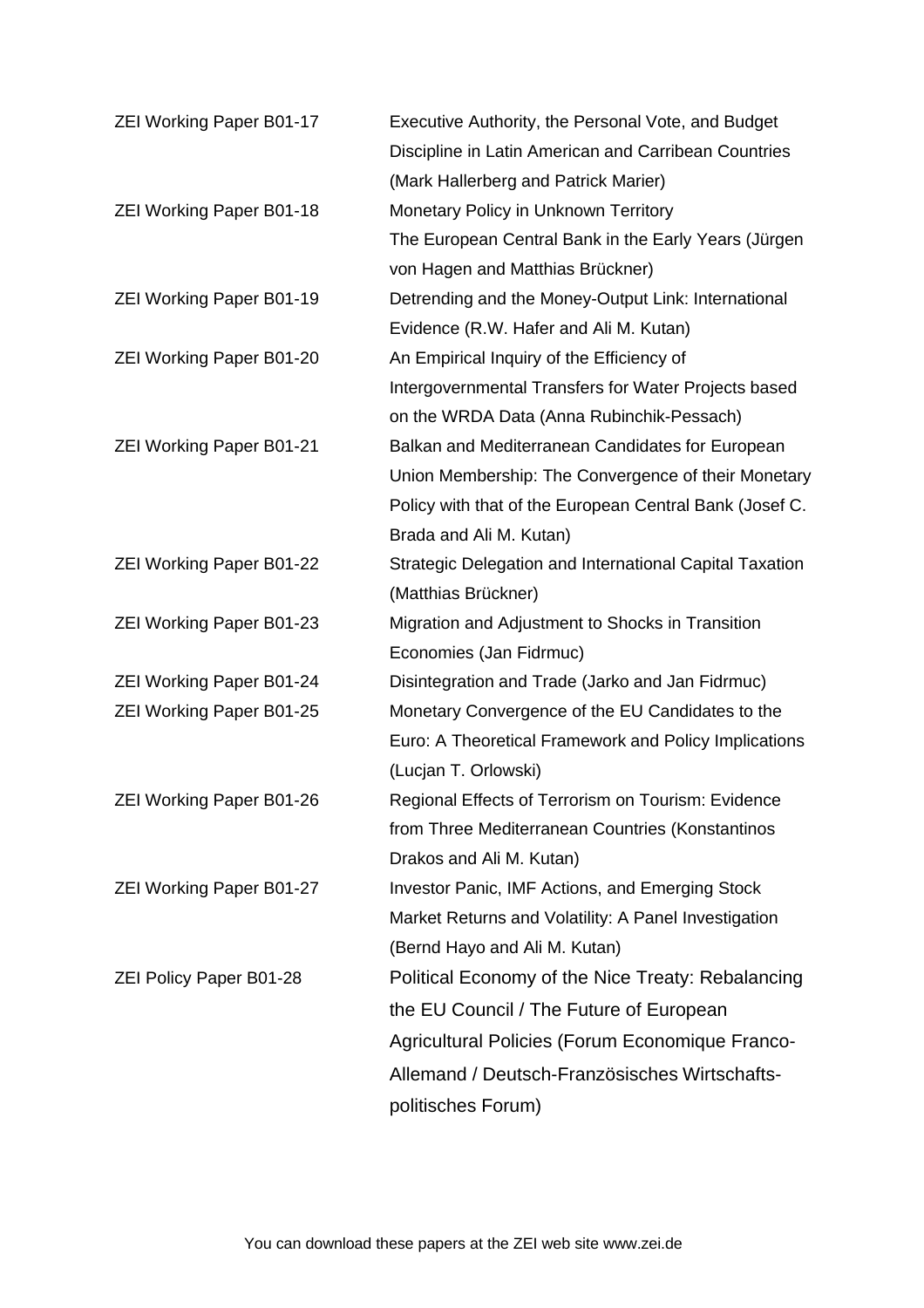| <b>ZEI Working Paper 01-29</b>  | Is Kazakhstan vulnerable to the Dutch Disease?     |
|---------------------------------|----------------------------------------------------|
|                                 | (Karlygash Karalbayeva, Ali M. Kutan and Michael   |
|                                 | L. Wyzan)                                          |
| <b>ZEI Working Paper B02-01</b> | Does Inflation Targeting Matter? (Manfred J.M.     |
|                                 | Neumann and Jürgen von Hagen)                      |
| <b>ZEI Working Paper B02-02</b> | The Euro System and the Federal Reserve System     |
|                                 | Compared: Facts and Challenges (Karlheinz          |
|                                 | <b>Ruckriegel and Franz Seitz)</b>                 |
| <b>ZEI Working Paper B02-03</b> | The Choice of Exchange Rate Systems: An            |
|                                 | <b>Empirical Analysis for Transition Economies</b> |
|                                 | (Jürgen von Hagen and Jizhong Zhou)                |
| <b>ZEI Working Paper B02-04</b> | Asymmetric Monetary Policy Effects in EMU          |
|                                 | (Volker Clausen and Bernd Hayo)                    |
| <b>ZEI Working Paper B02-05</b> | Real and Monetary Convergence Within the           |
|                                 | European Union and Between the European Union      |
|                                 | and Candidate Countries: A Rolling Cointegration   |
|                                 | Approach (Josef C. Brada, Ali M. Kutan and Su      |
|                                 | Zhou)                                              |
| <b>ZEI Working Paper B02-06</b> | Is there Asymmetry in Forward Exchange Rate        |
|                                 | Bias? Multi-Country Evidence (Su Zhou and Ali M.   |
|                                 | Kutan)                                             |
| <b>ZEI Working Paper B02-07</b> | Perspektiven der Erweiterung der Europäischen      |
|                                 | Union (Martin Seidel)                              |
| <b>ZEI Working Paper B02-08</b> | Has the Link between the Spot and Forward          |
|                                 | Exchange Rates Broken Down? Evidence from          |
|                                 | Rolling Cointegration Tests (Ali M. Kutan and Su   |
|                                 | Zhou)                                              |
| <b>ZEI Working Paper B02-09</b> | Monetary Policy in the Euro Area - Lessons from    |
|                                 | the First Years (Volker Clausen and Bernd Hayo)    |
| <b>ZEI Policy Paper B02-10</b>  | National Origins of European Law: Towards an       |
|                                 | Autonomous System of European Law? (Martin         |
|                                 | Seidel)                                            |